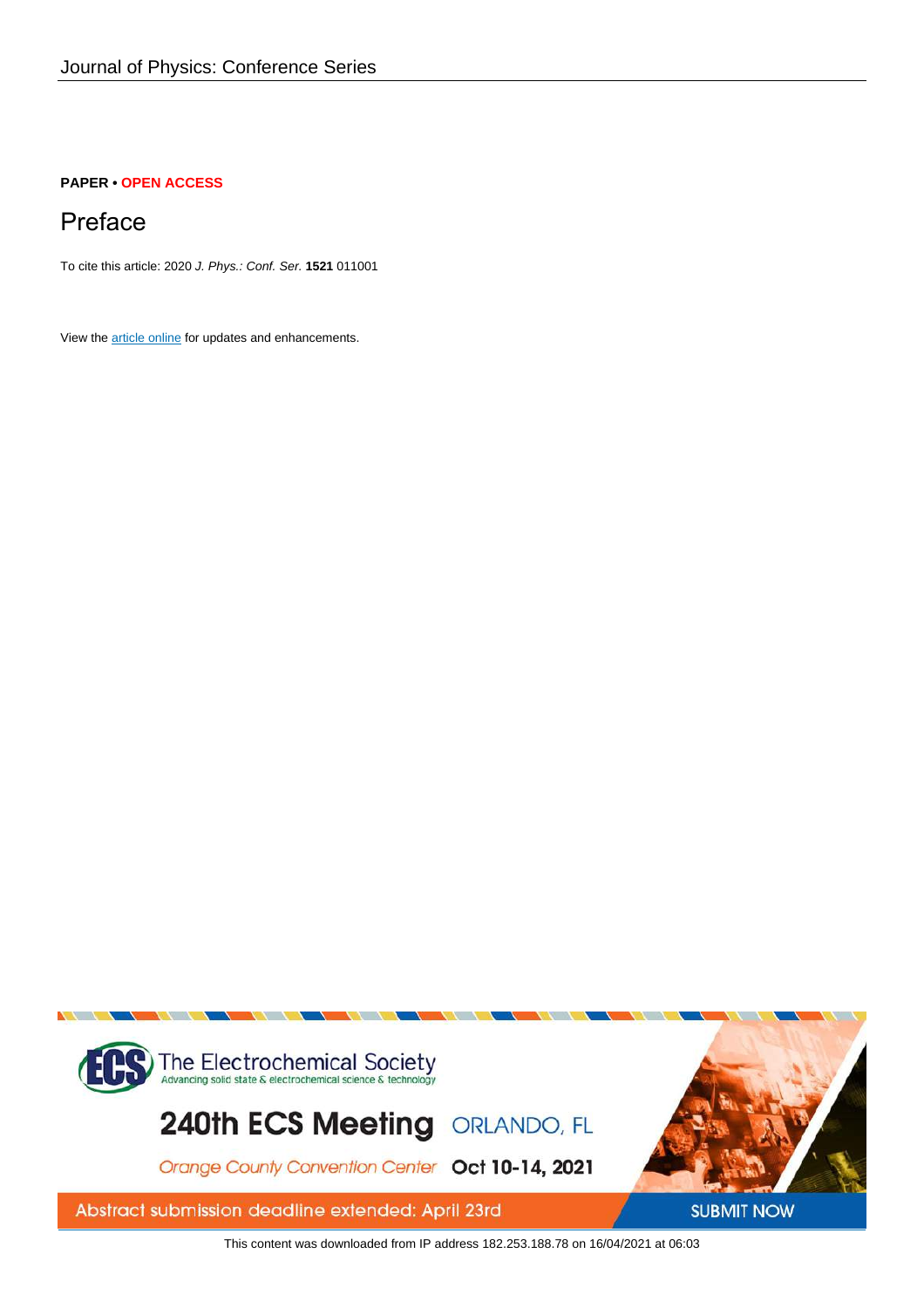# **Preface**

Following up on efforts to improve the quality and quantity of international publications of lecturers and students of UPI (Indonesia University of Education) Postgraduate Schools, Master Program in Chemistry, Physics, Biology, Science and Mathematics Education and Doctor Program in Science and Mathematics Education collaboratively conducted International Conference on Mathematics and Science Education 2019 on Saturday 29 June 2019 at the Grand Mercure Setiabudi Bandung.

The theme of the conference was "Mathematics and Science Education Research for Sustainable Development", with coverage of Mathematics Education, Physics Education and STEM (Science, Technology, Engineering and Mathematics).

The main objective of this conference is to improve the academic atmosphere within the UPI environment, particularly at the UPI Postgraduate School and strengthen the lecturer and student publications through the International Conference on Mathematics and Science Education (ICMScE )2019. Specific objectives to be achieved regarding this conference are (1). Increase the number of scientific publications of lecturers and Postgraduate students in conference proceedings, and (2). Increase the number of citation index lecturers and students of the UPI Graduate School in the Master Program in Chemistry, Physics, Biology, Science and Mathematics Education and Doctor Program in Science and Mathematics Education.

At the Main Session, presentations were held and presentations were followed by discussions from 5 Keynote Speakers namely Prof. P. John Williams from Curtin University Australia, Prof. Kin Eng Chin from Flinders University Australia, Prof. Jun-Ki Lee from Chonbuk National University of South Korea, Prof. Shein Shin from Chungbuk National University in South Korea and Prof. Minshu Ha from Kangwon National University of South Korea. The Plenary Session has presented a presentation followed by discussion from 5 Invited Speakers namely Prof. Liliasari (Chemistry Education), Prof. Nuryani Rustaman (Biology Education), Prof. Ari Widodo (Science Education), Dr. Parsaoran Siahaan (Physical Education) and Dr. Al-Jupri (Mathematics Education). At the Parallel Session, presentations and presentations were held followed by discussions from 269 presenters (263 presenters from Indonesia, 3 presenters from South Korea, 1 from Thailand, 1 from Malaysia, and 1 from Britain). At the Session Poster 139 presenters were present and presented the poster. The total participants were 423 people with the number of presenters as many as 408.

I would like to thank those who supported ICMScE 2019, especially the advisory board, scientific committee, and organizing committee for their invaluable contribution in organizing the conference and in the peer-reviewing process of selected papers. I sincerely hope that ICMScE 2019 had been a forum that facilitated excellent discussions for improving the quality of research and development of science education that promoted collaborative researches among participants.

Chairman of the Committee,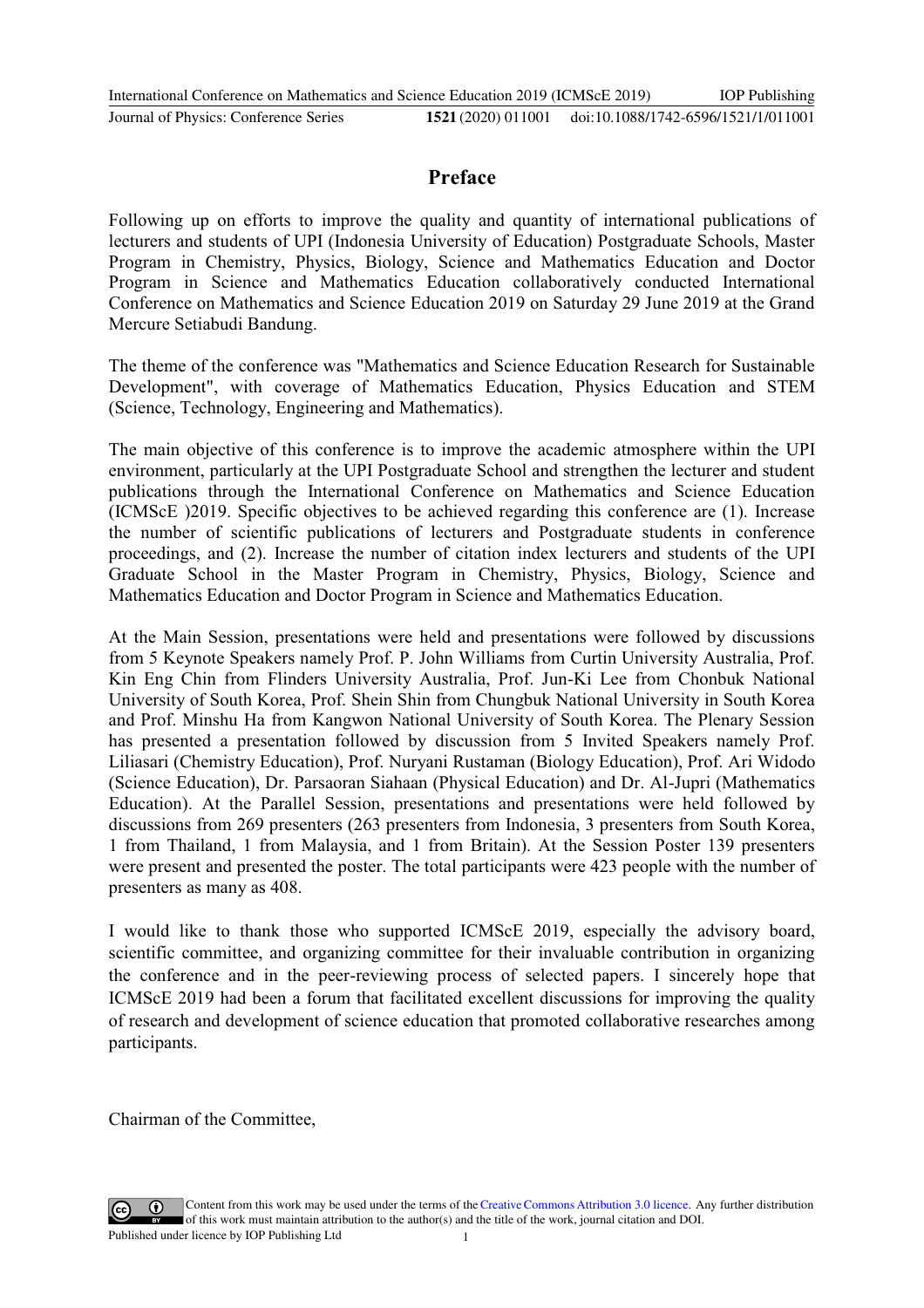| International Conference on Mathematics and Science Education 2019 (ICMScE 2019) |                    | <b>IOP</b> Publishing               |
|----------------------------------------------------------------------------------|--------------------|-------------------------------------|
| Journal of Physics: Conference Series                                            | 1521 (2020) 011001 | doi:10.1088/1742-6596/1521/1/011001 |

Ahmad Mudzakir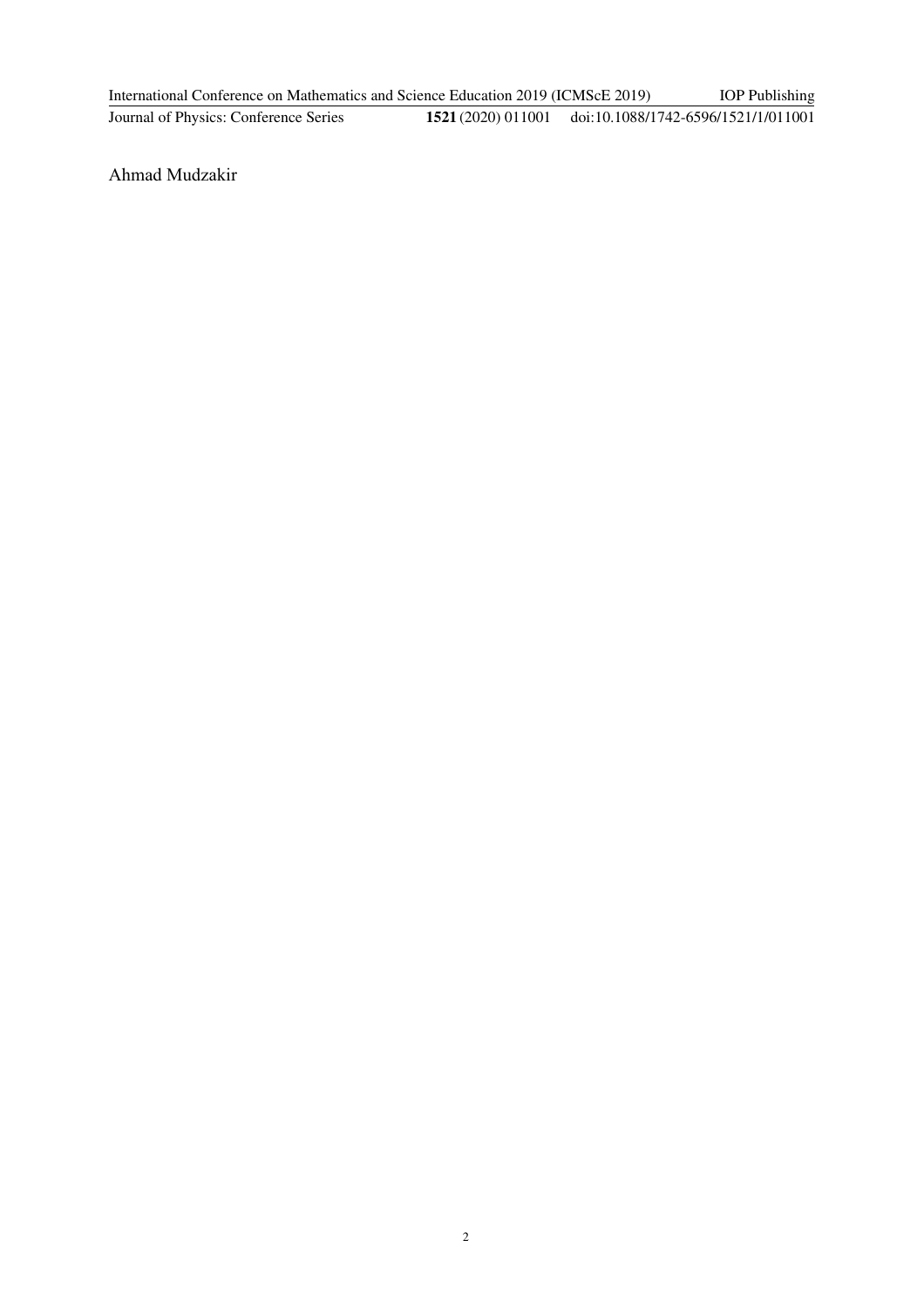International Conference on Mathematics and Science Education 2019 (ICMScE 2019) **Journal of Physics: Conference Series** IOP Publishing 1521 (2020) 011001 doi:10.1088/1742-6596/1521/1/011001

# **LIST OF COMMITTEES**

# **STEERING COMMITTEE:**

- 1. Prof. Dr. Asep Kadarohman, M.Si.
- 2. Prof. Dr. Didi Sukyadi, M.A.
- 3. Prof. H. Yaya Sukjaya Kusumah, M.Sc. Ph. D.
- 4. Prof. Dr. Hj. Anna Permanasari, M.Si.
- 5. Prof. Dr. Disman, M.S.
- 6. Siti Fatimah, S.Pd, M.Si, Ph.D.

# **INTERNATIONAL ADVISOR BOARDS:**

- 1. Prof. Kin Eng Chin (Flinders University, Australia)
- 2. Prof. Minsu Ha (Kangwon National University, South Korea)
- 3. Prof. Junki Lee (Chonbuk National University, South Korea)
- 4. Prof. Sein Shin (Chungbuk National University, South Korea)
- 5. Prof. Claudia Bohmann Linde (Wuppertal University, Germany)
- 6. Prof. H. Yaya Sukjaya Kusumah, M.Sc. Ph. D. (Universitas Pendidikan Indonesia, Indonesia)
- 7. Prof. Dr. Hj. Nuryani Y. Rustaman, M.Pd. (Universitas Pendidikan Indonesia, Indonesia)
- 8. Prof. Dr. Liliasari, M.Pd, (Universitas Pendidikan Indonesia, Indonesia)

# **SCIENTIFIC COMMITTEE:**

- 1. Prof. Dr. Phil. Ari Widodo, M.Ed.
- 2. Dr. Riandi, M.Si.
- 3. Dr. Bambang Supriatno, M.Si.
- 4. Dr. Sufyani Prabawanto, M.Ed.
- 5. Dr. Taufik Ramlan Ramalis, M.Si.

# **Chairman:**

Dr. Ahmad Mudzakir, M.Si.

#### **Leader Executive:**

- 1. Erwin
- 2. Muhammad Satriawan

#### **Secretary:**

General Secretary: Fitri Khoerunnisa, M.Si., Ph.D. Secretary 1: Rika Rafikah Agustin Secretary 2: Muhammad Syaipul Hayat Secretary 3: Ari Syahidul Sihidiq (IPA-S3)

## **Treasurer:**

1. Dr. Hernani, M.Si. 2. Dr. Winny Liliawati, M.Si. 3. Jumrodah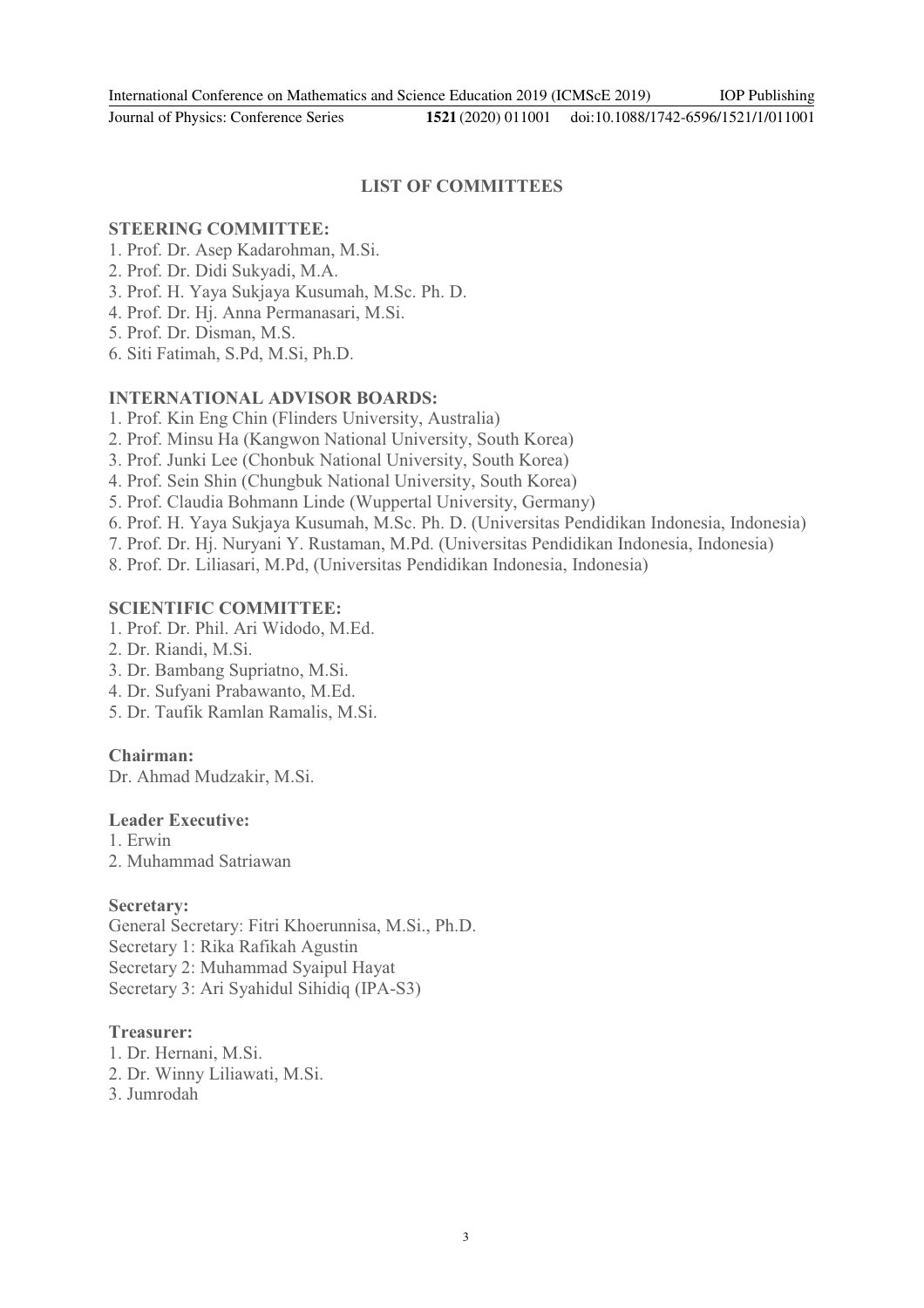International Conference on Mathematics and Science Education 2019 (ICMScE 2019)

Journal of Physics: Conference Series **1521** (2020) 011001

IOP Publishing

doi:10.1088/1742-6596/1521/1/011001

# **PAPER REVIEWER:**

- 1. Dr. Galuh Yuliani, M.Si
- 2. Tuszie Widhiyanti, M.Pd., Ph.D.
- 3. Fitri Khoerunnisa, M.Si., Ph.D.
- 4. Dr. Siti Aisyah, M.Si.
- 5. Dr. Eni Nuraeni, M.Pd.
- 6. Al Jupri, M.Ed, Ph.D
- 7. Dr. Ahmad Samsudin, M.Pd
- 8. Dr. Ridwan Efendi, M.Pd
- 9. Dr. Hernani, M.Si.
- 10. Dr. Winny Liliawati, M.Si.
- 11. Heli Siti Halimatul M., M.Si., Ph.D.
- 12. Dr. Elah Nurlaelah, M.Si.
- 13. Dr. Yayan Sanjaya, M.Si.
- 14. Dr. Diah Kusumawaty, M.Si.
- 15. Dr. Rini Solihat, M.Si
- 16. Dr. Al Azhary Masta, M.Si.
- 17. Dr. Kartika Yulianti, M.Pd.
- 18. Isnie Yusnitha, S.Si., M.Ed.
- 19. Dr. Bambang Avip Priatna
- 20. Dr. Imam Albania
- 21. Prof.Dr. Rizky Rosjanuardi
- 22. Suhendra, M.Ed. Ph.D
- 23. Irma Rahma Suwarma, M.Pd., Ph.D.
- 24. Dr. Achmad Samsudin, M.Pd.
- 25. Dr. Lilik Hasanah, M.Si.
- 26. Dr. Endi Suhendi
- 27. Dr. Eka Cahya Prima, M.T.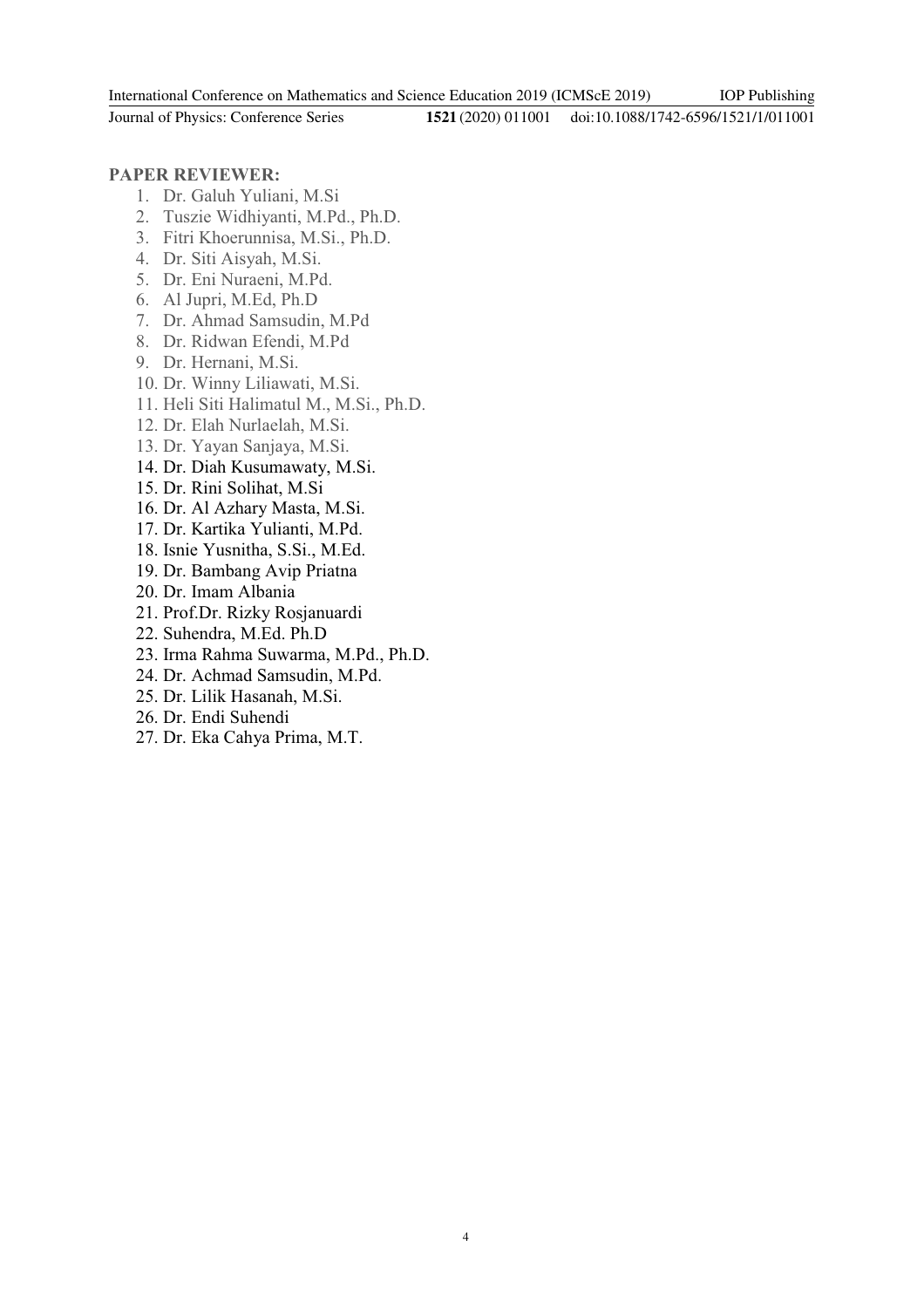# **PHOTOS OF EVENT**



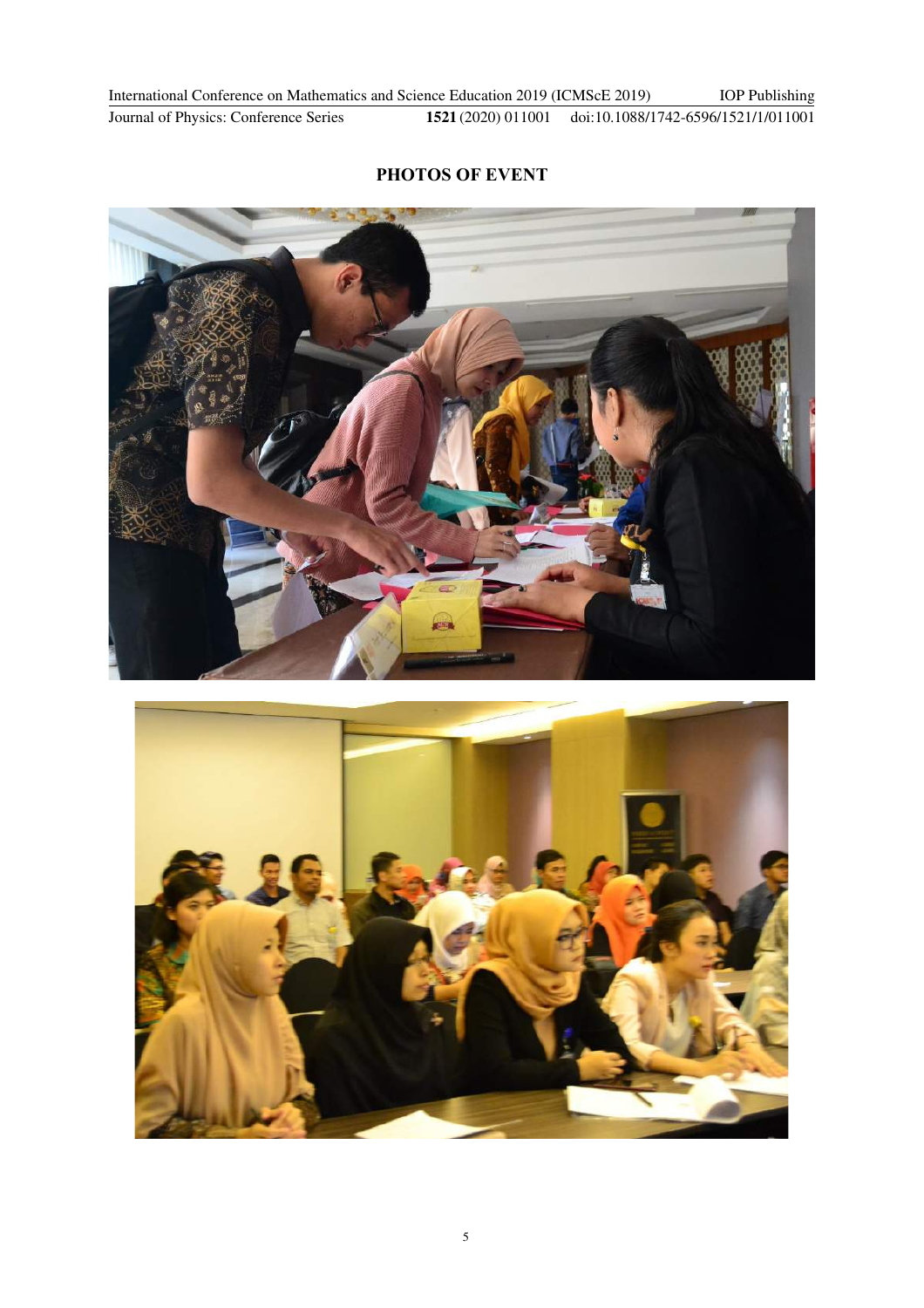International Conference on Mathematics and Science Education 2019 (ICMScE 2019) Journal of Physics: Conference Series **1521** (2020) 011001 IOP Publishing doi:10.1088/1742-6596/1521/1/011001

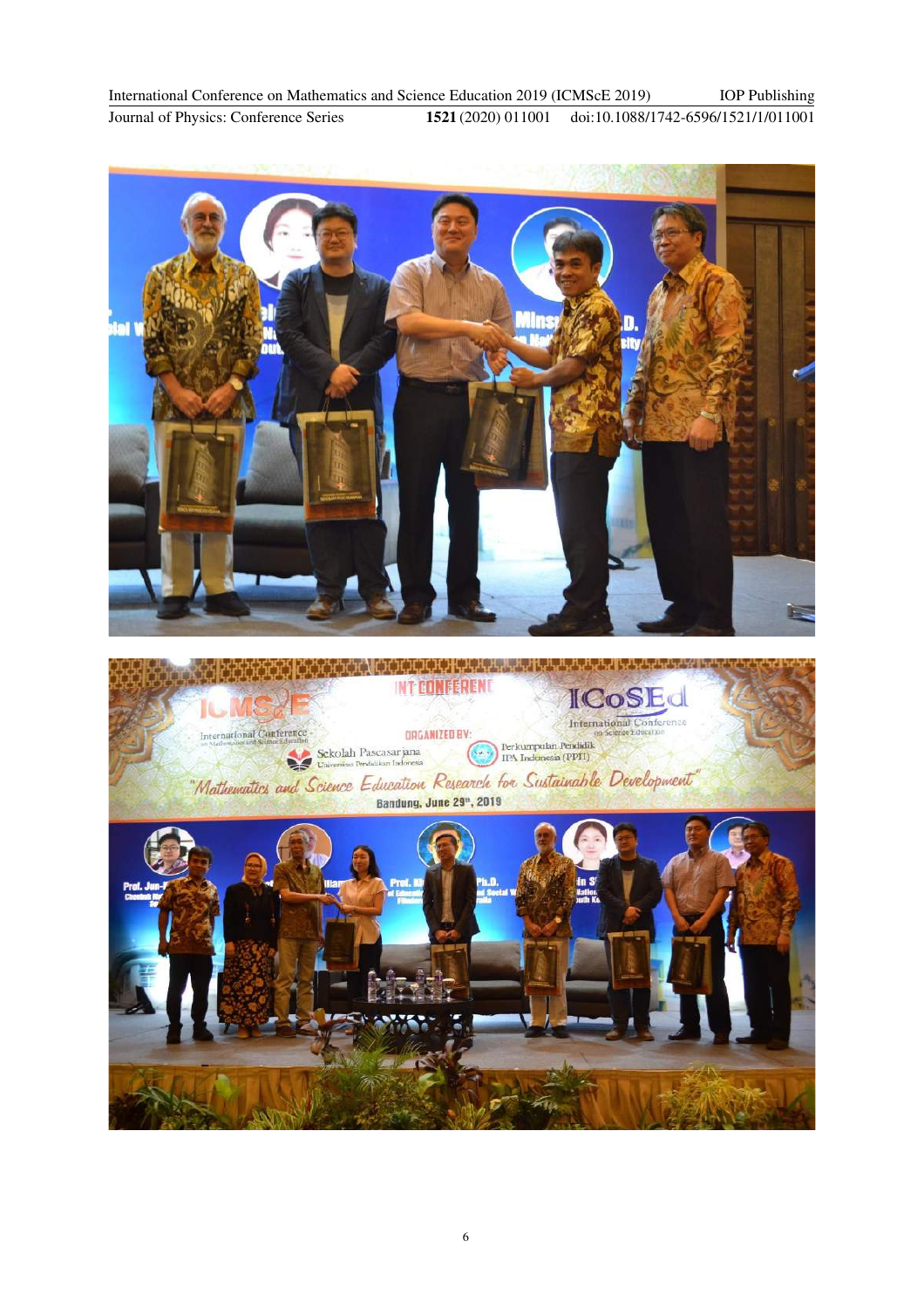International Conference on Mathematics and Science Education 2019 (ICMScE 2019) Journal of Physics: Conference Series **1521** (2020) 011001 IOP Publishing doi:10.1088/1742-6596/1521/1/011001

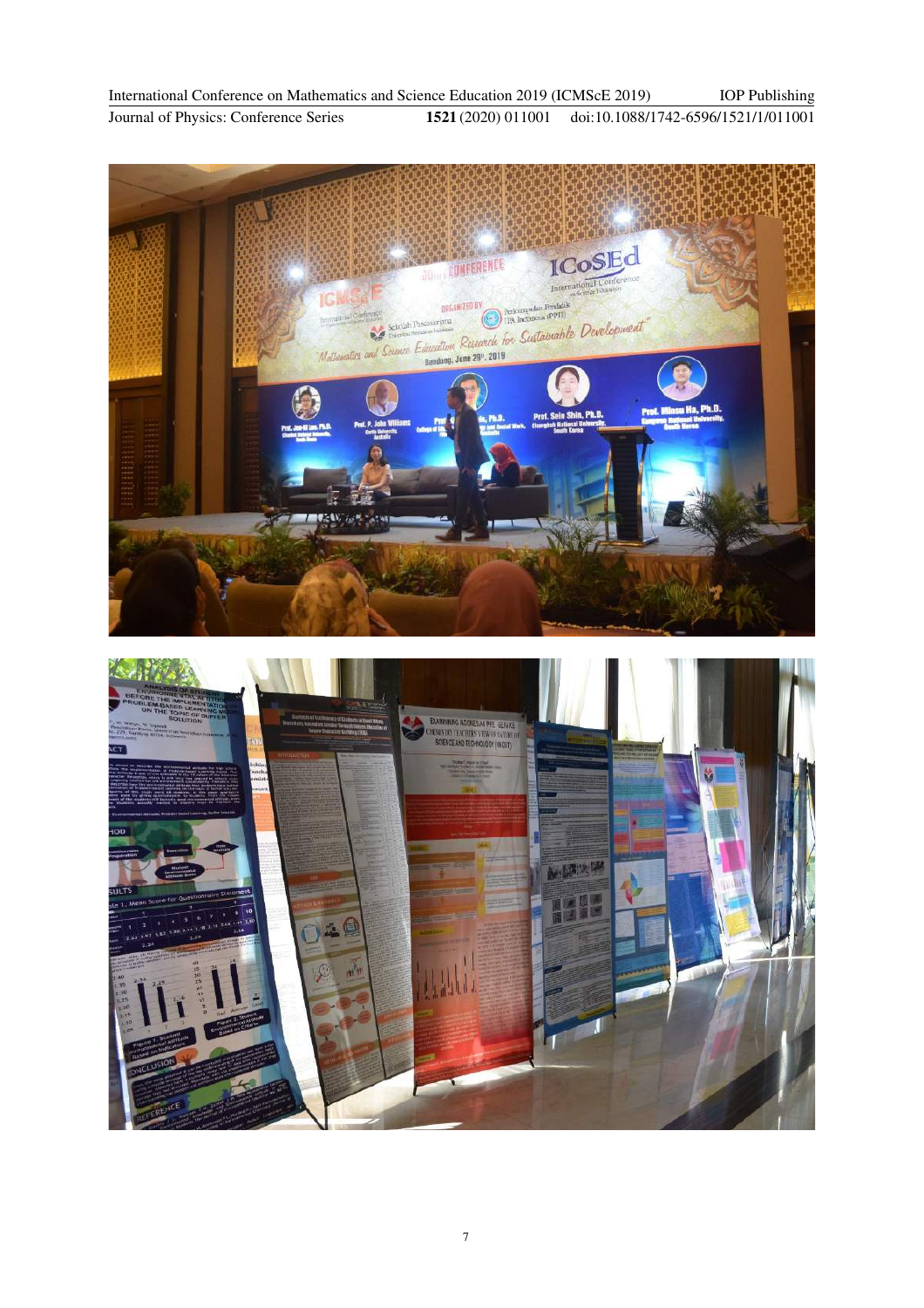# **PAPER • OPEN ACCESS**

# ICMScE 2019 List of Presenters

To cite this article: 2020 J. Phys.: Conf. Ser. **1521** 011002

View the [article online](https://doi.org/10.1088/1742-6596/1521/1/011002) for updates and enhancements.



This content was downloaded from IP address 182.253.188.78 on 16/04/2021 at 06:04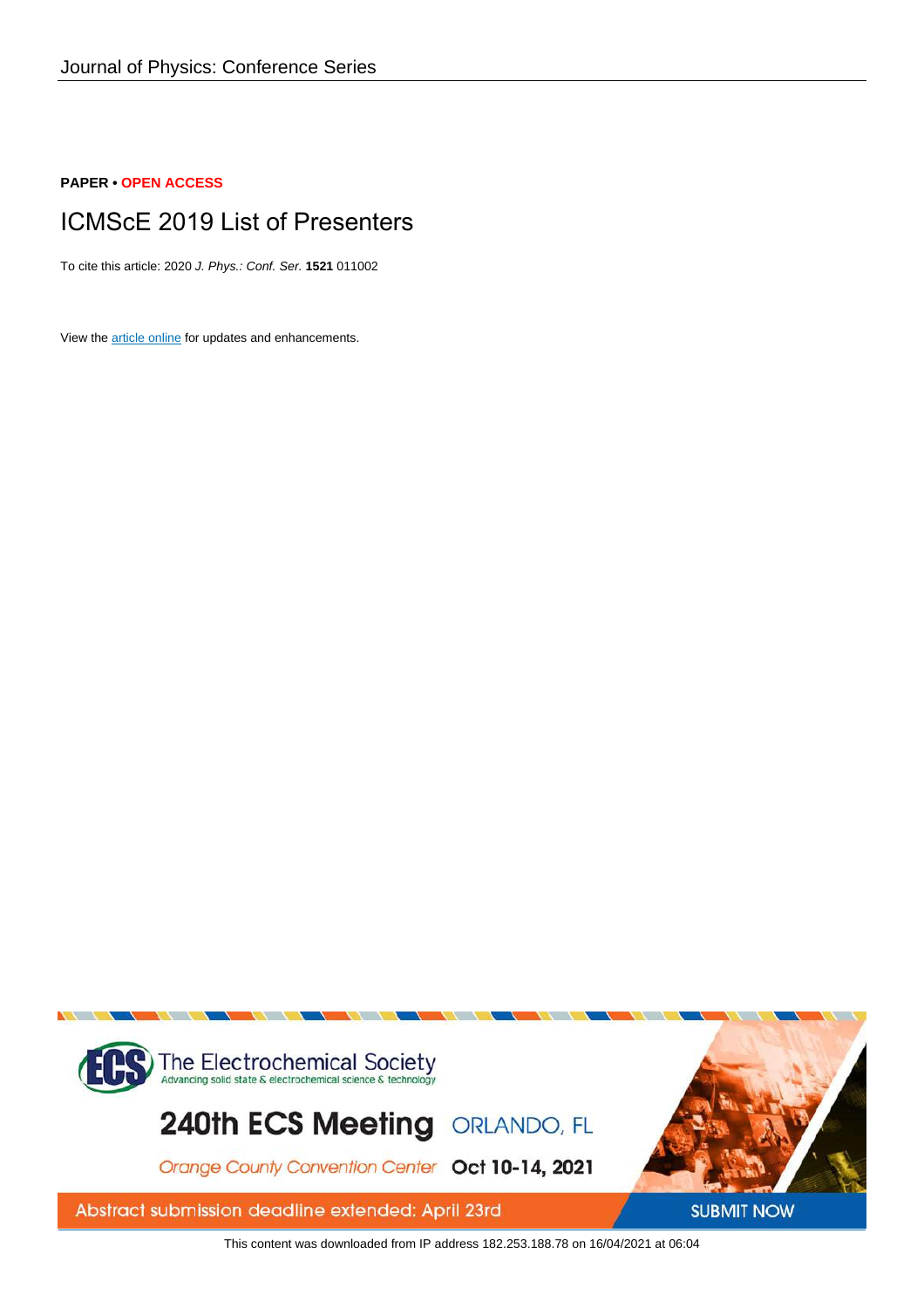# **ICMScE 2019 List of Presenters**

| <b>No</b> | <b>Name</b>                   | <b>Institution</b><br><b>Country</b>             |           | <b>Email</b>                          |
|-----------|-------------------------------|--------------------------------------------------|-----------|---------------------------------------|
| 1         | Mr. Thoha Firdaus             | Universitas Pendidikan<br>Indonesia              | Indonesia | thohaf@stkipnurulhud<br>a.ac.id       |
| 2         | Ms. Yuyun<br>Maryuningsih     | Universitas Pendidikan<br>Indonesia              | Indonesia | yuyunmaryuningsih@s<br>tudent.upi.edu |
| 3         | Ms. Evi Roviati               | Universitas Pendidikan<br>Indonesia              | Indonesia | evi1roviati@gmail.com                 |
| 4         | Ms. Ike Festiana              | Universitas Pendidikan<br>Indonesia              | Indonesia | ikefestiana@student.u<br>pi.edu       |
| 5         | Ms. Pramita Sylvia<br>Dewi    | Universitas Lampung                              | Indonesia | pramita.sylvia@fkip.un<br>ila.ac.id   |
| 6         | Ms. Diana Susanti             | Stkip Pgri Sumatera Barat                        | Indonesia | dianasusantimpd@yah<br>oo.co.id       |
| 7         | Ms. Widiana Rina              | Stkip Pgri Sumatra Barat                         | Indonesia | rinaroesdi68@gmail.co<br>m            |
| 8         | Ms. Annika Maizeli            | Stkip Pgri Sumatera Barat                        | Indonesia | bioannika@gmail.com                   |
| 9         | Ms. Siska Nerita              | Stkip Pgri Sumatera Barat                        | Indonesia | siskabio@gmail.com                    |
| 10        | Ms. Siti Julaeha              | Universitas Pendidikan<br>Indonesia              | Indonesia | sitijulaeha2912@upi.e<br>du           |
| 11        | Dr. Usmeldi Usmeldi           | Universitas Negeri Padang                        | Indonesia | usmeldy@yahoo.co.id                   |
| 12        | Mr. Saprudin Saprudin         | Universitas Pendidikan<br>Indonesia<br>Indonesia |           | saprudin@unkhair.ac.i<br>d            |
| 13        | Dr. Risda Amini               | Universitas Negeri Padang                        | Indonesia | risdamini@yahoo.co.id                 |
| 14        | Mr. Irfan Muhafidin           | Universitas Pendidikan<br>Indonesia              | Indonesia | muhafidinirfan@upi.ed<br>u            |
| 15        | Ms. Novianti -                | Universitas Pendidikan<br>Indonesia              | Indonesia | novianti@upi.edu                      |
| 16        | Ms. Nadya Mahanani            | Universitas Pendidikan<br>Indonesia              | Indonesia | nadyamahanani@upi.e<br>du             |
| 17        | Ms. Rizky Nurul Hafni         | Universitas Pendidikan<br>Indonesia              | Indonesia | rizkynurulhafni@upi.ed<br>u           |
| 18        | Mr. Irfan Yusuf               | Universitas Papua                                | Indonesia | i.yusuf@unipa.ac.id                   |
| 19        | Ms. Indah Widiati             | Universitas Pendidikan<br>Indonesia              | Indonesia | indahwidiati@yahoo.co<br>m            |
| 20        | Ms. Yasinta Sindy<br>Pramesti | University Of Nusantara Pgri<br>Kediri           | Indonesia | yasintasindy@gmail.co<br>m            |
| 21        | Ms. Zenia Amarti              | Universitas Padjadjaran                          | Indonesia | zeniamarti@gmail.com                  |



Content from this work may be used under the terms of the Creative Commons Attribution 3.0 licence. Any further distribution of this work must maintain attribution to the author(s) and the title of the work, journal citation and DOI. Published under licence by IOP Publishing Ltd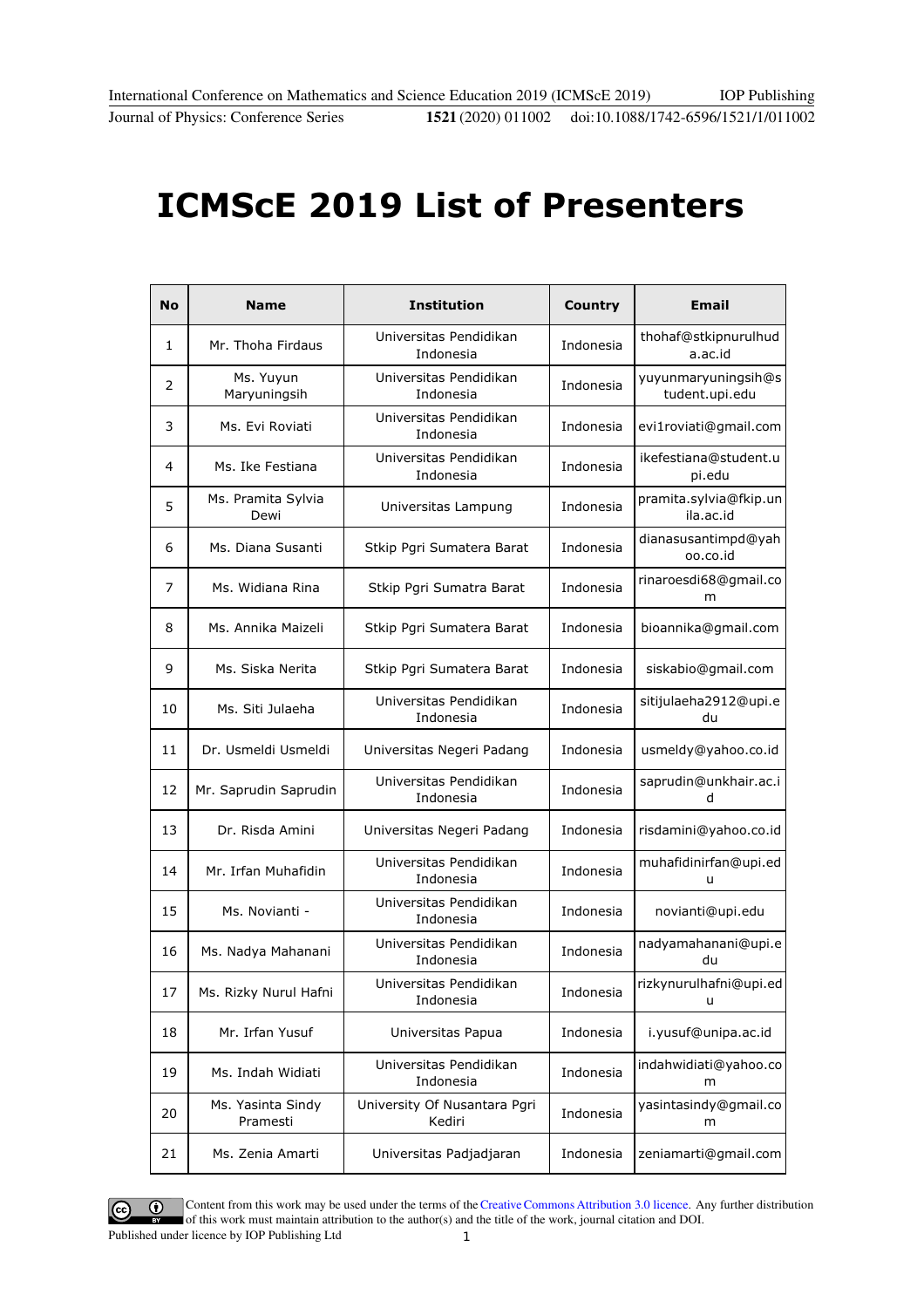Journal of Physics: Conference Series **1521** (2020) 011002 doi:10.1088/1742-6596/1521/1/011002

| 22 | Ms. Lia Ardiansari                 | Universitas Pendidikan<br>Indonesia<br>Indonesia |           | lauragazebo@yahoo.co<br>.id                      |
|----|------------------------------------|--------------------------------------------------|-----------|--------------------------------------------------|
| 23 | Ms. Rizki Ramadhani                | Universitas Pendidikan<br>Indonesia              | Indonesia | rizkiramadhani@upi.ed<br>u                       |
| 24 | Ms. Ria Rimfani Musna              | Universitas Pendidikan<br>Indonesia              | Indonesia | riarimfanimusna@upi.e<br>du                      |
| 25 | Ms. Cut Latifah Zahari             | Pendidikan Matematika                            | Indonesia | cut_math@yahoo.com                               |
| 26 | Ms. Siti Maryam<br>Rohimah         | Universitas Pasundan                             | Indonesia | sitimaryamrohimah@u<br>npas.ac.id                |
| 27 | Ms. Yuli Fitriani                  | UIN Palembang                                    | Indonesia | yulifitrianti_uin@raden<br>fatah.ac.id           |
| 28 | Ms. Tri Isti Hartini               | Universitas Pendidikan<br>Indonesia              | Indonesia | istifisika@gmail.com                             |
| 29 | Ms. Arini Rosa Sinensis            | Universitas Pendidikan<br>Indonesia              | Indonesia | arinirosa@student.upi.<br>edu                    |
| 30 | Mr. Insar Damopolii                | Universitas Papua                                | Indonesia | i.damopoli@unipa.ac.i<br>d                       |
| 31 | Ms. Nurhasanah                     | Universitas Negeri Padang                        | Indonesia | nurhasanahn239@gma<br>il.com                     |
| 32 | Ms. Elvida Safitry<br>Zainuddin    | Bandung Institute Of<br>Technology               | Indonesia | elvidasafitry@gmail.co<br>m                      |
| 33 | Ms. Suci Wulandari                 | Universitas Negeri Jakarta                       | Indonesia | suciwulandari284@gm<br>ail.com                   |
| 34 | Ms. Shabrina Pratiwi               | Universitas Negeri Jakarta                       | Indonesia | shabrina288@gmail.co<br>m                        |
| 35 | Ms. Hutdia Putri Murni             | Universitas Negeri Padang                        | Indonesia | hutdiaputri.hp@gmail.<br>com                     |
| 36 | Ms. Nur Eva Zakiah                 | Universitas Galuh                                | Indonesia | nureva.math@gmail.co<br>m                        |
| 37 | Ms. Reni Wahyuni                   | Universitas Pendidikan<br>Indonesia              | Indonesia | reniwahyuni.2017@upi<br>.edu                     |
| 38 | Ms. Yoni Sunaryo                   | Universitas Galuh Ciamis                         | Indonesia | sunaryoyoni@gmail.co<br>m                        |
| 39 | Mr. Kadek Dwi<br>Hendratma Gunawan | Universitas Pendidikan<br>Indonesia              | Indonesia | hendratmagunawanka<br>dek@upi.edu                |
| 40 | Mr. I Nyoman Try<br>Upayogi        | Universitas Pendidikan<br>Indonesia              | Indonesia | tryupayogi@upi.edu                               |
| 41 | Mr. Muhammad Ikram                 | Universitas Cokroaminoto<br>Palopo               | Indonesia | muhammad.ikram.160<br>3119@students.um.ac.<br>id |
| 42 | Ms. Riana Antika<br>Amahoroe       | Universitas Pendidikan<br>Indonesia              | Indonesia | raamahoroe@gmail.co<br>m                         |
| 43 | Ms. Sifa Nurrohmah                 | Universitas Pendidikan<br>Indonesia              | Indonesia | sifanurrohmah@upi.ed<br>u                        |
| 44 | Ms. Feradita Anggraini             | Indonesia University Of<br>Education             | Indonesia | feraditaanggraini@upi.<br>edu                    |
| 45 | Mr. Elza Rachman<br>Panca Priyanda | Indonesia University Of<br>Education             | Indonesia | elzarachman95@upi.e<br>du                        |
| 46 | Mr. Khaidir Wijaya                 | Indonesia University Of<br>Education             | Indonesia | khaidirhamka19@upi.e<br>du                       |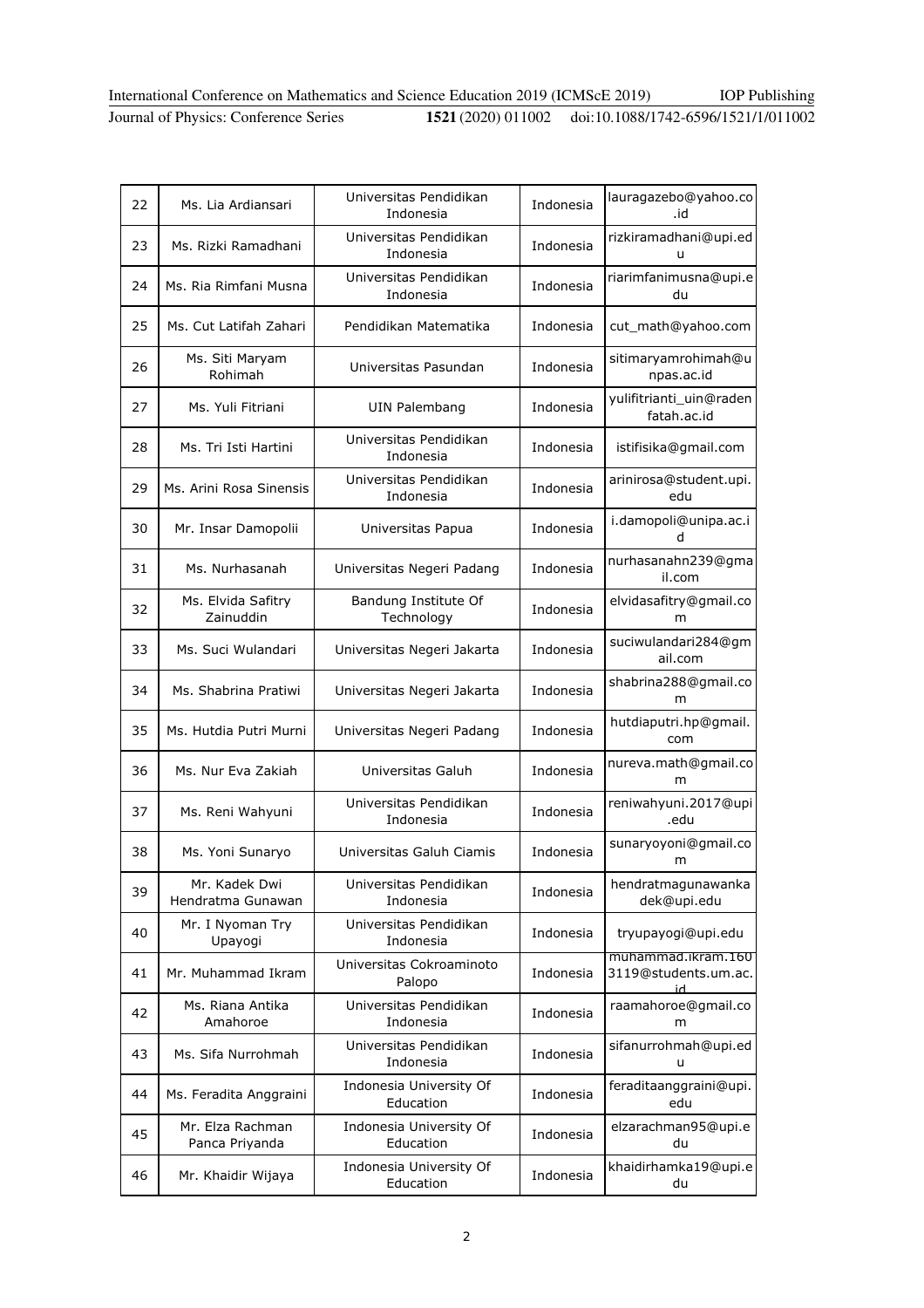| 47 | Ms. Vivi Seftari               | Indonesia University Of<br>Indonesia<br>Education |           | viviseftari93@upi.edu             |
|----|--------------------------------|---------------------------------------------------|-----------|-----------------------------------|
| 48 | Ms. Devita Marlina<br>Venessa  | Indonesia University Of<br>Education              | Indonesia | dy2psihite@gmail.com              |
| 49 | Ms. Hanifah Kurnia<br>Muchtar  | Universitas Pendidikan<br>Indonesia               | Indonesia | hanifahkurniam@gmail<br>.com      |
| 50 | Ms. Resti Yulianti<br>Hidayat  | Universitas Pendidikan<br>Indonesia               | Indonesia | restiyuliantihidayat@u<br>pi.edu  |
| 51 | Ms. Novi Daniyanti             | Universitas Pendidikan<br>Indonesia               | Indonesia | novi93rn@gmail.com                |
| 52 | Ms. Yuli Verawati              | Universitas Pendidikan<br>Indonesia               | Indonesia | yuli.verawati27@gmail<br>.com     |
| 53 | Ms. Dira Ayu Annisa            | Indonesia University Of<br>Education              | Indonesia | diraayuannisa@upi.ed<br>u         |
| 54 | Ms. Mike Handayani             | Universitas Pendidikan<br>Indonesia               | Indonesia | handayanimike.mh@g<br>mail.com    |
| 55 | Ms. Amaliyyah<br>Mahmudah      | Indonesia University Of<br>Education              | Indonesia | amaliyyahm@upi.edu                |
| 56 | Ms. Mia Audina<br>Musyadad     | Universitas Pendidikan<br>Indonesia               | Indonesia | miaaudinamusyadad@<br>yahoo.com   |
| 57 | Ms. Niken Yuni Astiti          | Indonesia University Of<br>Education              | Indonesia | nikenyuniastiti@upi.ed<br>u       |
| 58 | Mr. Abhisatya Amrih<br>Raharja | Indonesia University Of<br>Education              | Indonesia | abi.amrih.r@gmail.co<br>m         |
| 59 | Ms. Tia Agnesa                 | Universitas Lampung                               | Indonesia | tia.agnesa88@fkip.unil<br>a.ac.id |
| 60 | Ms. Citra Oktasari             | Indonesia University Of<br>Education              | Indonesia | citraoktasari@upi.edu             |
| 61 | Mr. Maruf Maruf                | Universitas Pendidikan<br>Indonesia               | Indonesia | maruf@upi.edu                     |
| 62 | Ms. Ade Faridah                | Universitas Pendidikan<br>Indonesia               | Indonesia | adefaridah@upi.edu                |
| 63 | Ms. Delisma Delisma            | Universitas Pendidikan<br>Indonesia               | Indonesia | delisma@upi.edu                   |
| 64 | Mr. Alqaan Maqbullah<br>Ilmi   | Universitas Sebelas Maret<br>Surakarta            | Indonesia | alqaan.ilmi@student.u<br>ns.ac.id |
| 65 | Mr. Sujito Sujito              | Universitas Pendidikan<br>Indonesia               | Indonesia | sujito@upi.edu                    |
| 66 | Ms. Sri Retnowati              | Sebelas Maret University                          | Indonesia | sriretnowati919@gmail<br>.com     |
| 67 | Ms. Reni Marlina<br>Marlina    | Universitas Tanjung Pura                          | Indonesia | reni.marlina@fkip.unta<br>n.ac.id |
| 68 | Mr. Agus Ramdani               | Universitas Mataram                               | Indonesia | aramdani07@unram.a<br>c.id        |
| 69 | Mr. Ipin Aripin                | Universitas Pendidikan<br>Indonesia               | Indonesia | ipin_aripin@upi.edu               |
| 70 | Ms. Diah Mulhayatiah           | Universitas Pendidikan<br>Indonesia               | Indonesia | diah.mulhayatiah@upi.<br>edu      |
| 71 | Mr. Dindin Nasrudin            | Universitas Pendidikan<br>Indonesia               | Indonesia | dindin.nasrudin@upi.e<br>du       |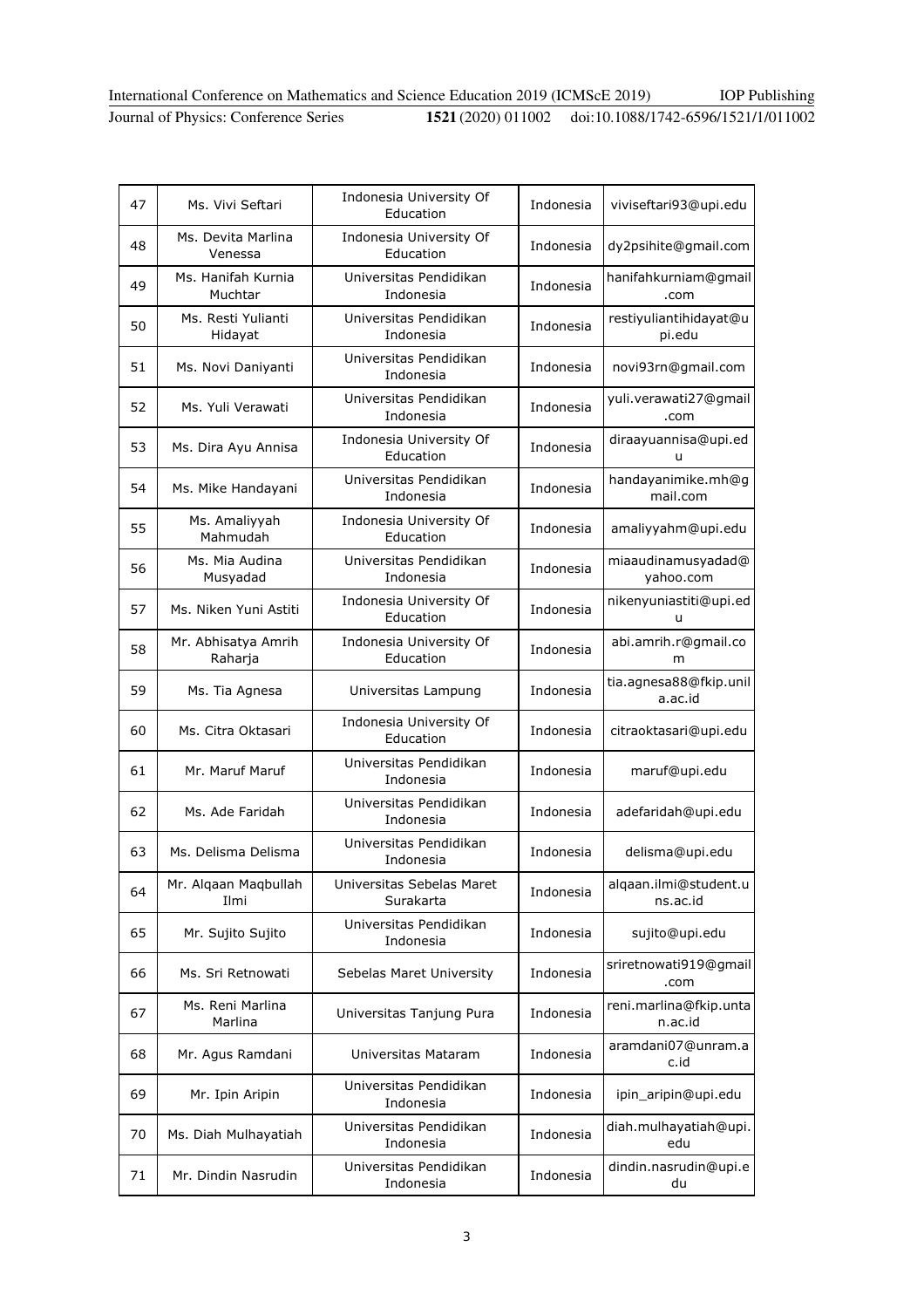|  | Journal of Physics: Conference Series |
|--|---------------------------------------|
|--|---------------------------------------|

# Journal of Physics: Conference Series **1521** (2020) 011002 doi:10.1088/1742-6596/1521/1/011002

| 72 | Mr. Aditya Prihandhika            | Universitas Pendidikan<br>Indonesia              | Indonesia | adityaprihandhika@gm<br>ail.com            |
|----|-----------------------------------|--------------------------------------------------|-----------|--------------------------------------------|
| 73 | Ms. Venny<br>Iswantiningtyas      | Universitas Nusantara Pgri<br>Kediri             | Indonesia | iswantiveny82@gmail.<br>com                |
| 74 | Mr. Rahmat Rizal                  | Universitas Pendidikan<br>Indonesia              | Indonesia | rahmatrizal@unsil.ac.i<br>d                |
| 75 | Dr. Manish Sharma                 | University Gwalior Mp 474001<br>India            | India     | manishmaths77@gmai<br>I.com                |
| 76 | Dr. Ika Lestari                   | Universitas Negeri Jakarta                       | Indonesia | ikalestari@unj.ac.id                       |
| 77 | Ms. Sri Yunita Ningsih            | Universitas Pendidikan<br>Indonesia              | Indonesia | sriyunitaningsih89@g<br>mail.com           |
| 78 | Mr. Irwan Setyowidodo             | Universitas Nusantara Pgri<br>Kediri             | Indonesia | irwan.setyowidodo@q<br>mail.com            |
| 79 | Ms. Yosa Yosiana                  | Universitas Pendidikan<br>Indonesia              | Indonesia | yosayosiana@upi.edu                        |
| 80 | Dr. Sri Hastuti Noer              | University Of Lampung                            | Indonesia | hastuti_noer@yahoo.c<br>om                 |
| 81 | Ms. Siti Maimunah                 | Universitas Pendidikan<br>Indonesia              | Indonesia | sitimaimunah154@stu<br>dent.upi.edu        |
| 82 | Mr. Ahmad Swandi                  | Institut Teknologi Bandung                       | Indonesia | ahmadfisika40@qmail.<br>com                |
| 83 | Ms. Rahmawati Dwi<br>Pratiwi      | Universitas Pendidikan<br>Indonesia              | Indonesia | rahmapratiwi.rp@gmai<br>I.com              |
| 84 | Mr. Nuur Wachid Abdul<br>Majid    | Universitas Pendidikan<br>Indonesia              | Indonesia | nuurwachid@upi.edu                         |
| 85 | Mr. Deba Muhardias                | Universitas Pendidikan<br>Indonesia<br>Indonesia |           | debs.muhardias@gmai<br>I.com               |
| 86 | Dr. Hafiziani Eka Putri           | Universitas Pendidikan<br>Indonesia              | Indonesia | hafizianiekaputri@upi.<br>edu              |
| 87 | Mr. Maulana Baharsyah             | Universitas Pendidikan<br>Indonesia              | Indonesia | baharsyahlana@gmail.<br>com                |
| 88 | Ms. Allika Nur<br>Ramadina Syahas | State University Of Jakarta                      | Indonesia | allika.syahas@gmail.co<br>m                |
| 89 | Mr. Irfan Fauzi                   | Universitas Pendidikan<br>Indonesia              | Indonesia | irfanzi.chem@gmail.co<br>m                 |
| 90 | Ms. Pitri Rahma Dewi              | Universitas Riau                                 | Indonesia | pitri.rahmadewi6385@<br>student.unri.ac.id |
| 91 | Ms. Hayati Nufus                  | Universitas Riau                                 | Indonesia | hayati.nufus6249@stu<br>dent.unri.ac.id    |
| 92 | Ms. Nurul Afifah<br>Hasibuan      | Universitas Pendidikan<br>Indonesia              | Indonesia | nurulafifah2018@upi.e<br>du                |
| 93 | Dr. Adam Malik                    | Uin Sunan Gunung Djati<br>Bandung                | Indonesia | adammalik@uinsgd.ac.<br>id                 |
| 94 | Ms. Viarti Eminita                | Universitas Muhammadiyah<br>Jakarta              | Indonesia | phiartea.emn@gmail.c<br>om                 |
| 95 | Ms. Nanang Diana                  | Universitas Pendidikan<br>Indonesia<br>Indonesia |           | diana.nanang@yahoo.<br>com                 |
| 96 | Ms. Sarah Inayah                  | Universitas Suryakancana                         | Indonesia | inayahsarah@unsur.ac<br>.id                |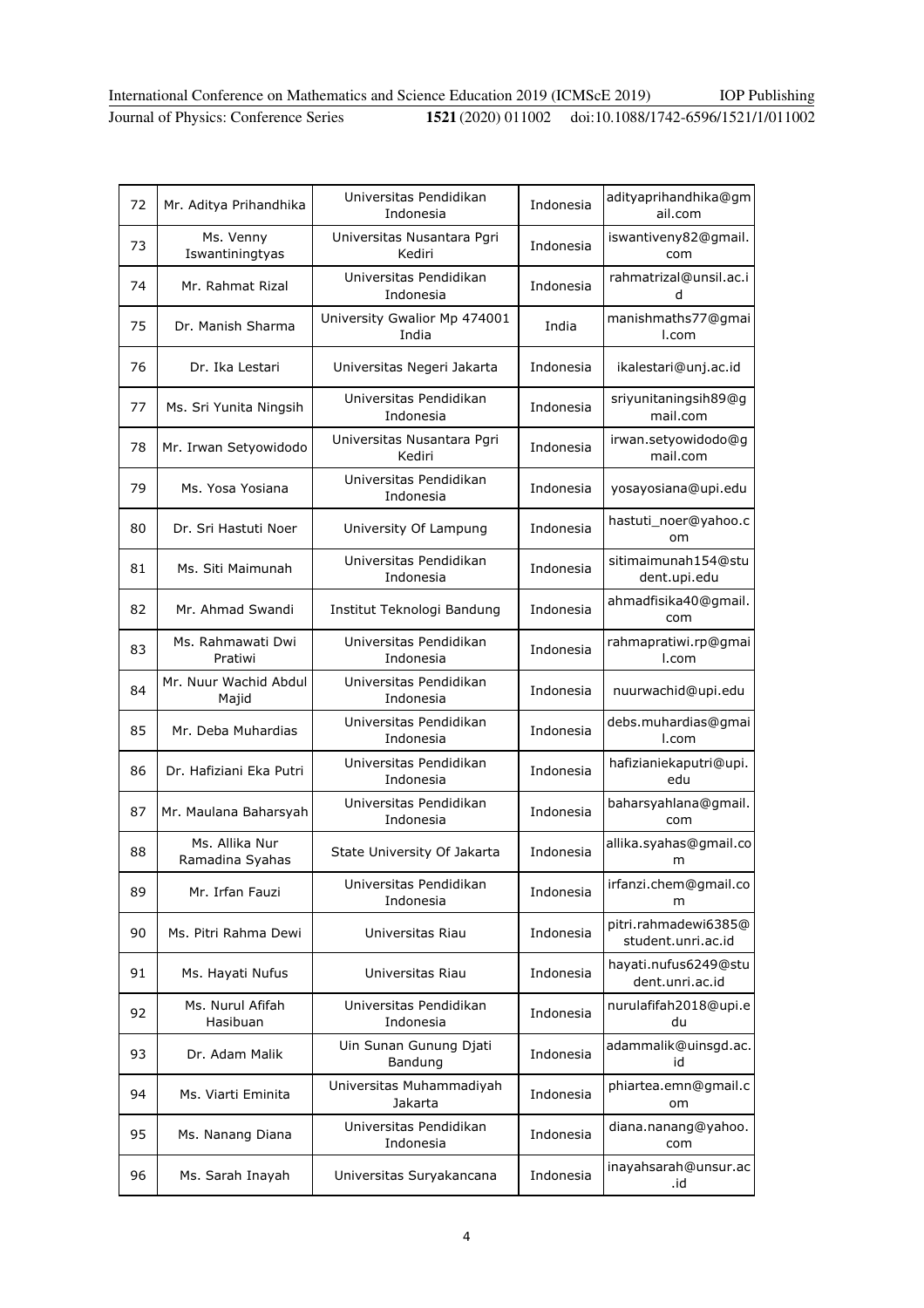| 97  | Ms. Rani Sugiarni                 | University Suryakancana                           | Indonesia | ranisugiarni@gmail.co<br>m              |
|-----|-----------------------------------|---------------------------------------------------|-----------|-----------------------------------------|
| 98  | Ms. Susilawati<br>Susilawati      | Universitas Pgri Semarang                         | Indonesia | susilawati.physics@gm<br>ail.com        |
| 99  | Ms. Wiwik Dwi Rahayu              | Universitas Pendidikan<br>Indonesia               | Indonesia | wiwikdr@upi.edu                         |
| 100 | Ms. Noor Hidayati                 | Sebelas Maret University                          | Indonesia | noorhidayatiadinda@g<br>mail.com        |
| 101 | Mr. Agil Isma Maula               | Universitas Lampung                               | Indonesia | m.nduz@yahoo.com                        |
| 102 | Ms. Khuzniyyatus<br>Saadah        | Universitas Lampung                               | Indonesia | agilniyya@gmail.com                     |
| 103 | Mr. Oka Saputra                   | Universitas Pendidikan<br>Indonesia               | Indonesia | okasaputra@upi.edu                      |
| 104 | Mr. Hendri Saputra                | Universitas Pendidikan<br>Indonesia               | Indonesia | hendri_physics@unsa<br>m.ac.id          |
| 105 | Mr. Zulqifli Alqadri              | Universitas Pendidikan<br>Indonesia               | Indonesia | zulqifli.alqadri@studen<br>t.upi.edu    |
| 106 | Mr. Juli Firmansyah               | Universitas Pendidikan<br>Indonesia               | Indonesia | juli.firmansyah@seram<br>bimekkah.ac.id |
| 107 | Ms. Tolinia Sovia                 | Universitas Pendidikan<br>Indonesia               | Indonesia | soviaivannatolinia@upi<br>.edu          |
| 108 | Ms. Bonita Chindiani N            | Indonesia University Of<br>Indonesia<br>Education |           | bonitachindianin@upi.<br>edu            |
| 109 | Mr. Maximus Tamur                 | Universitas Pendidikan<br>Indonesia               | Indonesia |                                         |
| 110 | Mr. Habibi Ratu Perwira<br>Negara | Universitas Pendidikan<br>Indinesia               | Indonesia | habibiperwira@upi.edu                   |
| 111 | Ms. Eyus Sudihartinih             | Universitas Pendidikan<br>Indonesia               | Indonesia | eyuss84@upi.edu                         |
| 112 | Mr. Marzuki Marzuki               | Universitas Pendidikan<br>Indonesia (UPI)         | Indonesia | marzuki@upi.edu                         |
| 113 | Ms. Rita Mariyana                 | Universitas Pendidikan<br>Indonesia               | Indonesia | ritamariyana@upi.edu                    |
| 114 | Ms. Rini Fath Marsya              | Indonesia University Of<br>Education              | Indonesia | rini.f.marsya@upi.edu                   |
| 115 | Ms. Mimi Nur Hajizah              | Universitas Negeri Jakarta                        | Indonesia | mimi.nurhajizah@gmai<br>I.com           |
| 116 | Mr. Muhammad Yakob                | Universitas Samudra                               | Indonesia | hendriandeskoba@gm<br>ail.com           |
| 117 | Ms. Ayu Aristika                  | Universitas Pendidikan<br>Indonesia               | Indonesia | ayuaristika@upi.edu                     |
| 118 | Mr. Suprih Widodo                 | Universitas Pendidikan<br>Indonesia               | Indonesia | supri@upi.edu                           |
| 119 | Ms. Ninik Yuningsih               | Universitas Pendidikan<br>Indonesia               | Indonesia | ninikyuningsih17@gm<br>ail.com          |
| 120 | Mr. Hartono Bancong               | Universitas Muhammadiyah<br>Makassar              | Indonesia | hartono.b.b@unismuh.<br>ac.id           |
| 121 | Ms. Hastri Rosiyanti              | Universitas Muhammadiyah<br>Jakarta               | Indonesia | hastrirosiyanti@gmail.<br>com           |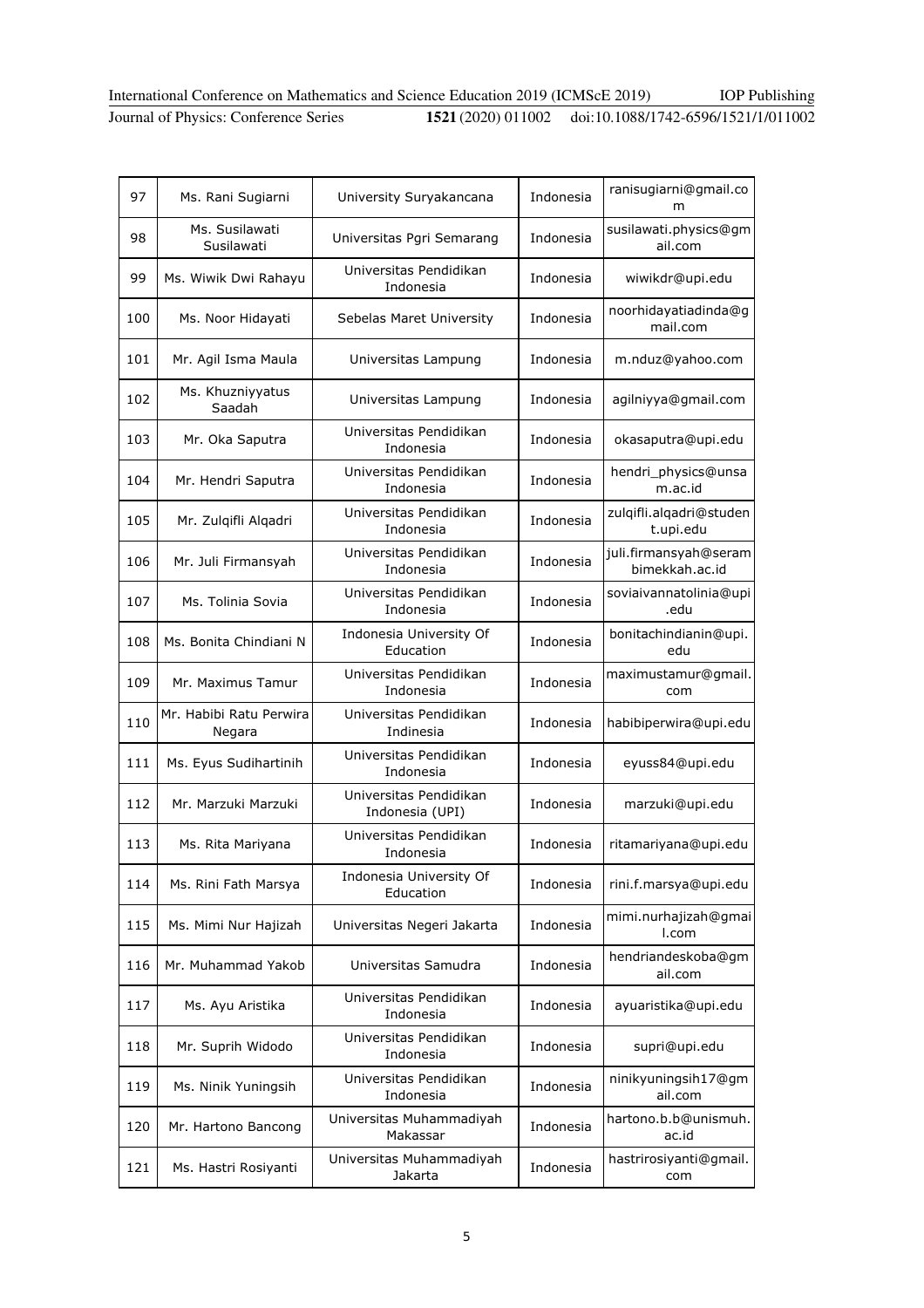1521 (2020) 011002 doi:10.1088/1742-6596/1521/1/011002

| 122 | Ms. Mimi Halimah              | Universitas Pasundan                | Indonesia | mimi@unpas.ac.id                  |
|-----|-------------------------------|-------------------------------------|-----------|-----------------------------------|
| 123 | Mr. Martin Bernard            | Ikip Siliwangi                      | Indonesia | pamartin23rnard@gma<br>il.com     |
| 124 | Mr. Sudirman Sudirman         | Universitas Wiralodra               | Indonesia | sudirman@unwir.ac.id              |
| 125 | Ms. Tia Purniati              | Universitas Pendidikan<br>Indonesia | Indonesia | tpurniati@upi.edu                 |
| 126 | Mr. M Fazar Nurhadi           | State University Of Jakarta         | Indonesia | mfazarnurhadi@gmail.<br>com       |
| 127 | Ms. Izzah Muyassaroh          | Universitas Negeri Yogyakarta       | Indonesia | izzahmysr@gmail.com               |
| 128 | Ms. Fitria Sarnita            | Stkip Taman Siswa Bima              | Indonesia | fitriasarnitha@yahoo.c<br>o.id    |
| 129 | Dr. Yusuf Ibrahim             | Universitas Pasundan                | Indonesia | yusuf.ibrahim@unpas.<br>ac.id     |
| 130 | Ms. Rina Febriana             | Stkip Pgri Sumatera Barat           | Indonesia | rinafebriana0502@gm<br>ail.com    |
| 131 | Ms. Agustiani Putri           | Universitas Negeri Jakarta          | Indonesia | agustianiputri15@gmai<br>I.com    |
| 132 | Ms. Ahlaini Ulyah             | Universitas Pendidikan<br>Indonesia | Indonesia | ahlaini@upi.edu                   |
| 133 | Ms. Tinasari Pristiyanti      | Universitas Negeri Jakarta          | Indonesia | tinasari@smantiboo.sc<br>h.id     |
| 134 | Mr. Muhammad Daut<br>Siagian  | Universitas Pendidikan<br>Indonesia | Indonesia | mdsiagian@gmail.com               |
| 135 | Mr. Lukman                    | Universitas Pendidikan<br>Indonesia | Indonesia | lukman12@upi.edu                  |
| 136 | Mr. Adji Nugraha<br>Maraputra | Universitas Pendidikan<br>Indonesia | Indonesia | adgamaraputra@stude<br>nt.upi.edu |
| 137 | Ms. Iis Ismawati              | Sdn Babakan 01                      | Indonesia | iis_ismawati1001@yah<br>oo.co.id  |
| 138 | Ms. Sayyidah Sakinah          | Universitas Negeri Jakarta          | Indonesia | sayyidah_s@yahoo.co.<br>id        |
| 139 | Ms. Vivi Angriani             | Universitas Pendidikan<br>Indonesia | Indonesia | viviangriani@upi.edu              |
| 140 | Ms. Eneng Ita Rosita          | Universitas Negeri Jakarta          | Indonesia | itarositasams@gmail.c<br>om       |
| 141 | Ms. Cindy Evita               | State University Of Jakarta         | Indonesia | cindyevita@gmail.com              |
| 142 | Dr. Al Jupri                  | Universitas Pendidikan<br>Indonesia | Indonesia | aljupri@upi.edu                   |
| 143 | Ms. Ririn Widiyasari          | Universitas Pendidikan<br>Indonesia | Indonesia | ririn.widiyasari@upi.ed<br>u      |
| 144 | Mr. Atep Rian                 | Universitas Pendidikan<br>Indonesia | Indonesia | ateprian@upi.edu                  |
| 145 | Ms. Shelly Efwinda            | Universitas Mulawarman              | Indonesia | shelly.efwindaa@gmail<br>.com     |
| 146 | Mr. Anwar Anwar               | Universitas Pendidikan<br>Indonesia | Indonesia | anwar@upi.edu                     |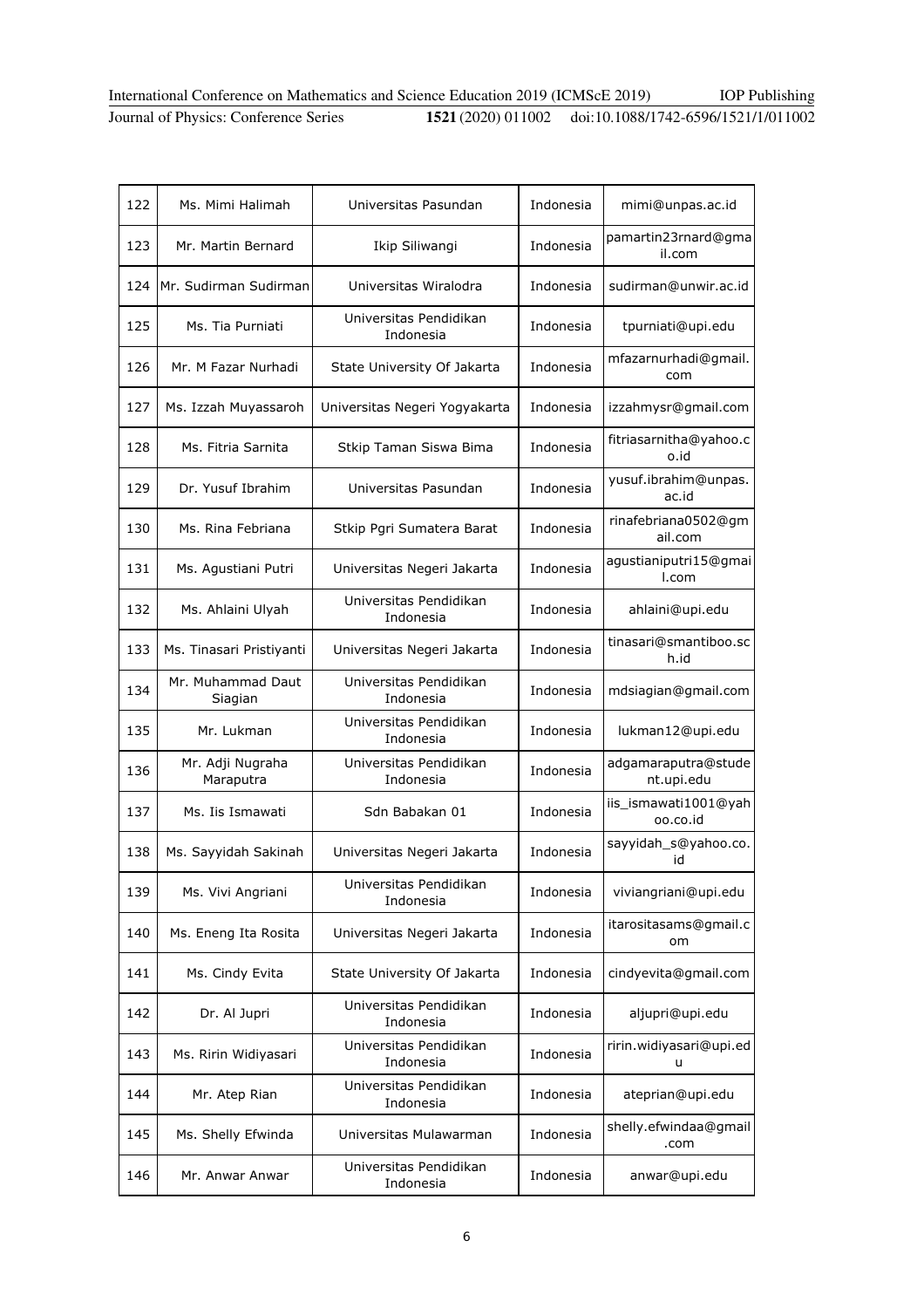# 1521 (2020) 011002 doi:10.1088/1742-6596/1521/1/011002

| 147 | Mr. Naufal Asyqar Fatio           | Indonesia University Of<br>Education             | Indonesia | naufalasyq@upi.edu                      |  |
|-----|-----------------------------------|--------------------------------------------------|-----------|-----------------------------------------|--|
| 148 | Ms. Wulandari Augina<br>Rahmawan  | Universitas Pendidikan<br>Indonesia<br>Indonesia |           | wulanaugina@student.<br>upi.edu         |  |
| 149 | Ms. Wahidah<br>Halimahnur         | Universitas Pendidikan<br>Indonesia              | Indonesia | wahidah_h@upi.edu                       |  |
| 150 | Ms. Ika Deavy<br>Martyaningrum    | Universitas Pendidikan<br>Indonesia              | Indonesia | ikadeavy@upi.edu                        |  |
| 151 | Ms. Yulia Utami Putri             | Padang State University                          | Indonesia | yuliautamiputri18@gm<br>ail.com         |  |
| 152 | Ms. Retno Dwi Putri               | Universitas Pendidikan<br>Indonesia              | Indonesia | retnoputri@upi.edu                      |  |
| 153 | Ms. Rosmaya Rosmaya               | Universitas Lampung                              | Indonesia | rosmaya1209@gmail.c<br>om               |  |
| 154 | Ms. Nur Huda Sari                 | Lampung University                               | Indonesia | nurhudasari0594@gm<br>ail.com           |  |
| 155 | Mr. Putra Herdiyansyah            | Universitas Lampung (Unila)                      | Indonesia | putra.herdiyansyah01<br>@gmail.com      |  |
| 156 | Ms. Amaira Utami                  | Magister Pendidikan Ipa - UPI                    | Indonesia | amairautami@gmail.co<br>m               |  |
| 157 | Mr. Erwin Erwin                   | Universitas Pendidikan<br>Indonesia              | Indonesia | erwinpohan74@gmail.<br>com              |  |
| 158 | Ms. Yushilatu Felayati<br>Aziiza  | Universitas Pendidikan<br>Indonesia              | Indonesia | yushilatufa@upi.edu                     |  |
| 159 | Ms. Annisa Nur<br>Hasanah         | Universitas Pendidikan<br>Indonesia              | Indonesia | annisanurhasanah@up<br>i.edu            |  |
| 160 | Prof. Dr. Dr. Jin Su<br>Jeong     | University Of Extremadura                        | Spain     | jin@unex.es                             |  |
| 161 | Ms. Sela Wahyuni                  | Universitas Pendidikan<br>Indonesia              | Indonesia | selawahyuni@upi.edu                     |  |
| 162 | Ms. Siti Nurjanah                 | Universitas Pendidikan<br>Indonesia              | Indonesia | sitinana03@gmail.com                    |  |
| 163 | Ms. Aufa Maulida<br>Fitrianingrum | Institut Teknologi Bandung                       | Indonesia | aufamaulidaf8@gmail.<br>com             |  |
| 164 | Ms. Rifdah Rifdah                 | Universitas Pendidikan<br>Indonesia              | Indonesia | rifdahkurniawan@upi.e<br>du             |  |
| 165 | Mr. Yusup Junaedi                 | Universitas Pendidikan<br>Indonesia              | Indonesia | yusufjuna4@gmail.co<br>m                |  |
| 166 | Ms. Putri Fitriasari              | Universitas Pgri Palembang                       | Indonesia | putrifitriasari20@gmail<br>.com         |  |
| 167 | Ms. Mayun Erawati<br>Nggaba       | Universitas Kristen Wira<br>Wacana               | Indonesia | mayun.nggaba@dosen<br>.unkriswina.ac.id |  |
| 168 | Mr. Afian Akhbar<br>Mustam        | Universiti Pendidikan Sultan<br>Idris            | Malaysia  | afianakhbar@gmail.co<br>m               |  |
| 169 | Mr. M Hafiz                       | Uin Syarif Hidayatullah                          | Indonesia | m.hafiz@uinjkt.ac.id                    |  |
| 170 | Dr. Herlina Usman                 | Universitas Negeri Jakarta                       | Indonesia | herlina@unj.ac.id                       |  |
| 171 | Mr. Ade Nugroho<br>Dewantoro      | Universitas Sebelas Maret                        | Indonesia | adendewantoro@stude<br>nt.uns.ac.id     |  |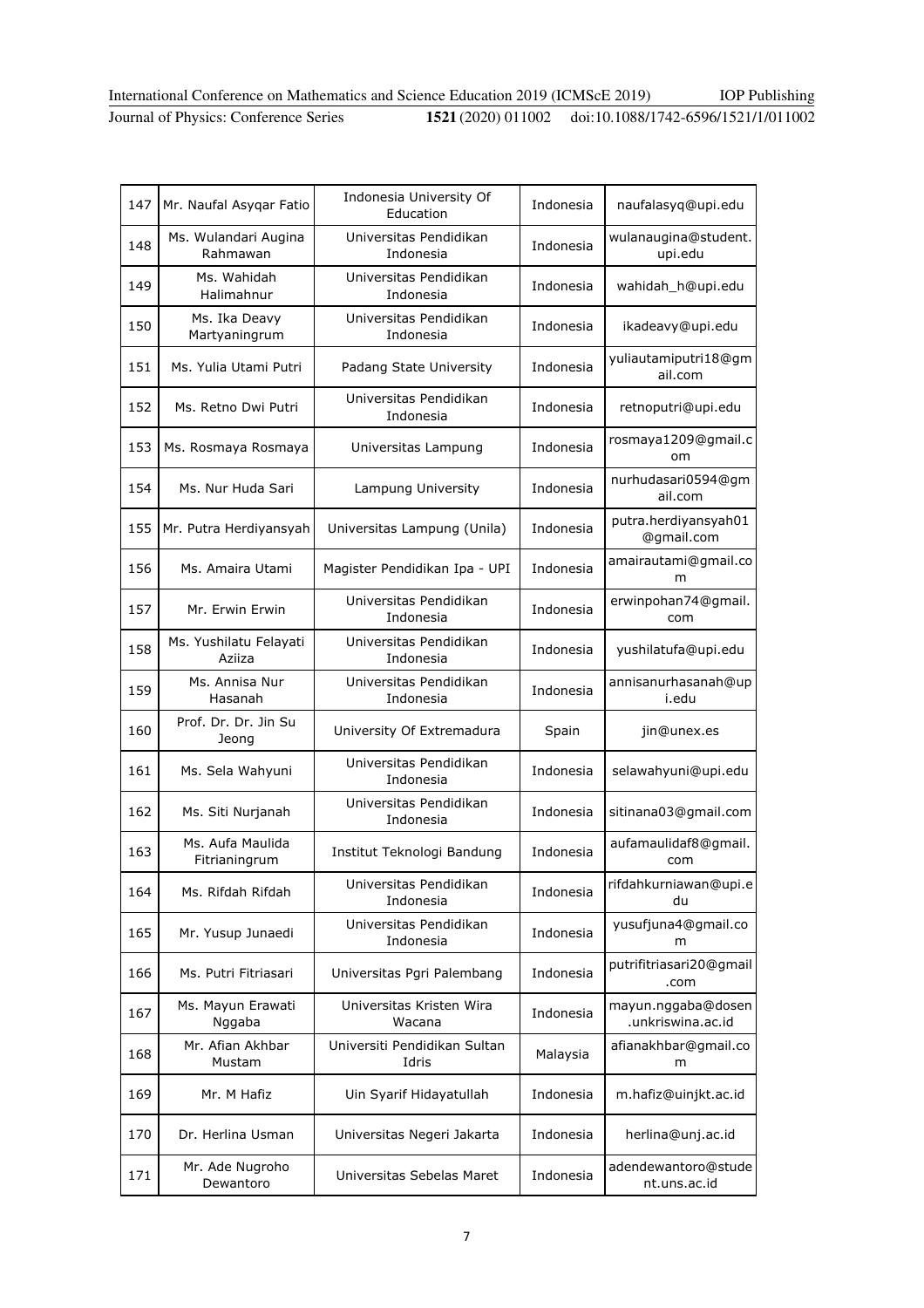|  | Journal of Physics: Conference Series |  |
|--|---------------------------------------|--|
|  |                                       |  |

Journal of Physics: Conference Series **1521** (2020) 011002 doi:10.1088/1742-6596/1521/1/011002

| 172 | Mr. Agung Putra Wijaya          | Universitas Lampung                             | Indonesia                               | agung.wijaya@fkip.uni<br>la.ac.id |
|-----|---------------------------------|-------------------------------------------------|-----------------------------------------|-----------------------------------|
| 173 | Ms. Aulia Fitri Rachman         | Lampung University                              | Indonesia                               | auliaf97@gmail.com                |
| 174 | Mr. Ari Syahidul Shidiq         | Universitas Pendidikan<br>Indonesia             | Indonesia                               | asyahidul@gmail.com               |
| 175 | Ms. Syaeful Hidayah             | Universitas Pendidikan<br>Indonesia             | Indonesia                               | syaeful.hidayah123@g<br>mail.com  |
| 176 | Ms. Yuvi Nuri Khoeriyah         | Universitas Pendidikan<br>Indonesia             | Indonesia                               | yuvimath@gmail.com                |
| 177 | Ms. Elisabeth Pratidhina        | Widya Mandala Catholic<br>University            | Indonesia                               | elisa.founda@gmail.co<br>m        |
| 178 | Ms. Sri Rejeki                  | Universitas Muhammadiyah<br>Surakarta           | Indonesia                               | sri.rejeki@ums.ac.id              |
| 179 | Ms. Helmia Tasti Adri           | Universitas Pendidikan<br>Indonesia             | Indonesia                               | helmia.suwarjono@gm<br>ail.com    |
| 180 | Mr. Adib Rifqi Setiawan         | Madrasah Tasywiquth Thullab<br>Salafiyyah (Tbs) | Indonesia                               | alobatnic@gmail.com               |
| 181 | Ms. Wiworo Retnadi<br>Rias Hayu | Universitas Pendidikan<br>Indonesia             | Indonesia                               | wiworo.iaz@gmail.com              |
| 182 | Ms. Ratna Ekawati               | Universitas Sultan Ageng<br>Tirtayasa           | Indonesia                               |                                   |
| 183 | Dr. Aliefman Hakim              | University Of Mataram                           | Indonesia                               |                                   |
| 184 | Ms. Nur Hanifah                 | Universitas Pendidikan<br>Indonesia             | nrhanifah26@gmail.co<br>Indonesia       |                                   |
| 185 | Ms. Ishmatul Maulaa             | Universitas Pendidikan<br>Indonesia             | ishmatulmaulaa@upi.e<br>Indonesia<br>du |                                   |
| 186 | Ms. Afridha Laily<br>Alindra    | Universitas Pendidikan<br>Indonesia             | lailyalindra@gmail.com<br>Indonesia     |                                   |
| 187 | Ms. Shelly Morin                | Universitas Pendidikan<br>Indonesia             | shellymorin96@upi.ed<br>Indonesia<br>u  |                                   |
| 188 | Ms. Wa Ode Dahiana              | Universitas Pendidikan<br>Indonesia             | Indonesia                               | wd6iana@gmail.com                 |
| 189 | Dr. Pipit Pitriani              | Universitas Pendidikan<br>Indonesia             | Indonesia                               | pipitpitriani@upi.edu             |
| 190 | Mr. Muh Khaedir Lutfi           | Universitas Pendidikan<br>Indonesia             | Indonesia                               | khaedir.mkl@upi.edu               |
| 191 | Ms. Deti Ahmatika               | Universitas Pendidikan<br>Indonesia             | Indonesia                               | dheti_ah@yahoo.com                |
| 192 | Ms. Sela Mawarti                | Universitas Pendidikan<br>Indonesia             | Indonesia                               | selamawarti@gmail.co<br>m         |
| 193 | Ms. Datu Kirana                 | State University Of Jakarta                     | Indonesia                               | datukiranaaa@gmail.c<br>om        |
| 194 | Ms. Hani Kurniawati             | Institut Teknologi Bandung                      | Indonesia                               | hanikurniawati@ymail.<br>com      |
| 195 | Mr. Ahmad Syarif                | Universitas Negeri Jakarta                      | Indonesia<br>ahsyarif16@gmail.com       |                                   |
| 196 | Mr. Yohanes Hariaman<br>Nada    | Universitas Pendidikan<br>Indonesia             | Indonesia                               | yohanesnada@upi.edu               |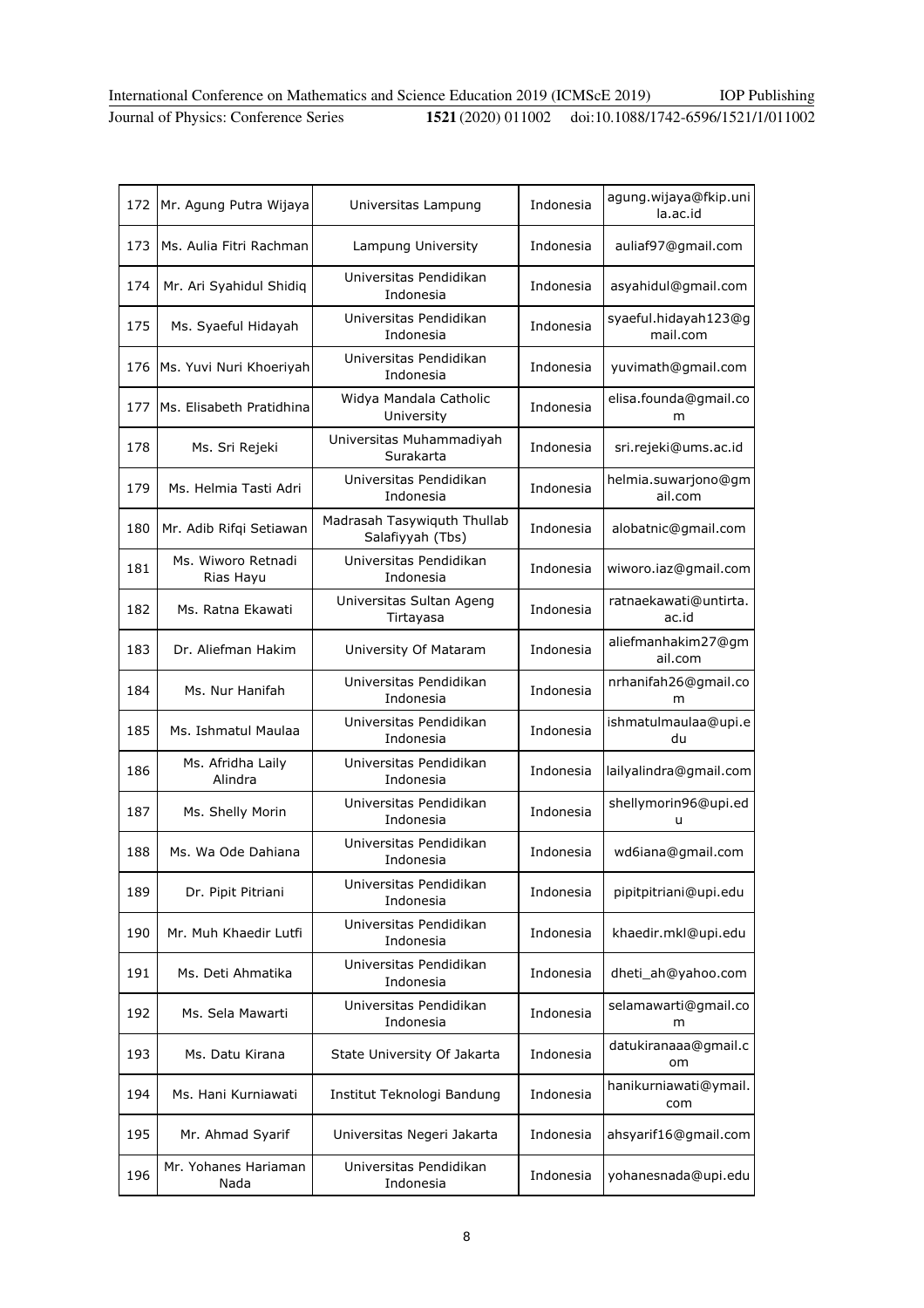| 21 (2020) 011002 | doi:10.1088/1742-6596/1521/1/011002 |
|------------------|-------------------------------------|
|------------------|-------------------------------------|

| 197 | Ms. Marwah Wulan<br>Mulia        | Sebelas Maret University                | Indonesia | marwahwm@gmail.co<br>m                  |
|-----|----------------------------------|-----------------------------------------|-----------|-----------------------------------------|
| 198 | Ms. Dwi Susanti                  | Universitas Negeri Jakarta              | Indonesia | dwi.susanti@gmail.co<br>m               |
| 199 | Ms. Nurhayati<br>Nurhayati       | Universitas Pendidikan<br>Indonesia     | Indonesia | nur084651@upi.edu                       |
| 200 | Ms. Dwika Ananda Ayu<br>R S      | Universitas Pendidikan<br>Indonesia     | Indonesia | dwikasinaga@upi.edu                     |
| 201 | Ms. Atika Suri                   | Universitas Pendidikan<br>Indonesia     | Indonesia | atikasuri@upi.edu                       |
| 202 | Ms. Lismu Dhita<br>Septyaningrum | Universitas Negeri Jakarta              | Indonesia | lismu.dhita@gmail.co<br>m               |
| 203 | Mr. Uba Umbara                   | Stkip Muhammadiyah Kuningan             | Indonesia | uba.bara@upmk.ac.id                     |
| 204 | Ms. Mulyati Rasyid               | Stkip Pgri Sumatera Barat               | Indonesia | lincemeriko@gmail.co<br>m               |
| 205 | Ms. Ummul Khaira                 | Universitas Pendidikan<br>Indonesia     | Indonesia | khairaummul7@upi.ed<br>u                |
| 206 | Dr. Ria Yulia Gloria             | Iain Syekh Nurjati Cirebon              | Indonesia | riyulgloria@gmail.com                   |
| 207 | Ms. Nurbaiti Widyasari           | Universitas Muhammadiyah<br>Jakarta     | Indonesia | nurbaiti.widyasari@um<br>j.ac.id        |
| 208 | Ms. Ros Yanti                    | Universitas Lampung                     | Indonesia | rosyantiriyadi77@gmai<br>I.com          |
| 209 | Ms. Ervina Ervina                | Universitas Pendidikan<br>Indonesia     | Indonesia | ervina@upi.edu                          |
| 210 | Ms. Slamet Sri Rahayu            | Universitas Sebelas Maret<br>Surakarta  | Indonesia | yayukssr@gmail.com                      |
| 211 | Ms. Opilona Badriyah             | Universitas Pendidikan<br>Indonesia     | Indonesia | opilonabadriyah11@g<br>mail.com         |
| 212 | Ms. Rosdiana Akmal<br>Nasution   | Sekolah Bogor Raya                      | Indonesia | rosdianast81@gmail.c<br>om              |
| 213 | Ms. Rita Indriyati               | Universitas Negeri Lampung              | Indonesia | ritaindri90@gmail.com                   |
| 214 | Ms. Ai Tusi Fatimah              | Universitas Galuh                       | Indonesia | tusi.fatimah@gmail.co<br>m              |
| 215 | Ms. Khatriya Tiffani<br>Tamimiya | Universitas Negeri Yogyakarta           | Indonesia | khatriya.tiffani.tamimi<br>ya@gmail.com |
| 216 | Mr. Riandy Pratama               | Universitas Negeri Semarang             | Indonesia | yayanpratama147@g<br>mail.com           |
| 217 | Dr. Adang Effendi                | Universitas Galuh                       | Indonesia | adangeffendi72@gmail<br>.com            |
| 218 | Ms. Fauziah Fakhrunisa           | Universitas Pendidikan<br>Indonesia     | Indonesia | fauziahfakhrunisa@upi<br>.edu           |
| 219 | Ms. Vira Pratiwi                 | Universitas Bhayangkara<br>Jakarta Raya | Indonesia | vira.pratiwi@dsn.ubha<br>rajaya.ac.id   |
| 220 | Ms. Rosmiati R                   | Universitas Pendidikan<br>Indonesia     | Indonesia | rosmiati.stkipbima@g<br>mail.com        |
| 221 | Mr. Moch. Ramadhan<br>Mubarak    | Universitas Pendidikan<br>Indonesia     | Indonesia | mr.mubarak@upi.edu                      |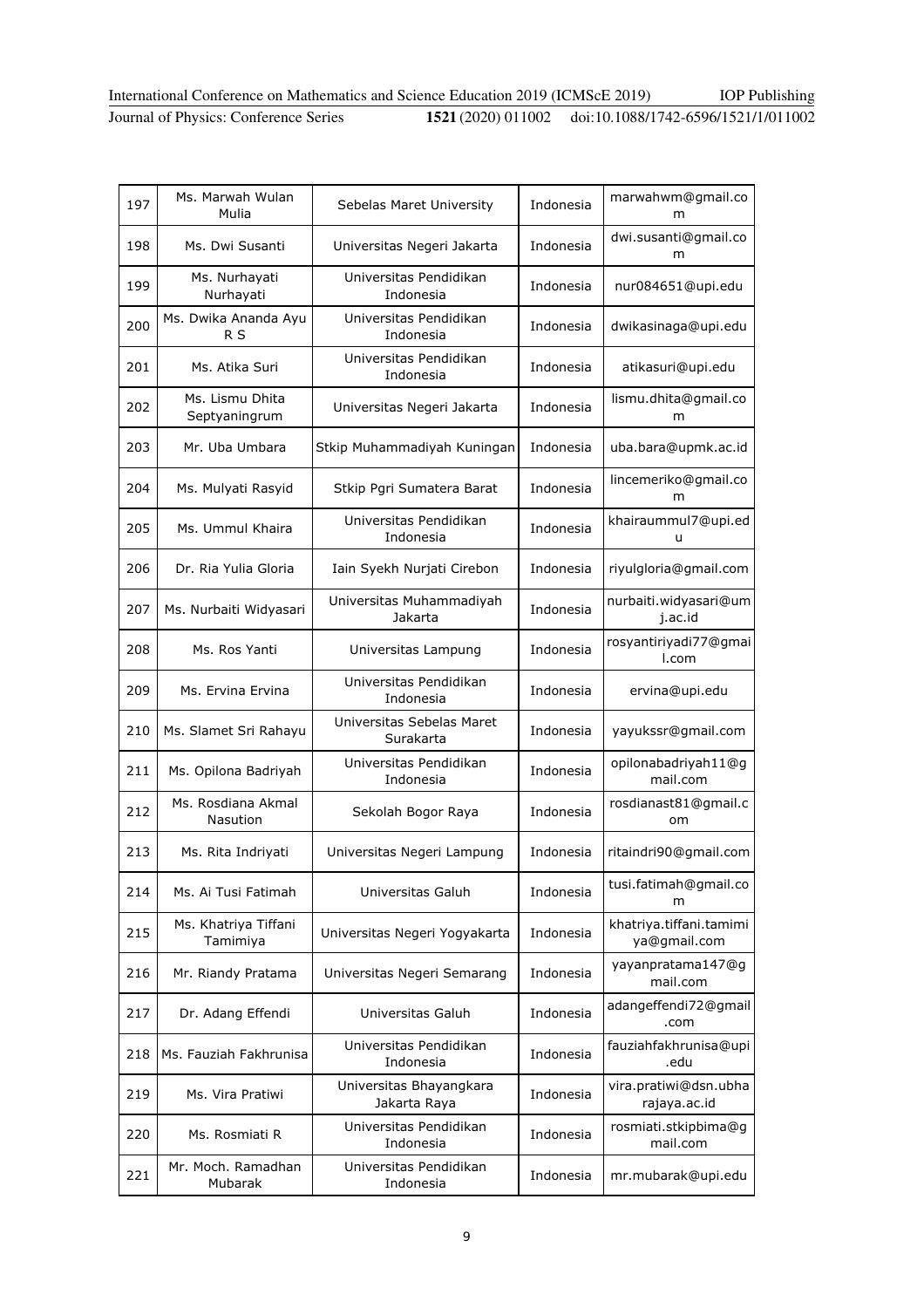| 222 | Ms. Yusi Nur Apriyani                 | Universitas Pendidikan<br>Indonesia       | Indonesia | yusinurapriyani@upi.e<br>du            |  |
|-----|---------------------------------------|-------------------------------------------|-----------|----------------------------------------|--|
| 223 | Dr. Dwi Sulisworo                     | Ahmad Dahlan University                   | Indonesia | sulisworo@gmail.com                    |  |
| 224 | Ms. Salasatun Nurul<br>Azizah         | Universitas Pendidikan<br>Indonesia       | Indonesia | s.nurulazizah@upi.edu                  |  |
| 225 | Ms. Findinilah Faraswati              | Universitas Pendidikan<br>Indonesia       | Indonesia | findinilah.faraswati@u<br>pi.edu       |  |
| 226 | Ms. Rani Siti<br>Khoerunnisa          | Universitas Pendidikan<br>Indonesia       | Indonesia | rani.khoerunnisa@upi.<br>edu           |  |
| 227 | Ms. Desty Rupalestari                 | Universitas Pendidikan<br>Indonesia       | Indonesia | destyrupalestari@upi.e<br>du           |  |
| 228 | Mr. Yugi Hilmi                        | Universitas Pendidikan<br>Indonesia       | Indonesia | yugihilmi@upi.edu                      |  |
| 229 | Mr. Hutnal Basori                     | Prodi S3 Pendidikan Ipa Sps<br><b>UPI</b> | Indonesia | hutnalida@gmail.com                    |  |
| 230 | Ms. Bq. Indana Zulfa                  | Universitas Pendidikan<br>Indonesia       | Indonesia | bqindana17@upi.edu                     |  |
| 231 | Ms. Hamdunah<br>Hamdunah              | Stkip Pgri Sumatera Barat                 | Indonesia | hamdunah@stkip-pgri-<br>sumbar.ac.id   |  |
| 232 | Ms. Putri Astuti                      | Universitas Pendidikan<br>Indonesia       | Indonesia | putriastuti.putri@upi.e<br>du          |  |
| 233 | Ms. Meili Yanti                       | Universitas Pendidikan<br>Indonesia       | Indonesia | meiliyanti@upi.edu                     |  |
| 234 | Ms. Inne Marthyane<br>Pratiwi         | Uin Sunan Gunung Djati<br>Bandung         | Indonesia | inne.mp@uinsgd.ac.id                   |  |
| 235 | Dr. Andriyani Andriyani               | Universitas Ahmad Dahlan                  | Indonesia | andriyani@mpmat.uad<br>.ac.id          |  |
| 236 | Mr. Ahmad Syarkowi                    | Universitas Bengkulu                      | Indonesia | ahmad.syarkowi@ymai<br>I.com           |  |
| 237 | Ms. Hani Nurhasanah                   | Universitas Pendidikan<br>Indonesia       | Indonesia | hanimathe@upi.edu                      |  |
| 238 | Ms. Ariestha<br>Widyastuty Bustan     | Universitas Pasifik Morotai               | Indonesia | ariesthawidyastutybust<br>an@gmail.com |  |
| 239 | Ms. Lusia Narsia Amsad                | Universitas Pendidikan<br>Indonesia       | Indonesia | lusia_amsad@student.<br>upi.edu        |  |
| 240 | Ms. Ovi Syafiatul<br>Maulana          | Indonesian Education Of<br>University     | Indonesia | ovisyafiatulmaula@gm<br>ail.com        |  |
| 241 | Mr. Muchlis Taufiq<br>Anjar Wicaksono | Sebelas Maret University                  | Indonesia | muchlistaufiq@student<br>.uns.ac.id    |  |
| 242 | Ms. Mahesti Kusdiastuti               | Universitas Mataram                       | Indonesia | mahestikusdiastuti25<br>@gmail.com     |  |
| 243 | Ms. Rahayu Puspa<br>Hadiyati          | Universitas Pendidikan<br>Indonesia       | Indonesia | rahayupuspa@upi.edu                    |  |
| 244 | Ms. Shinta Mutiara<br>Dewi            | Universitas Mataram                       | Indonesia | shintamutiaradewi@g<br>mail.com        |  |
| 245 | Ms. Irvana Nurul<br>Kamalia           | Indonesia University Of<br>Education      | Indonesia | irvananurulkamalia@q<br>mail.com       |  |
| 246 | Ms. Yulisa Nurdini                    | Indonesia University Of<br>Education      | Indonesia | yulisanurdini@upi.edu                  |  |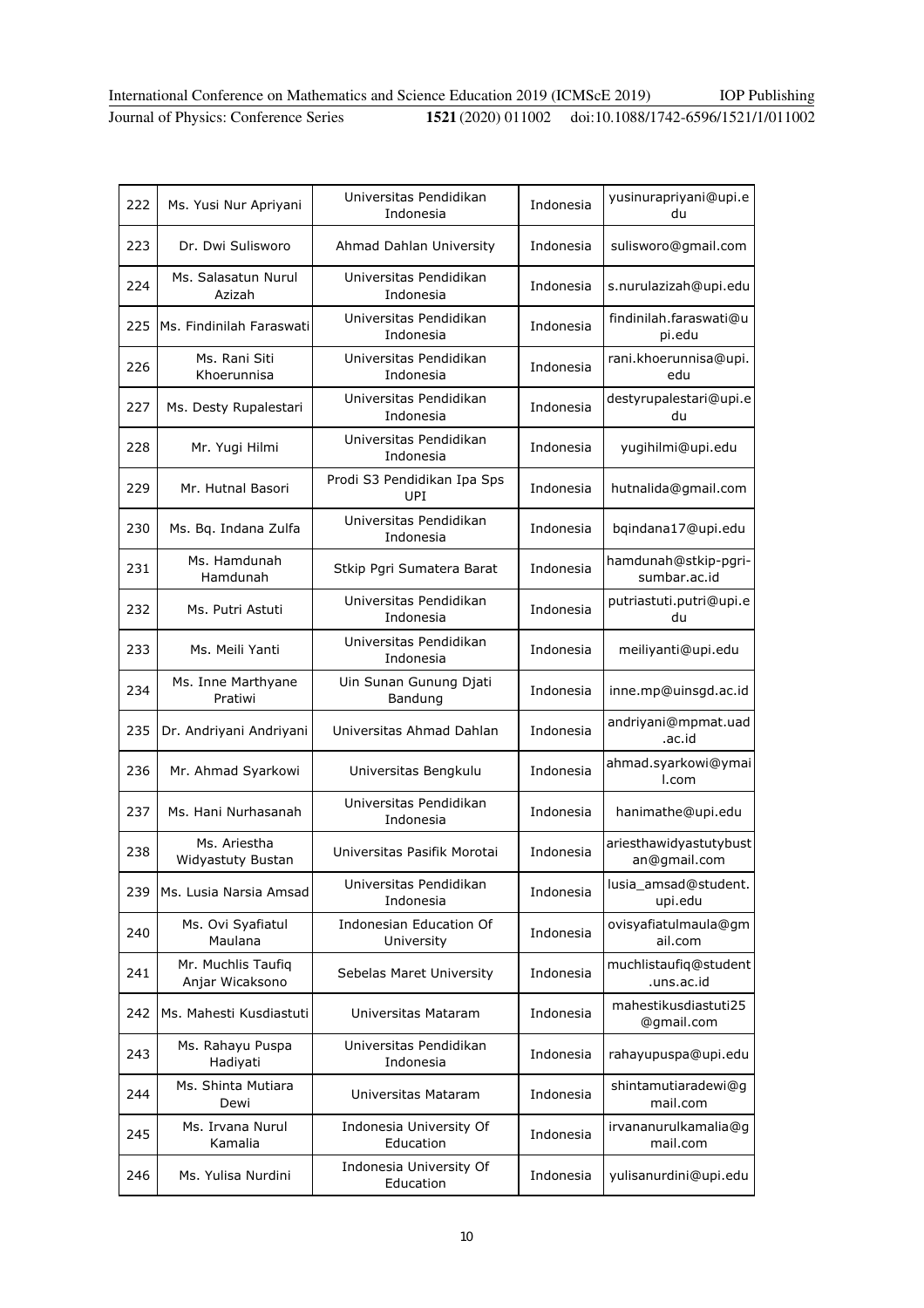|  | Journal of Physics: Conference Series |  |
|--|---------------------------------------|--|
|  |                                       |  |

Journal of Physics: Conference Series **1521** (2020) 011002 doi:10.1088/1742-6596/1521/1/011002

| 247 | Ms. Nunuy Nurkaeti             | Universitas Bhayangkara<br>Indonesia<br>Jakarta Raya |           | nunuy.nurkaeti@dsn.u<br>bharajaya.ac.id |  |
|-----|--------------------------------|------------------------------------------------------|-----------|-----------------------------------------|--|
| 248 | Dr. Heni Pujiastuti            | Universitas Sultan Ageng<br>Tirtayasa                | Indonesia | henipujiastuti@untirta.<br>ac.id        |  |
| 249 | Ms. Safira Permata<br>Dewi     | Universitas Sriwijaya                                | Indonesia | saphire2687@gmail.co<br>m               |  |
| 250 | Ms. Yunina Surtiana            | Universitas Pendidikan<br>Indonesia                  | Indonesia | yuninasurtiana@upi.ed<br>u              |  |
| 251 | Ms. Resy Nirawati              | Universitas Pendidikan<br>Indonesia                  | Indonesia | resynirawati@gmail.co<br>m              |  |
| 252 | Ms. Yulianti Yusal             | Universitas Pendidikan<br>Indonesia                  | Indonesia | yulianti_yusal@studen<br>t.upi.edu      |  |
| 253 | Mr. Asep Saepul Ulum           | Universitas Pendidikan<br>Indonesia                  | Indonesia | asep.saepul12@studen<br>t.upi.edu       |  |
| 254 | Ms. Siti Sarah Nurhijah        | Universitas Pendidikan<br>Indonesia                  | Indonesia | sitissarah@gmail.com                    |  |
| 255 | Ms. Maulidiyani Fuadati        | Universitas Negeri Yogyakarta                        | Indonesia | diya.fuadatii@gmail.co<br>m             |  |
| 256 | Mr. Ari Permana                | Universitas Pendidikan<br>Indonesia                  | Indonesia | ari.permana@upi.edu                     |  |
| 257 | Ms. Arum Sanjayanti            | Universitas Pendidikan<br>Indonesia                  | Indonesia | arumsanja08@upi.edu                     |  |
| 258 | Ms. Viviana Murni              | Universitas Katolik Indonesia<br>Santu Paulus        | Indonesia | vivianamurni0123@gm<br>ail.com          |  |
| 259 | Mr. Sani Aryanto<br>Aryanto    | Universitas Bhayangkara<br>Jakarta Raya              | Indonesia | sani.aryanto@dsn.ubh<br>arajaya.ac.id   |  |
| 260 | Mr. Muhammad<br>Shohibul Ihsan | Universitas Mataram                                  | Indonesia | sohibul.ihsan1994@g<br>mail.com         |  |
| 261 | Dr. Andi Suhandi               | Universitas Pendidikan<br>Indonesia                  | Indonesia | andi_sh@upi.edu                         |  |
| 262 | Dr. Neni Hermita               | Universitas Riau                                     | Indonesia | neni.hermita@lecturer.<br>unri.ac.id    |  |
| 263 | Dr. Ketut Gunawan              | Universitas Panji Sakti                              | Indonesia | ketut.gunawan.unipas<br>@gmail.com      |  |
| 264 | Dr. Dewi Cahyani               | Iain Syekh Nurjati Cirebon                           | Indonesia | dewichy@gmail.com                       |  |
| 265 | Ms. Ade Irma                   | Universitas Pendidikan<br>Indonesia                  | Indonesia | adeirmapmt@gmail.co<br>m                |  |
| 266 | Ms. Uswatun Sholiah            | Universitas Pendidikan<br>Indonesia                  | Indonesia | uswah.woon@upi.edu                      |  |
| 267 | Dr. M Haviz                    | Iain Batusangkar                                     | Indonesia | mhaviz@iainbatusangk<br>ar.ac.id        |  |
| 268 | Ms. Maya Asih Rohaeni          | Universitas Pendidikaan<br>Indonesia                 | Indonesia | maya.asih.rohaeni@g<br>mail.com         |  |
| 269 | Mr. Yusuf Adhitya              | Universitas Pendidikan<br>Indonesia                  | Indonesia | yusufadhitya@upi.edu                    |  |
| 270 | Ms. Sri Hartini                | Universitas Pendidikan<br>Indonesia                  | Indonesia | srihartini@upi.edu                      |  |
| 271 | Ms. Nur Rokhmani Tri<br>Siswi  | Universitas Pendidikan<br>Indonesia                  | Indonesia | ntrisiswi@gmail.com                     |  |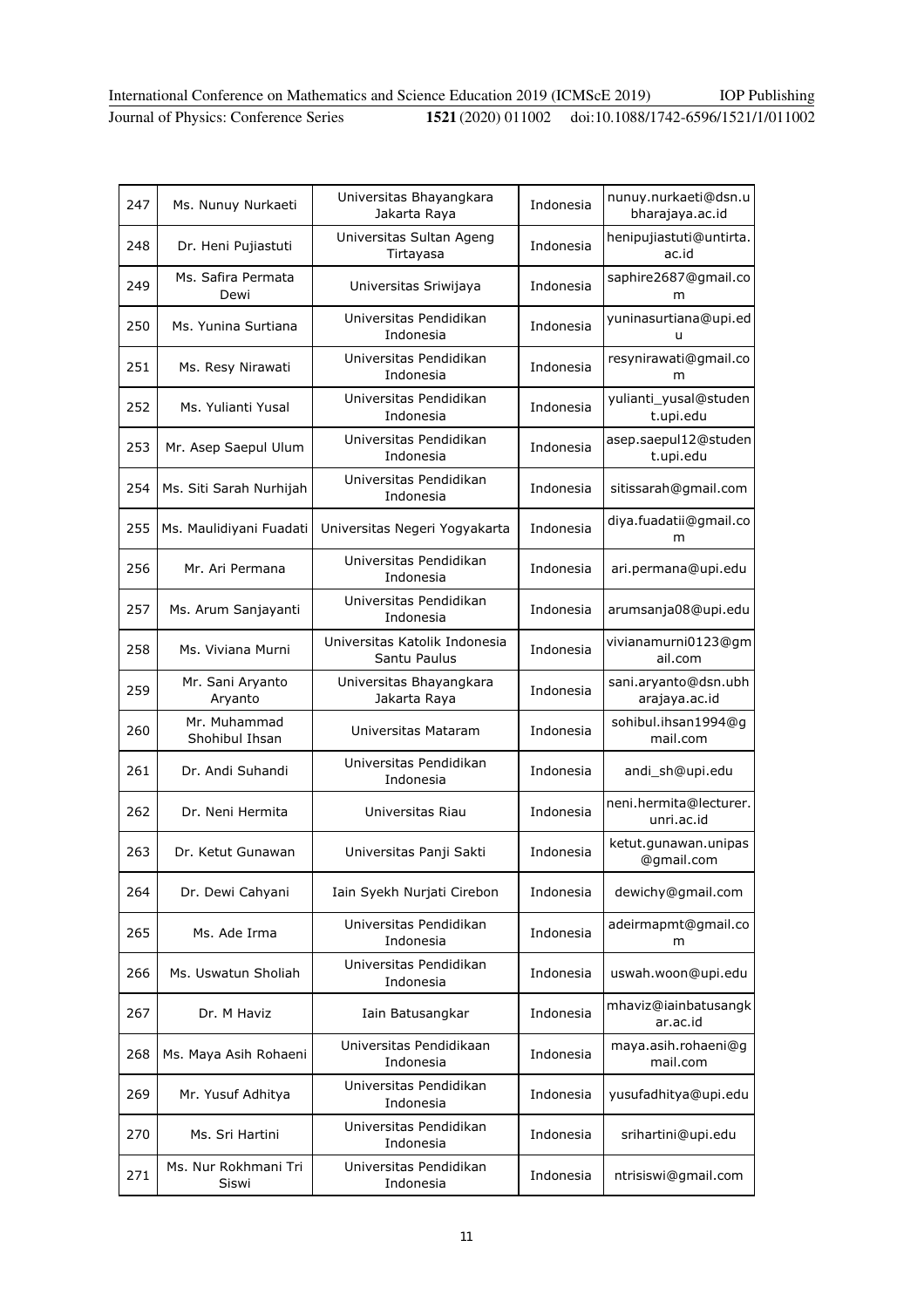|  | Journal of Physics: Conference Serie |  |
|--|--------------------------------------|--|
|  |                                      |  |

Journal of Physics: Conference Series **1521** (2020) 011002 doi:10.1088/1742-6596/1521/1/011002

| 272 | Ms. Siti Ooy Rukoyah                                      | Universitas Pendidikan<br>Indonesia<br>Indonesia |           | sitiooyrukoyah@upi.ed<br>u               |
|-----|-----------------------------------------------------------|--------------------------------------------------|-----------|------------------------------------------|
| 273 | Ms. Dewi Adharini                                         | Universitas Pendidikan<br>Indonesia              | Indonesia | dewimtk98@gmail.co<br>m                  |
| 274 | Mr. Agung Anggoro                                         | Universitas Pendidikan<br>Indonesia              | Indonesia | agung.a@upi.edu                          |
| 275 | Ms. Khadisa Harsela                                       | Universitas Pendidikan<br>Indonesia              | Indonesia | khadisaharsela@upi.ed<br>u               |
| 276 | Mr. Asri Ode Samura                                       | Universitas Pendidikan<br>Indonesia (UPI)        | Indonesia | asri22samura@gmail.c<br>om               |
| 277 | Ms. Mukti Sintawati                                       | Universitas Ahmad Dahlan                         | Indonesia | mukti.sintawati@pgsd.<br>uad.ac.id       |
| 278 | Ms. Siti Ruqoyyah                                         | Ikip Siliwangi                                   | Indonesia | sitiruqoyyah13@gmail.<br>com             |
| 279 | Ms. Jamilah Jamilah                                       | Sekolah Pascasarjana UPI                         | Indonesia | jamilah.mtk2002@upi.<br>edu              |
| 280 | Mr. Andry S. Utama<br>Putra                               | Universitas Pendidikan<br>Indonesia              | Indonesia | andrysutama@upi.edu                      |
| 281 | Ms. Alberta Parinters<br>Makur                            | <b>Stkip Santu Paulus</b>                        | Indonesia | alberta.makur@stkipsa<br>ntupaulus.ac.id |
| 282 | Ms. Kartika Kartika                                       | Universitas Pendidikan<br>Indonesia              | Indonesia | kartikasukaya23@gma<br>il.com            |
| 283 | Ms. Sukma Murni                                           | Ikip Siliwangi                                   | Indonesia | sukmamurni19@gmail.<br>com               |
| 284 | Ms. Dwi Nurul Hidayah                                     | Universitas Pendidikan<br>Indonesia              | Indonesia | dwinurulhidayah944@<br>gmail.com         |
| 285 | Ms. Cut Putri Maghfirah                                   | Universitas Pendidikan<br>Indonesia              | Indonesia | cutputrimaghfirah@upi<br>.edu            |
| 286 | Ms. Amalianneisha<br>Rafadewi Andhanatami<br><b>Putri</b> | Universitas Pendidikan<br>Indonesia              | Indonesia | amalianneisha@gmail.<br>com              |
| 287 | Mr. Pirman Supriatman                                     | Universitas Pendidikan<br>Indonesia              | Indonesia | pirman93@gmail.com                       |
| 288 | Ms. Dian Mustikasari                                      | Sps Universitas Pendidikan<br>Kimia              | Indonesia | azurea94@gmail.com                       |
| 289 | Ms. Tetty Rosanty<br>Pangaribuan                          | Universitas Pendidikan<br>Indonesia              | Indonesia | rosantypangaribuan@u<br>pi.edu           |
| 290 | Ms. Nuri Yuniar Wahyu<br>Putri Abadi                      | Yogyakarta State University                      | Indonesia | nuriyuniarputri@gmail.<br>com            |
| 291 | Mr. Yosi Gumala                                           | Universitas Pendidikan<br>Indonesia              | Indonesia | yosigumala@student.u<br>pi.edu           |
| 292 | Ms. Ema Sukaesih                                          | Universitas Pendidikan<br>Indonesia              | Indonesia | emasukaesih@upi.edu                      |
| 293 | Ms. Noviana Putri                                         | Universitas Pendidikan<br>Indonesia              | Indonesia | novianaputriss@gmail.<br>com             |
| 294 | Ms. Hadistia Siti<br>Nuryani                              | Universitas Pendidikan<br>Indonesia              | Indonesia | hadistia.14@upi.edu                      |
| 295 | Ms. Rhein Renata<br>Khalisa                               | Universitas Pendidikan<br>Indonesia              | Indonesia | rheinrenata@gmail.co<br>m                |
| 296 | Mr. Luthfi Azmi                                           | Universitas Pendidikan<br>Indonesia              | Indonesia | luthfiazmi@upi.edu                       |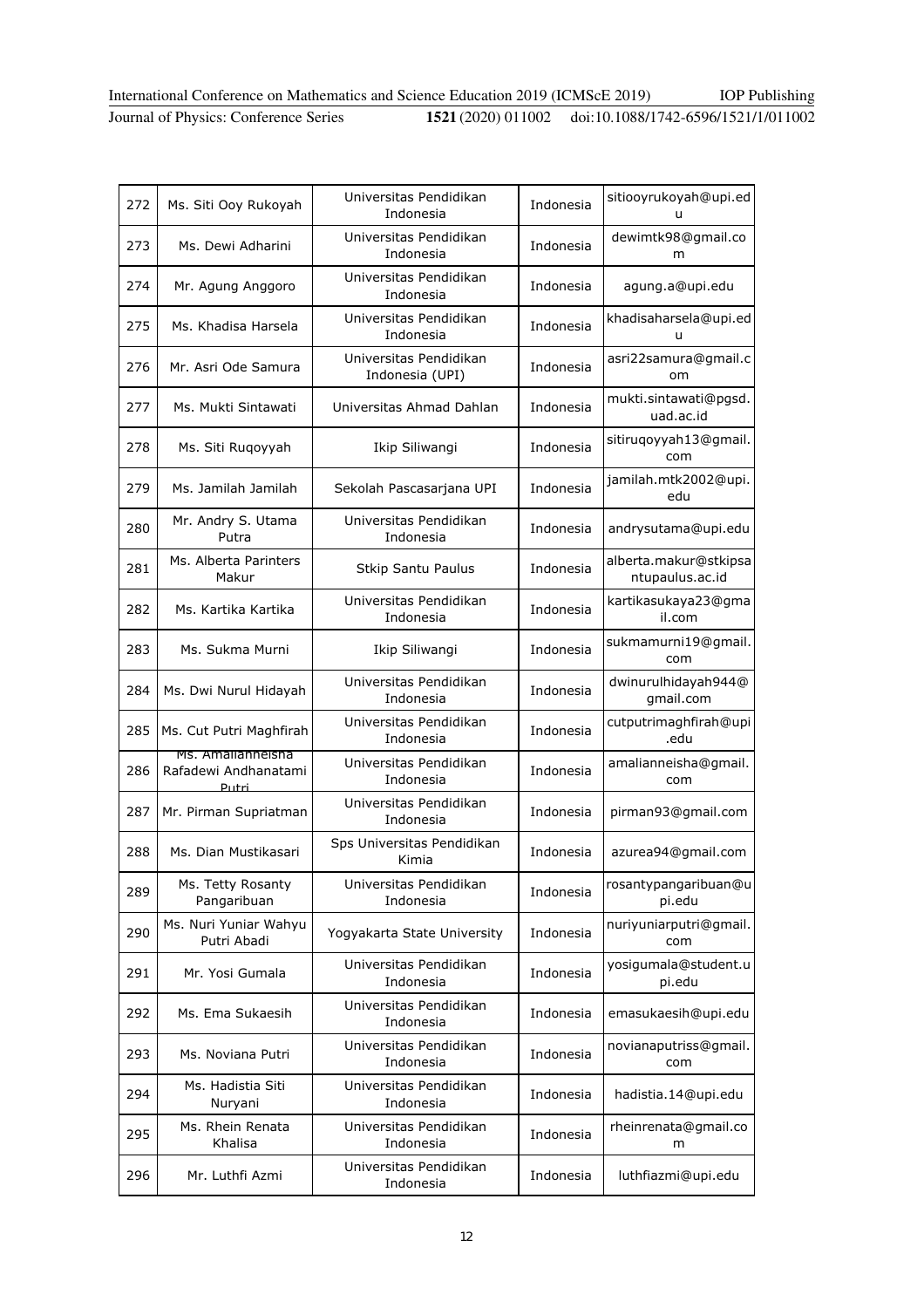| 297 | Dr. Usman Usman                               | Mulawarman University                  | Indonesia         | sainusman@ymail.com                |
|-----|-----------------------------------------------|----------------------------------------|-------------------|------------------------------------|
| 298 | Ms. Magfirah Perkasa                          | Stkip Bima                             | Indonesia         | magfirahperkasa@gma<br>il.com      |
| 299 | Ms. Rina Oktaviana<br>Sihotang                | Universitas Pendidikan<br>Indonesia    | Indonesia         | viasihotang11@gmail.c<br>om        |
| 300 | Prof. Dr. Nanang<br>Priatna                   | Universitas Pendidikan<br>Indonesia    | Indonesia         | nanang_priatna@upi.e<br>du         |
| 301 | Ms. Rahmi Fauzana                             | Universitas Pendidikan<br>Indonesia    | Indonesia         | rahmifauzana@upi.edu               |
| 302 | Mr. Rizki Masdiana                            | Universitas Pendidikan<br>Indonesia    | Indonesia         | rizkimasdiana@studen<br>t.upi.edu  |
| 303 | Ms. Aya Shofia Maulida                        | Universitas Pendidikan<br>Indonesia    | Indonesia         | ayashofiia@student.up<br>i.edu     |
| 304 | Ms. Labitta Hareka<br>Putri                   | Universitas Pendidikan<br>Indonesia    | Indonesia         | bitta.hp@gmail.com                 |
| 305 | Ms. Intan Setiawati                           | Universitas Pendidikan<br>Indonesia    | Indonesia         | intanasianto@gmail.co<br>m         |
| 306 | Ms. Iva Alfiani Zakiah                        | Universitas Pendidikan<br>Indonesia    | Indonesia         | akazakiahupi@upi.edu               |
| 307 | Ms. Annisa Mailia Ulfa                        | Universitas Pendidikan<br>Indonesia    | Indonesia         | annisa.mailia@upi.edu              |
| 308 | Mr. Gali Eko Prasetyo                         | Universitas Pendidikan<br>Indonesia    | Indonesia         | gali_eko@student.upi.<br>edu       |
| 309 | Mr. Judyanto Sirait                           | University Of Leicester                | United<br>Kingdom | judyantosirait@gmail.c<br>om       |
| 310 | Dr. Akhmad Sukri                              | Ikip Mataram, Indonesia                | Indonesia         | akhmadsukri@ikipmat<br>aram.ac.id  |
| 311 | Dr. Hilarius Jago Duda                        | Stkip Perasada Khatulistiwa<br>Sintang | Indonesia         | hilariusjagod@yahoo.c<br>om        |
| 312 | Ms. Rika Faridah                              | Universitas Pendidikan<br>Indonesia    | Indonesia         | faridahrika@gmail.com              |
| 313 | Ms. Nida Humaida                              | Uin Antasari Banjarmasin               | Indonesia         | nidahumaida@uin-<br>antasari.ac.id |
| 314 | Ms. Wulansary Kartika<br>Hayati Wahyono Putri | Universitas Pendidikan<br>Indonesia    | Indonesia         | wulansary.k@student.<br>upi.edu    |
| 315 | Ms. Kamiliyatul<br>Wardiyah                   | Universitas Pendidikan<br>Indonesia    | Indonesia         | kamiliyatulwardiyah@u<br>pi.edu    |
| 316 | Ms. Raudhah Raudhah                           | Universitas Pendidikan<br>Indonesia    | Indonesia         | raudhah@upi.edu                    |
| 317 | Mr. Asep Kurnia<br>Jayadinata                 | Universitas Pendidikan<br>Indonesia    | Indonesia         | asep_jayadinata@upi.<br>edu        |
| 318 | Mr. Imam Sayekti                              | Universitas Negeri Semarang            | Indonesia         | imamsayekti19@gmail<br>.com        |
| 319 | Ms. Anna Farhiya Ulfah                        | Indonesia University Of<br>Education   | Indonesia         | annafarhiya@upi.edu                |
| 320 | Dr. Mohammad<br>Masykuri                      | Universitas Sebelas Maret              | Indonesia         | mmasykuri@staff.uns.<br>ac.id      |
| 321 | Dr. Sariwulan Diana                           | Universitas Pendidikan<br>Indonesia    | Indonesia         | sariwulwul@yahoo.co.i<br>d         |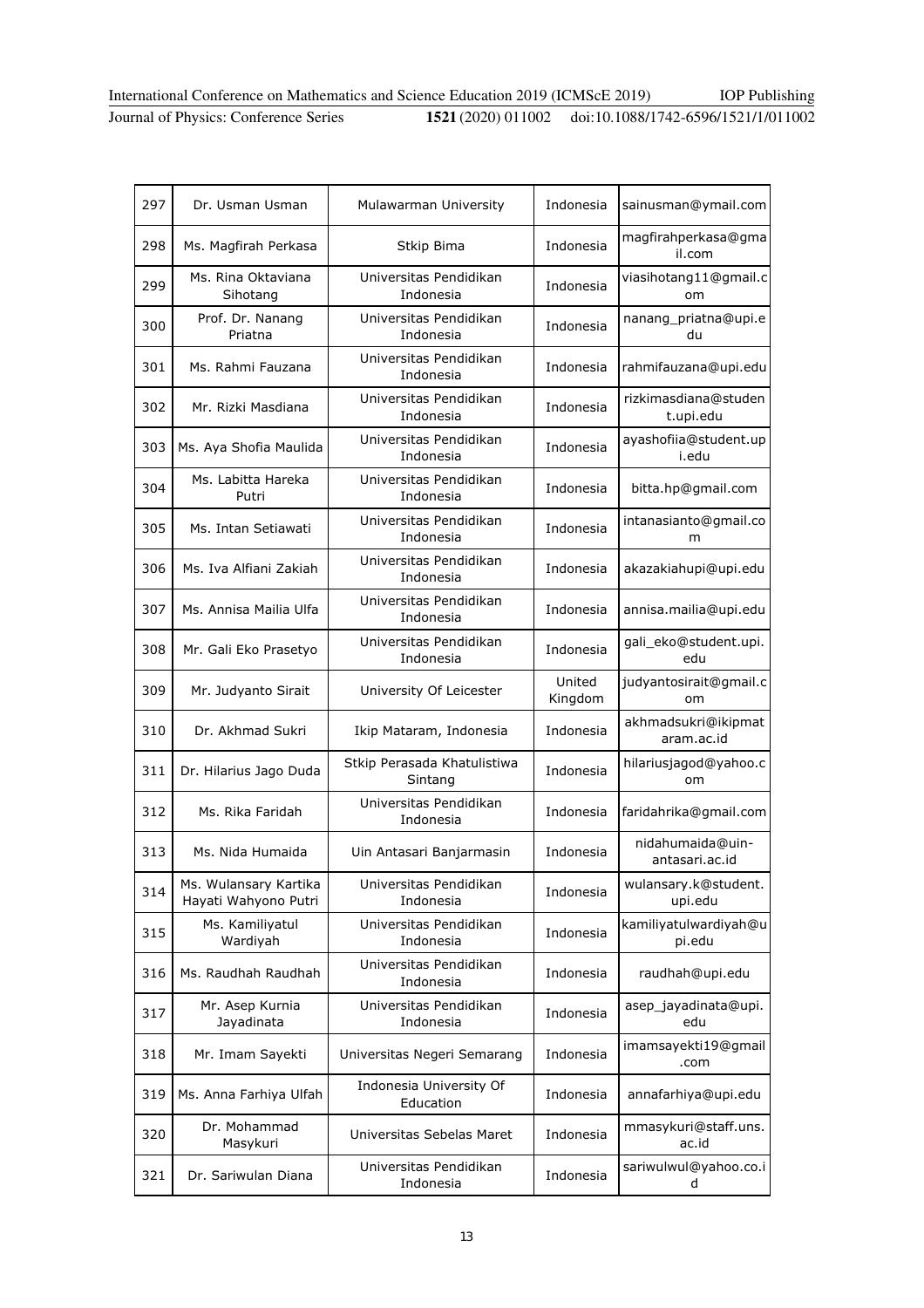| 322 | Ms. Dwi Siti Hartinah<br>Eny Ambarawati | Universitas Pendidikan<br>Indonesia    |                 | ambar@upi.edu                       |
|-----|-----------------------------------------|----------------------------------------|-----------------|-------------------------------------|
| 323 | Ms. Fiska Aulia Rahmah                  | Universitas Lampung                    | Indonesia       | fiskaauliarahmah@gm<br>ail.com      |
| 324 | Mr. Adi Nurjaman                        | Universitas Pendidikan<br>Indonesia    | Indonesia       | hendrialfianto@gmail.c<br>om        |
| 325 | Mr. Andri Cahya Irawan                  | Bogor Agricultural University          | Indonesia       | andricahyairawan91@<br>gmail.com    |
| 326 | Ms. Rahmadani -                         | Universitas Pendidikan<br>Indonesia    | Indonesia       | rahmadani13@upi.edu                 |
| 327 | Mr. Imam Ramdani                        | Universitas Pendidikan<br>Indonesia    | Indonesia       | imam.ramdani@upi.ed<br>u            |
| 328 | Ms. Wijil Septiandari                   | Universitas Pendidikan<br>Indonesia    | Indonesia       | wijilseptiandari9@gmai<br>I.com     |
| 329 | Ms. Desy Herdian<br>Pramadhita          | Universitas Pendidikan<br>Indonesia    | Indonesia       | desyherdian@upi.edu                 |
| 330 | Mr. Rudi Haryadi                        | Universitas Sultan Ageng<br>Tirtayasa  | Indonesia       | rudiharyadi@untirta.ac<br>.id       |
| 331 | Mr. Dany Fajar<br>Nugraha               | Universitas Pendidikan<br>Indonesia    | Indonesia       | dany.nugraha@upi.ed<br>u            |
| 332 | Mr. Harun Abdul<br>Rohman               | Universitas Pendidikan<br>Indonesia    | Indonesia       | harun88pltg@gmail.co<br>m           |
| 333 | Ms. Asih Mardati                        | Universitasi Ahmad Dahlan              | Indonesia       | asih.mardati@pgsd.ua<br>d.ac.id     |
| 334 | Mr. Al Faris Putra Alam                 | Universitas Pendidikan<br>Indonesia    | Indonesia       | alfarisputraalam@upi.e<br>du        |
| 335 | Ms. Rahmi Qurota Aini                   | Kangwon National University            | Korea,<br>South | qurota.rahmi@gmail.c<br>om          |
| 336 | Ms. Ai Nurlaelasari<br>Rusmana          | Kangwon National University            | Korea,<br>South | ainurlaelasarirusmana<br>@gmail.com |
| 337 | Mr. Dadan Ramdani                       | Universitas Pendidikan<br>Indonesia    | Indonesia       | ramdanidadhan07@g<br>mail.com       |
| 338 | Ms. Yustika Syabandari                  | Kangwon National University            | Korea,<br>South | yustikasya@gmail.com                |
| 339 | Ms. Istianah Nusorudin                  | Nurul Fikri Boarding School<br>Bogor   | Indonesia       | istianahkilby2@gmail.c<br>om        |
| 340 | Ms. Laura Devina                        | Institut Teknologi Bisnis<br>Indonesia | Indonesia       | contact@konfrenzi.co<br>m           |
| 341 | Mr. Arno Johan                          | Sma Negeri 1 Pekalongan                | Indonesia       | arnojohan95@gmail.co<br>m           |
| 342 | Mr. Muhammad Ghiyats<br>Ristiana        | Universitas Pendidikan<br>Indonesia    | Indonesia       | kanghiyats@upi.edu                  |
| 343 | Ms. Raiyani Indah<br>Kasih              | University Of Indonesia                | Indonesia       | raiyaniindah@sci.ui.ac.<br>id       |
| 344 | Ms. Indri Kurnia                        | Universitas Lampung                    | Indonesia       | indkurniaa69@gmail.c<br>om          |
| 345 | Ms. Nilam Jelfa Rani<br>Gumanti         | Universitas Lampung                    | Indonesia       | nilam.jelfa@gmail.com               |
| 346 | Ms. Euis Gusanti Sri<br>Rahayu          | Universitas Pendidikan<br>Indonesia    | Indonesia       | euisgusanti@gmail.co<br>m           |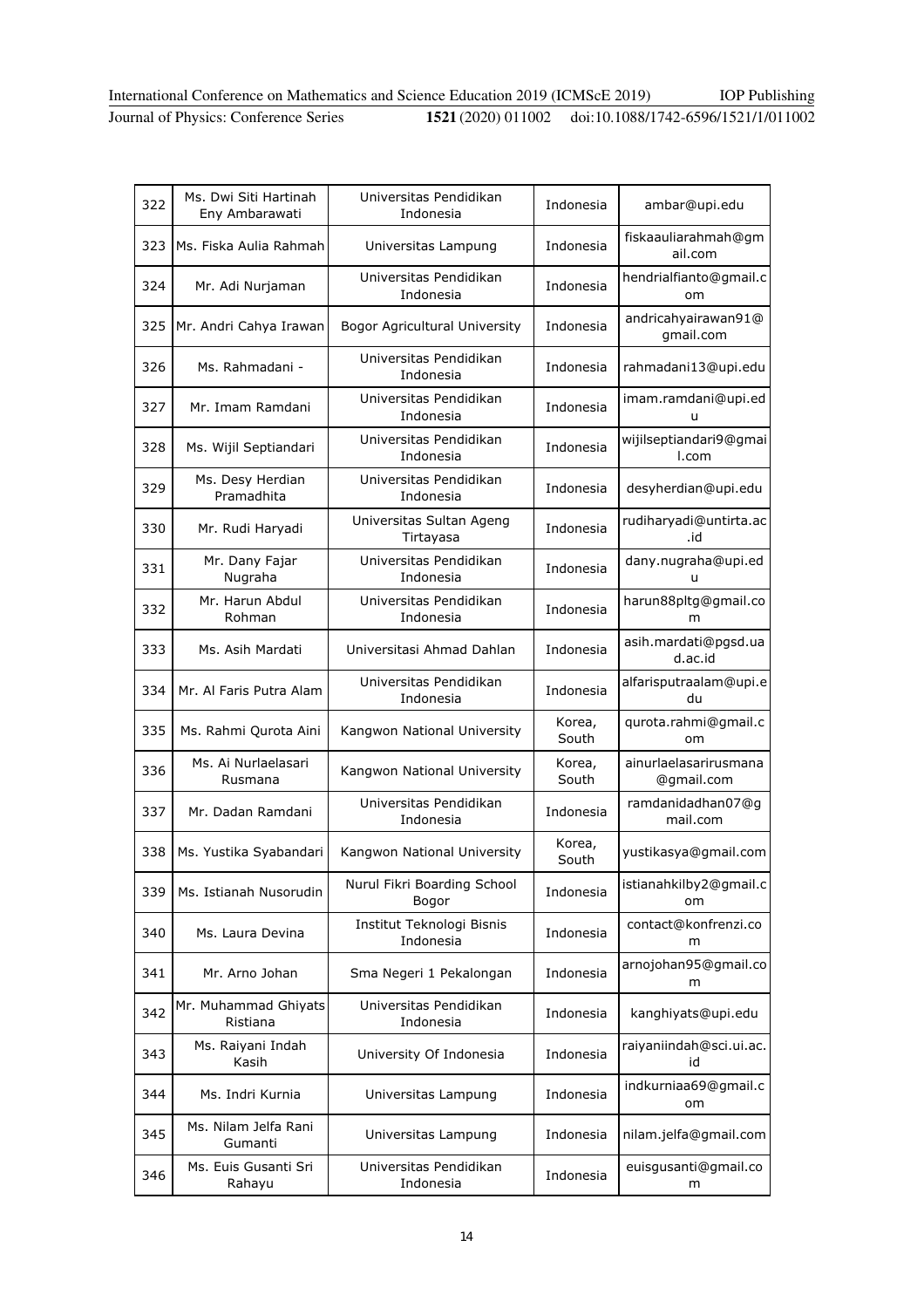| 347 | Mr. Abdurrahman<br>Fuady                | Indonesia University Of<br>Education               | Indonesia | abdurrahman_fuady@<br>upi.edu              |  |
|-----|-----------------------------------------|----------------------------------------------------|-----------|--------------------------------------------|--|
| 348 | Ms. Nur Ayni                            | Universitas Gunung Jati                            | Indonesia | ayni.2708@gmail.com                        |  |
| 349 | Dr. Zetriuslita<br>Zetriuslita          | Universitas Islam Riau                             | Indonesia | zetriuslita@edu.uir.ac.i<br>d              |  |
| 350 | Ms. Ajeng Siti Prasetya                 | Universitas Pendidikan<br>Indonesia                | Indonesia | ajengprasetya@gmail.<br>com                |  |
| 351 | Ms. Namirah<br>Fatmanissa               | Sampoerna University                               | Indonesia | namirah.f@sampoerna<br>university.ac.id    |  |
| 352 | Ms. Frena Fardillah                     | Universitas Pendidikan<br>Indonesia                | Indonesia | frenafardillah@upi.edu                     |  |
| 353 | Mr. Sugama Maskar                       | Universitas Teknokrat<br>Indonesia                 | Indonesia | sugama maskar@tekn<br>okrat.ac.id          |  |
| 354 | Ms. Baiq Repika Nurul<br>Furqan         | ITB                                                | Indonesia | refika.nf007@gmail.co<br>m                 |  |
| 355 | Ms. Mian Maria<br>Stephanie             | University Of Jakarta                              | Indonesia | mian.stephanie@bpkp<br>enaburjakarta.or.id |  |
| 356 | Ms. Elia Mustika Sarih                  | Universitas Pendidikan<br>Indonesia                | Indonesia | eliamustika1@upi.edu                       |  |
| 357 | Ms. Anis Ardyany<br>Puspaningtyas       | Universitas Pendidikan<br>Indonesia                | Indonesia | ardyanyanis@gmail.co<br>m                  |  |
| 358 | Mr. Hasby Hasby                         | Universitas Samudra                                | Indonesia | hasby@unsam.ac.id                          |  |
| 359 | Mr. Tata -                              | Universitas Pendidikan<br>Indonesia                | Indonesia | tatadoank344@gmail.c<br>om                 |  |
| 360 | Ms. Rahmawati<br>Rahmawati              | Universitas Pendidikan<br>Indonesia                | Indonesia | rahmawatisyam@unis<br>muh.ac.id            |  |
| 361 | Ms. Nurjannah<br>Nurjannah              | Universitas Pendidikan<br>Indonesia                | Indonesia | nurjannah_hatu@stud<br>ent.upi.edu         |  |
| 362 | Mr. Rintoni Rintoni                     | Universitas Pendidikan<br>Indonesia                | Indonesia | sadhimrintoni@gmail.c<br>om                |  |
| 363 | Dr. Parno Parno                         | State University Of Malang                         | Indonesia | parno.fmipa@um.ac.id                       |  |
| 364 | Mr. Wahyu Setiawan                      | Institut Keguruan Dan Ilmu<br>Pendidikan Siliwangi | Indonesia | kakwahyu3@gmail.co<br>m                    |  |
| 365 | Ms. Fajar Zayzafuun                     | Universitas Pendidikan<br>Indonesia                | Indonesia | fajar.zukhruf@upi.edu                      |  |
| 366 | Mr. Bambang Eko<br>Susilo               | Universitas Pendidikan<br>Indonesia                | Indonesia | bambangekosusilo@st<br>udent.upi.edu       |  |
| 367 | Mr. Reynaldi Aditya<br>Prakasa          | Sebelas Maret University                           | Indonesia | reynaldikaliwungu97@<br>gmail.com          |  |
| 368 | Dr. Yuli Hartati                        | Universitas Mulawarman                             | Indonesia | yuli.hartati@fkip.unmu<br>l.ac.id          |  |
| 369 | Ms. Een Sumarni                         | Universitas Pendidikan<br>Indonesia                | Indonesia | e.soemarni23@gmail.c<br>om                 |  |
| 370 | Ms. Triana Siska Dewi                   | Universitas Pendidikan<br>Indonesia                | Indonesia | triana_tsd@upi.edu                         |  |
| 371 | Ms. Carolina Sri Athena<br><b>Barus</b> | Universitas Pendidikan<br>Indonesia                | Indonesia | carolinabarus@upi.edu                      |  |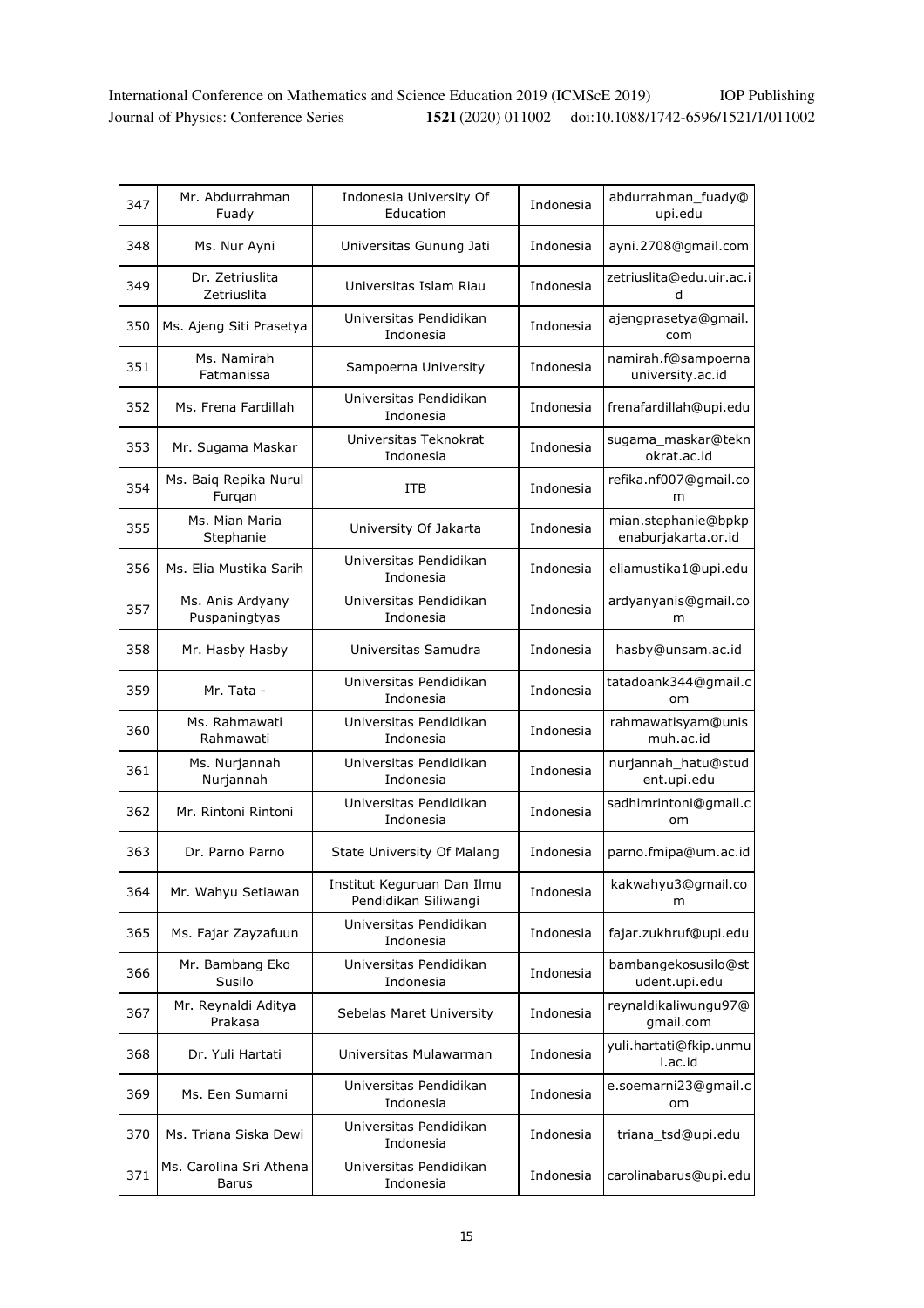| 372 | Ms. Rosiqoh Rosiqoh              | Universitas Pendidikan<br>Indonesia     | Indonesia | rosiqoh@upi.edu                 |  |
|-----|----------------------------------|-----------------------------------------|-----------|---------------------------------|--|
| 373 | Mr. Muhammad<br>Satriawan        | Universitas Pendidikan<br>Indonesia     | Indonesia | satriawanipab@upi.ed<br>u       |  |
| 374 | Mr. Aris Doyan                   | Universitas Mataram                     | Indonesia | aris_doyan@unram.ac.<br>id      |  |
| 375 | Ms. Nuriyanti Nuriyanti          | Universitas Pendidikan<br>Indonesia     | Indonesia | nuriyanti840@upi.edu            |  |
| 376 | Mr. Putu Hari Sudewa             | Universitas Negeri Surabaya             | Indonesia | pthrsdw@gmail.com               |  |
| 377 | Mr. Noky Rendy Kapelle           | Universitas Negeri Surabaya             | Indonesia | nvcapelle@gmail.com             |  |
| 378 | Ms. Putri Sasalia S              | Universitas Syiah Kuala                 | Indonesia | putri.mulianamath@q<br>mail.com |  |
| 379 | Ms. Neng Fuzia Afrianti          | Universitas Pendidikan<br>Indonesia     | Indonesia | nengfuzia11@upi.edu             |  |
| 380 | Mr. Muhammad<br>Irwansyah        | Stkip Bima                              | Indonesia | irwansyahmuh44@gm<br>ail.com    |  |
| 381 | Ms. Latifah Adelina<br>Damayanti | Universitas Pendidikan<br>Indonesia     | Indonesia | latifadelina@upi.edu            |  |
| 382 | Dr. Didi Suhaedi                 | Universitas Islam Bandung               | Indonesia | dsuhaedi@hotmail.co<br>m        |  |
| 383 | Ms. Desy Eka Puspito<br>Rini     | Universitas Pendidikan<br>Indonesia     | Indonesia | desyekaprini@upi.edu            |  |
| 384 | Ms. Isra Mardia                  | Universitas Pendidikan<br>Indonesia     | Indonesia | isra.mardia@upi.edu             |  |
| 385 | Ms. Rima Rohimah<br>Fauziyah     | Universitas Pendidikan<br>Indonesia     | Indonesia | rimarohimah16@upi.e<br>du       |  |
| 386 | Ms. Indrie Prihastuti            | Universitas Pendidikan<br>Indonesia     | Indonesia | arifinindrie@gmail.com          |  |
| 387 | Mr. Riksa Rishanif<br>Suwitno    | Universitas Pendidikan<br>Indonesia     | Indonesia | rriksarsx7@gmail.com            |  |
| 388 | Ms. Dian Pertiwi Rasmi           | Universitas Jambi                       | Indonesia | dianrasmi@unja.ac.id            |  |
| 389 | Ms. Nadya Damayanti              | Universitas Negeri Semarang             | Indonesia | damayanti.nd14@gmai<br>I.com    |  |
| 390 | Ms. Nurjanah Nurjanah            | Universitas Islam Nusantara             | Indonesia | nurjannah@fkip-<br>uninus.ac.id |  |
| 391 | Dr. A. Halim                     | Unirsitas Syiah Kuala                   | Indonesia | bdlhalim@yahoo.com              |  |
| 392 | Ms. Sahrun Nisa                  | Postgraduate School                     | Indonesia | sahrun@upi.edu                  |  |
| 393 | Ms. Tiara Larasati               | Universitas Negeri Jakarta              | Indonesia | tiaralarasati24@gmail.<br>com   |  |
| 394 | Ms. Ilah Nurlaelah               | Universitas Kuningan                    | Indonesia | ilah_uniku@yahoo.co.i<br>d      |  |
| 395 | Dr. Diana Mandar                 | Jakarta State University                | Indonesia | suzanad2108@gmail.c<br>om       |  |
| 396 | Mr. Irham Taufiq                 | Universitas Sarjanawiyata<br>Tamansiswa | Indonesia | irham.taufiq@ustjogja.<br>ac.id |  |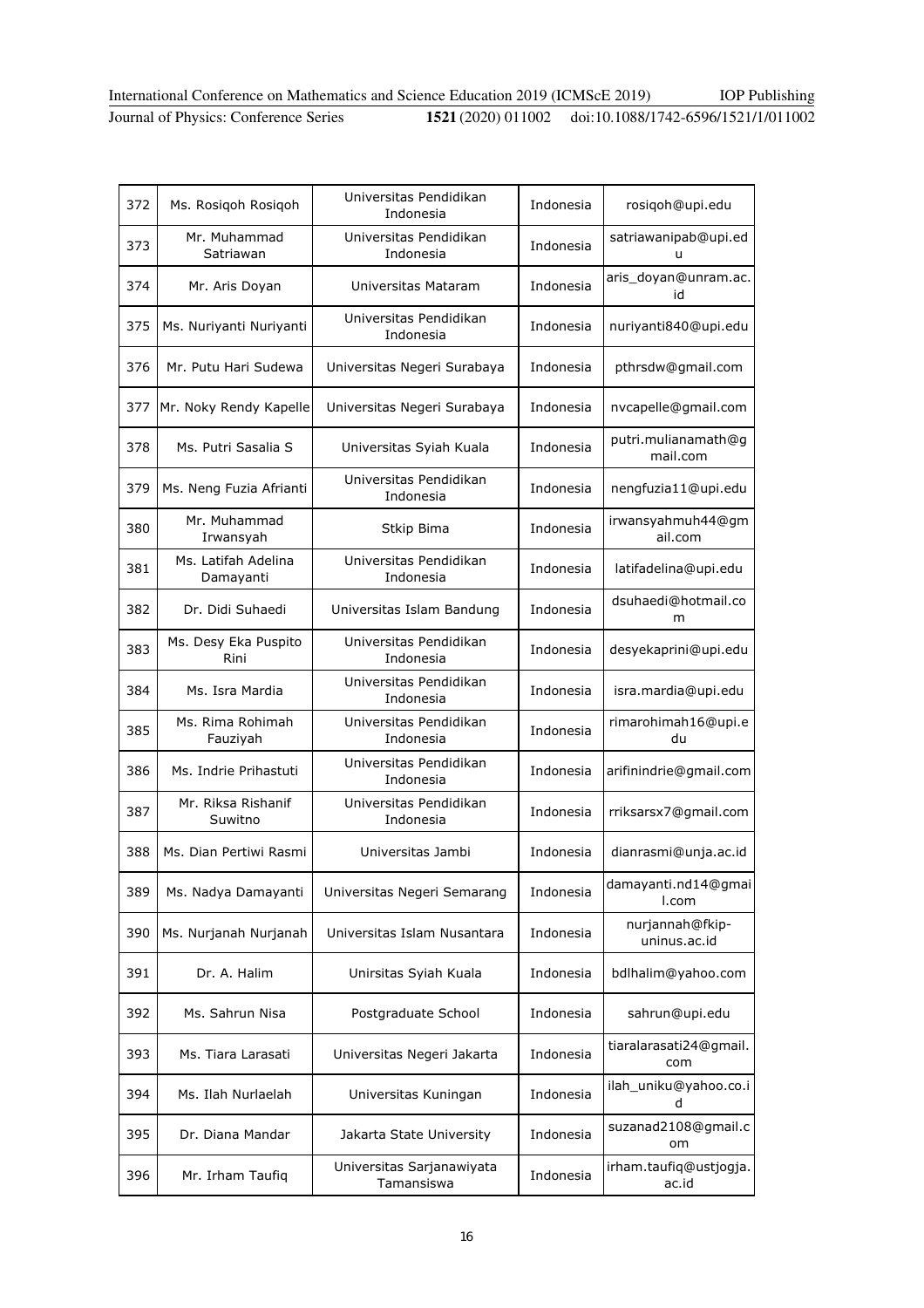IOP Publishing

|  | Journal of Physics: Conference Series |  |
|--|---------------------------------------|--|
|  |                                       |  |

# Journal of Physics: Conference Series **1521** (2020) 011002 doi:10.1088/1742-6596/1521/1/011002

| 397 | Mr. Rifa Kurnia<br>Agriyana           | Universitas Pendidikan<br>Indonesia       | Indonesia | dederifa@upi.edu                  |
|-----|---------------------------------------|-------------------------------------------|-----------|-----------------------------------|
| 398 | Mr. Mulyadi Mulyadi                   | Universitas Pendidikan<br>Indonesia       | Indonesia | mulyadiemway30@gm<br>ail.com      |
| 399 | Ms. Novela Wulandari                  | Universitas Pendidikan<br>Indonesia       | Indonesia | novelawulandari@upi.e<br>du       |
| 400 | Ms. Euis Erlin                        | Universitas Pendidikan<br>Indonesia       | Indonesia | erlineuis@yahoo.com               |
| 401 | Mr. Azizul Ghofar<br>Candra Wicaksono | Universitas Pgri Semarang                 | Indonesia | azizul.wicaksono@upgr<br>is.ac.id |
| 402 | Ms. Ayesha Bilqis                     | Universitas Pendidikan<br>Indonesia       | Indonesia | ayeshabilqis@upi.edu              |
| 403 | Mr. Masjudin Masjudin                 | Ikip Mataram                              | Indonesia | masjudinindo@gmail.c<br>om        |
| 404 | Ms. Nur Hidayati<br>Firdiani          | Universitas Pendidikan<br>Indonesia       | Indonesia | nurfirdiani@upi.edu               |
| 405 | Ms. Rozalita Kurani                   | Padang State University                   | Indonesia | rozalitakurani@gmail.c<br>om      |
| 406 | Mr. Yudi Nurcahya                     | Universitas Pendidikan<br>Indonesia       | Indonesia | udinurcahya@upi.edu               |
| 407 | Ms. Lina Sunariah                     | Universitas Pendidikan<br>Indonesia       | Indonesia | minds3not@gmail.com               |
| 408 | Ms. Bunga Mardiyya                    | Universitas Pendidikan<br>Indonesia       | Indonesia | bunga.mardiyya@upi.e<br>du        |
| 409 | Dr. Aan Hasanah                       | Universitas Pendidikan<br>Indonesia (UPI) | Indonesia | aanhasanah@upi.edu                |
| 410 | Ms. Septiani Yugni<br>Maudy           | Universitas Pendidikan<br>Indonesia       | Indonesia | septianiyugnimaudy@<br>upi.edu    |
| 411 | Ms. Indah Pertiwi                     | Universitas Pendidikan<br>Indonesia       | Indonesia | indahpertiwi05@upi.ed<br>u        |
| 412 | Mr. Andi Wahyudi                      | Universitas Pendidikan<br>Indonesia       | Indonesia | andywahyudy23@gmai<br>I.com       |
| 413 | Ms. Nisa Permatasari                  | Universitas Pendidikan<br>Indonesia       | Indonesia | permatasarinisa@upi.e<br>du       |
| 414 | Ms. Delia Noor Wahidah                | Universitas Pendidikan<br>Indonesia       | Indonesia | delianoor@upi.edu                 |
| 415 | Ms. Savira Rahmah<br>Zakiyyah         | Universitas Negeri Jakarta                | Indonesia | savirarahmah17@gmai<br>I.com      |
| 416 | Ms. Siska Mutia<br>Hindayanti         | Universitas Pendidikan<br>Indonesia       | Indonesia | mutiahindayantis@upi.<br>edu      |
| 417 | Mr. Wakhid Nur Udin                   | Universitas Sebelas Maret                 | Indonesia | wakhidnaksholeh@gm<br>ail.com     |
| 418 | Mr. Erwin Efendi<br>Hutagalung        | Universitas Pendidikan<br>Indonesia       | Indonesia | ehutagalung 62@gmail.<br>com      |
| 419 | Mr. Muhammad Zaki                     | Universitas Samudra                       | Indonesia | acutzaki@unsam.ac.id              |
| 420 | Ms. Nurjannah S.Pd                    | Universitas Pendidikan<br>Indonesia       | Indonesia | nur.jannah@upi.edu                |
| 421 | Ms. Rini Sulastri                     | Universitas Pendidikan<br>Indonesia       | Indonesia | rinisulastri.sy@gmail.c<br>om     |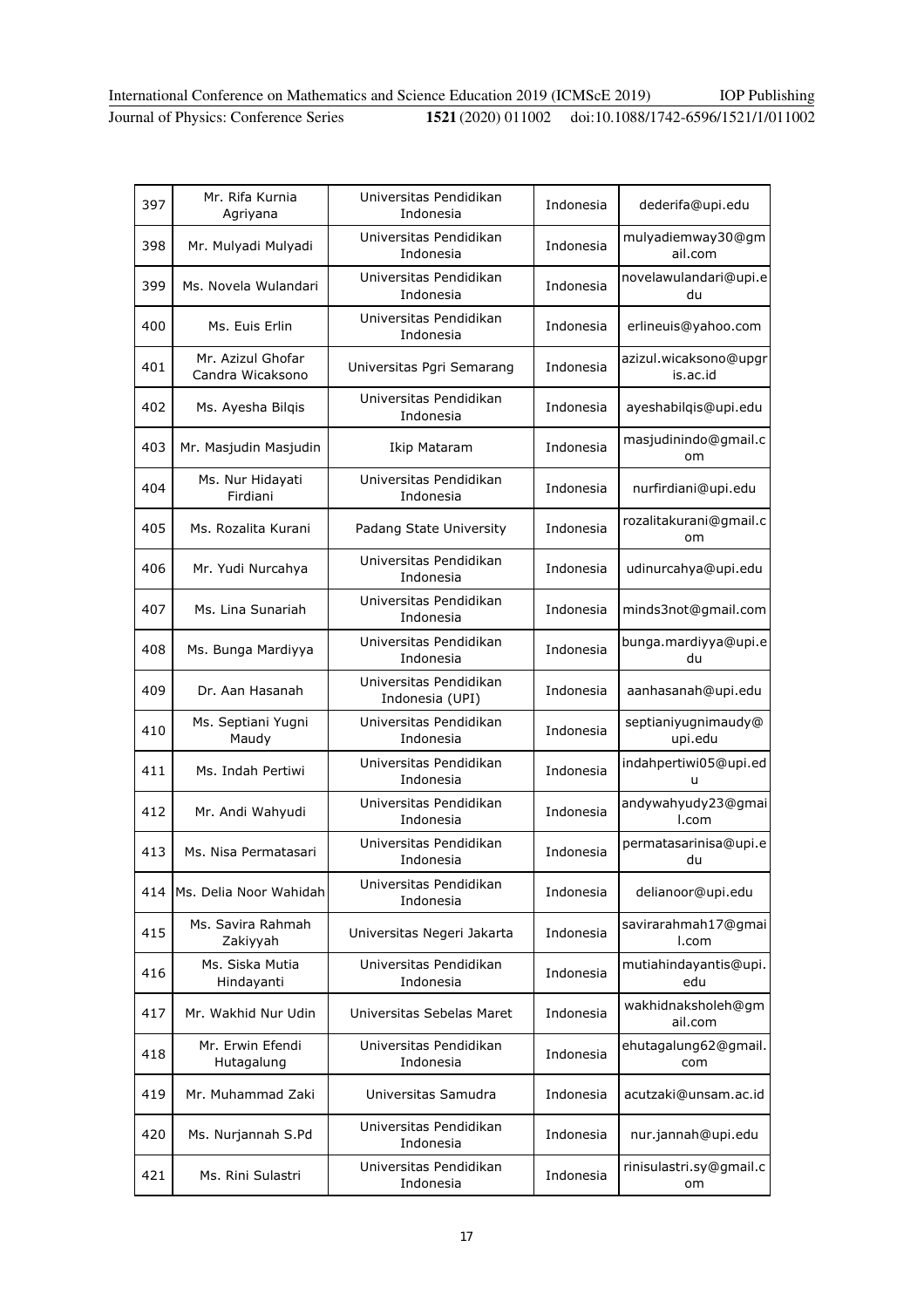1521 (2020) 011002 doi:10.1088/1742-6596/1521/1/011002

| 422 | Ms. Andi Sukma Indah           | Institut Pertanian Bogor               | Indonesia | andisukmaindah@gmai<br>I.com                    |
|-----|--------------------------------|----------------------------------------|-----------|-------------------------------------------------|
| 423 | Dr. Fenny Roshayanti           | Univeritas Pgri Semarang               | Indonesia | fennyrosh@gmail.com                             |
| 424 | Ms. Faliqul Jannah<br>Firdausi | Universitas Pendidikan<br>Indonesia    | Indonesia | faliqul.firdausi@gmail.<br>com                  |
| 425 | Ms. Alin Mardiah               | Universitas Negeri Jakarta             | Indonesia | alinmardiah123@gmail<br>.com                    |
| 426 | Ms. Titi Rohaeti               | Universitas Muhammadiyah<br>Cirebon    | Indonesia | titi.rohaeti@umc.ac.id                          |
| 427 | Ms. Fitria Nurdianti           | Postgraduate UPI                       | Indonesia | fitrianurdianti05@gmai<br>I.com                 |
| 428 | Ms. Anisa Anisa                | Universitas Pendidikan<br>Indonesia    | Indonesia | anisahendrayatno09@<br>gmail.com                |
| 429 | Mr. Endra Putra<br>Raharja     | Universitas Ahmad Dahlan               | Indonesia | endra1300007025@we<br>bmail.uad.ac.id           |
| 430 | Mr. Agri Teguh Wibowo          | Universitas Pendidikan<br>Indonesia    | Indonesia | agriteguhwibowo@upi.<br>edu                     |
| 431 | Ms. Intan Sahmadesti           | Mataram University                     | Indonesia | sahmadestiintan@gma<br>il.com                   |
| 432 | Mr. Aa Juhanda                 | Universitas Pendidikan<br>Indonesia    | Indonesia | aajuhanda@ummi.ac.i<br>d                        |
| 433 | Ms. Indri Oktaviano<br>Widodo  | Sebelas Maret University               | Indonesia | oktavianoindri@gmail.<br>com                    |
| 434 | Dr. Bagus Eko Nugroho          | Universitas Sebelas Maret<br>Surakarta | Indonesia | bagusekonugroho381<br>@gmail.com                |
| 435 | Mr. Muhammad Syaipul<br>Hayat  | Universitas Pendidikan<br>Indonesia    | Indonesia | fullsmile_84@student.<br>upi.edu                |
| 436 | Ms. Eja -                      | Univesitas Pendidikan<br>Indonesia     | Indonesia | ejasatu@gmail.com                               |
| 437 | Ms. Ulfah Ekaludini            | Universitas Pendidikan<br>Indonesia    | Indonesia | ulfah.ekaludini@upi.ed<br>u                     |
| 438 | Mr. Supratman<br>Supratman     | Universitas Negeri Malang              | Indonesia | supratman_2011@yah<br>oo.co.id                  |
| 439 | Mr. Drajat Friansah            | Stkip Pgri Lubuklinggau                | Indonesia | drajatfriansah@stkippg<br>ri-lubuklinggau.ac.id |
| 440 | Ms. Hunaifi Hunaifi            | Universitas Pendidikan<br>Indonesia    | Indonesia | hunaifiintan@upi.edu                            |
| 441 | Mr. Winda Ramadianti           | Universitas Pendidikan<br>Indonesia    | Indonesia | windaramadianti@upi.<br>edu                     |
| 442 | Ms. Fajar Zukhruf<br>Zayzafuun | University Indonesia Of<br>Education   | Indonesia | fazar.math@gmail.com                            |
| 443 | Ms. Maulidiya -                | Pascasarjana UPI                       | Indonesia | maulidiya93@upi.edu                             |
| 444 | Mr. Ayathollah Khomeni         | Universitas Pendidikan<br>Indonesia    | Indonesia | khomeniayathollah91<br>@upi.edu                 |
| 445 | Mr. Ali Ismail                 | Institut Pendidikan Indonesia          | Indonesia | ai7garut@gmail.com                              |
| 446 | Dr. Yuli Rahmawati             | University Of Jakarta                  | Indonesia | yrahmawati@unj.ac.id                            |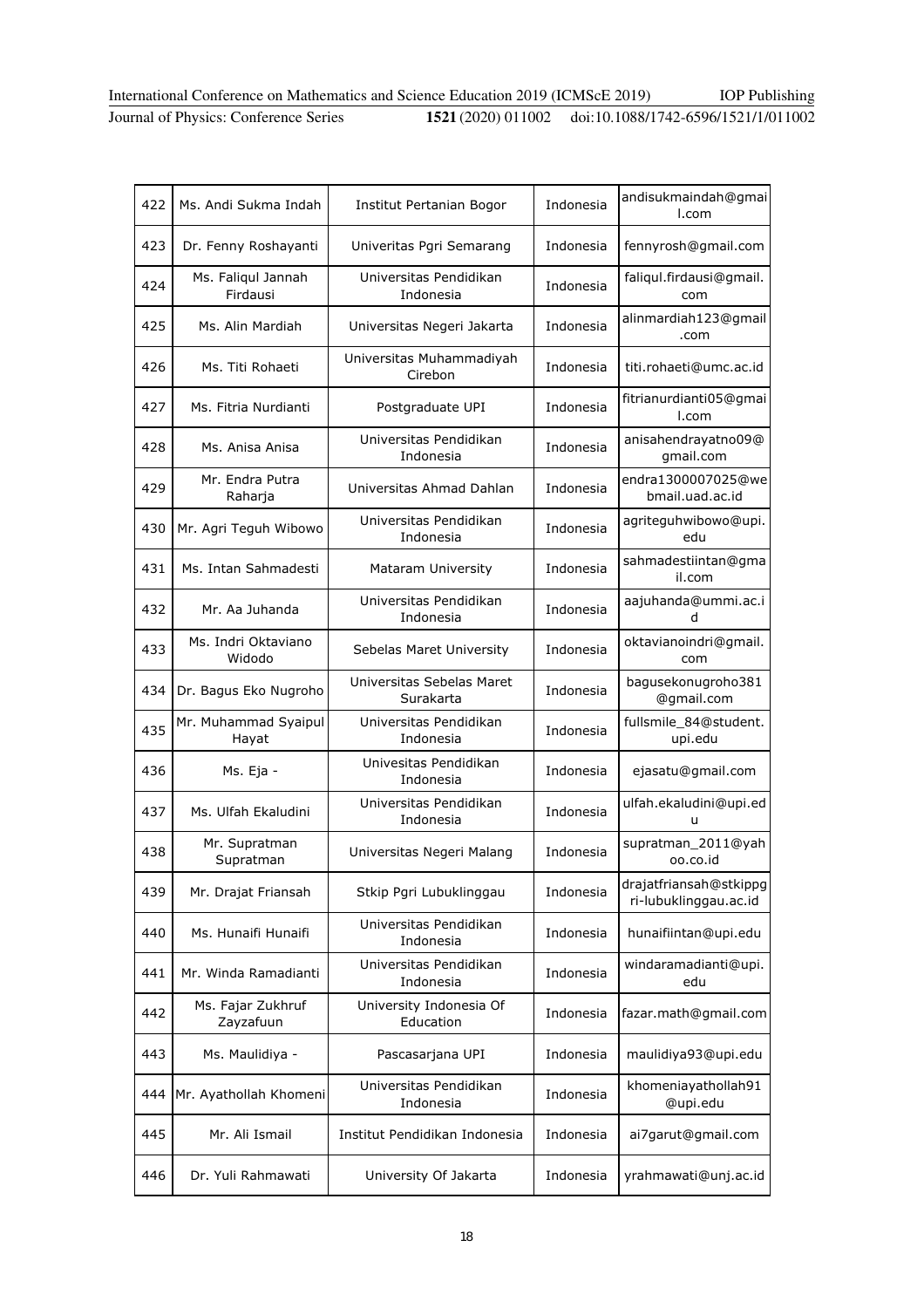# 1521 (2020) 011002 doi:10.1088/1742-6596/1521/1/011002

| 447 | Ms. Dyah Puspitarini               | Universitas Sebelas Maret                            | Indonesia | vitajepang@gmail.com               |
|-----|------------------------------------|------------------------------------------------------|-----------|------------------------------------|
| 448 | Ms. Wulandari Putri                | Universitas Pendidikan<br>Indonesia                  | Indonesia | wulandariputri@upi.ed<br>u         |
| 449 | Ms. Ratu Mauladaniyati             | Universitas Pendidikan<br>Indonesia                  | Indonesia | ratumaula87@gmail.co<br>m          |
| 450 | Mr. Rizal Adimayuda                | Universitas Pendidikan<br>Indonesia                  | Indonesia | rizal.adimayuda@gmai<br>I.com      |
| 451 | Dr. Irfan Syamsuddin<br>Syamsuddin | Politeknik Negeri Ujung<br>Pandang                   | Indonesia | irfans@poliupg.ac.id               |
| 452 | Dr. Omay Sumarna                   | Universitas Pendidikan<br>Indonesia                  | Indonesia | sumarna@hotmail.com                |
| 453 | Dr. Sufyani Prabawanto             | Universitas Pendidikan<br>Indonesia                  | Indonesia | sufyani@upi.edu                    |
| 454 | Dr. Riandi Riandi                  | Universitas Pendidikan<br>Indonesia                  | Indonesia | rian@upi.edu                       |
| 455 | Mr. Fikri Kholid<br>Fadlulloh      | Universitas Pendidikan<br>Indonesia                  | Indonesia | dzulfikrimubarak@gma<br>il.com     |
| 456 | Ms. Rina Hidayati<br>Pratiwi       | Universitas Indraprasta Pgri                         | Indonesia | rina.hp2012@gmail.co<br>m          |
| 457 | Ms. Ensiwi Munarsih                | Sekolah Tinggi Ilmu Farmasi<br><b>Bhakti Pertiwi</b> | Indonesia | ensiwi.munarsih@gmai<br>I.com      |
| 458 | Ms. Norma Wahyu Tri<br>Mentari     | Jember University                                    | Indonesia | mentarinorma@gmail.<br>com         |
| 459 | Ms. Pimonpan<br>Chantarapimon      | <b>Mahidol University</b>                            | Thailand  | pimonpan18101979@<br>qmail.com     |
| 460 | Ms. Rara Seruni                    | Universitas Negeri Jakarta                           | Indonesia | raraseruni95@gmail.co<br>m         |
| 461 | Ms. Hanifah Mulyani                | Universitas Pendidikan<br>Indonesia                  | Indonesia | hanifahmulyanisahal@<br>gmail.com  |
| 462 | Mr. Dadan Setiawan                 | Indonesia University Of<br>Education                 | Indonesia | s.dadan353@gmail.co<br>m           |
| 463 | Mr. Irfan Rifqi Maula              | Indonesia University Of<br>Education                 | Indonesia | irfanr.maula@gmail.co<br>m         |
| 464 | Mr. Muhammad Bohori                | Universitas Pendidikan<br>Indonesia                  | Indonesia | bohori12@upi.edu                   |
| 465 | Ms. Laely Farokhah                 | Universitas Muhammadiyah<br>Jakarta                  | Indonesia | laelyfarokhah@gmail.c<br>om.       |
| 466 | Ms. Suansah Suansah                | Universitas Pendidikan<br>Indonesia                  | Indonesia | zahra.zaira@gmail.co<br>m          |
| 467 | Ms. Rafiah Rahma<br>Pulungan       | Universitas Pendidikan<br>Indonesia                  | Indonesia | rafiahrahma@upi.edu                |
| 468 | Ms. Eny Hartadiyati                | Universitas Pgri Semarang                            | Indonesia | hartadiyatieny@gmail.<br>com       |
| 469 | Ms. Mayang Dwinta<br>Trisniarti    | Universitas Sebelas Maret<br>Surakarta               | Indonesia | mayangdwinta@stude<br>nt.uns.ac.id |
| 470 | Ms. Desak Made<br>Anggraeni        | Stkip Weetebula                                      | Indonesia | desak.madeanggraeni<br>@gmail.com  |
| 471 | Mr. Nosep Sumiarto                 | Universitas Pendidikan<br>Indonesia                  | Indonesia | nosepsumiarto@upi.ed<br>u          |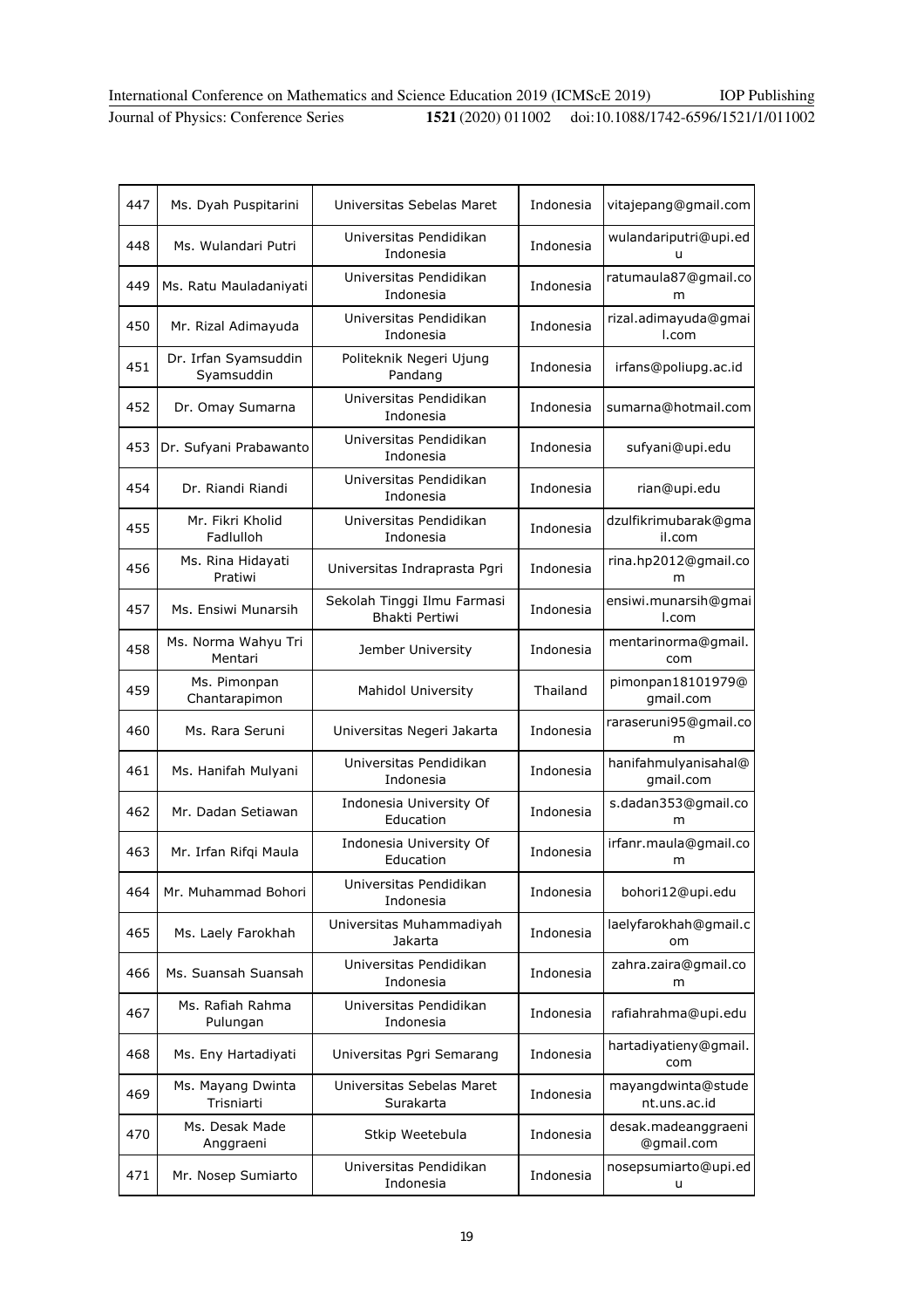|  | Journal of Physics: Conference Series |  |
|--|---------------------------------------|--|
|  |                                       |  |

# Journal of Physics: Conference Series **1521** (2020) 011002 doi:10.1088/1742-6596/1521/1/011002

| 472 | Dr. Chaerul Rochman               | UIN Sunan Gunung Djati<br>Bandung    | Indonesia | chaerulrochman99@ui<br>nsgd.ac.id     |
|-----|-----------------------------------|--------------------------------------|-----------|---------------------------------------|
| 473 | Ms. Rizkia Arafahanisa            | Universitas Pendidikan<br>Indonesia  | Indonesia | rizkiaarafahanisa95@u<br>pi.edu       |
| 474 | Ms. Laila Rahmi                   | Universitas Pendidikan<br>Indonesia  | Indonesia | lailarahmi@upi.edu                    |
| 475 | Ms. Shofiyatun Nurlaili           | Universitas Pendidikan<br>Indonesia  | Indonesia | shofiyatun.nurlaili5@g<br>mail.com    |
| 476 | Ms. Nur Aini Atush<br>Sholihah    | Universitas Sebelas Maret            | Indonesia | nurainy317@student.u<br>ns.ac.id      |
| 477 | Mr. Abubakar Abdullah             | Universitas Negeri Jakarta           | Indonesia | akidaabdullah73@gmai<br>I.com         |
| 478 | Ms. Myti Sandri                   | Universitas Pendidikan<br>Indonesia  | Indonesia | mytisr@upi.edu                        |
| 479 | Ms. Yuni Riznani                  | Sekolah Pascasarjana                 | Indonesia | yuniriznani@upi.edu                   |
| 480 | Mr. Alqaan Maqbullah<br>Ilmi Ilmi | Universitas Sebelas Maret            | Indonesia | alqaan.fisika@student.<br>uns.ac.id   |
| 481 | Dr. Agustan<br>Syamsuddin         | Universitas Muhammadiyah<br>Makassar | Indonesia | agustan@unismuh.ac.i<br>d             |
| 482 | Ms. Anna Rachmadyana<br>Harry     | Universitas Pendidikan<br>Indonesia  | Indonesia | annaharry18@upi.edu                   |
| 483 | Ms. Asro Aini                     | Universitas Pendidikan<br>Indonesia  | Indonesia | ainiasro@gmail.com                    |
| 484 | Ms. Sania Qurrota<br>A'yun        | Universitas Pendidikan<br>Indonesia  | Indonesia | saniaqurrotaa@upi.edu                 |
| 485 | Ms. Zulkarnain<br>Zulkarnain      | Universitas Mataram                  | Indonesia | zulkarnainarasy@gmail<br>.com         |
| 486 | Ms. Meita Fitrianawati            | Universitas Ahmad Dahlan             | Indonesia | meita.fitrianawati@pgs<br>d.uad.ac.id |
| 487 | Ms. Asri Mulya Yunita             | Universitas Pendidikan<br>Indonesia  | Indonesia | asrimulyayunita95@up<br>i.edu         |
| 488 | Ms. Irna Suryani                  | Universitas Pendidikan<br>Indonesia  | Indonesia | irna250579@gmail.co<br>m              |
| 489 | Mr. Rizki Zulkarnaen              | Universitas Pendidikan<br>Indonesia  | Indonesia | ridzkihadiwijaya@yaho<br>o.com        |
| 490 | Mr. Adi Rahman                    | State University Of Jakarta          | Indonesia | adirahman47@qmail.c<br>om             |
| 491 | Ms. Aisyah Fitri Rusiani<br>Js    | Universitas Negeri Padang            | Indonesia | aisyahfitrirusiani2018<br>@gmail.com  |
| 492 | Ms. Mukhlisah<br>Mukhlisah        | Universitas Pendidikan<br>Indonesia  | Indonesia | mukhlisahzairi@gmail.<br>com          |
| 493 | Dr. Hernani Hernani               | Universitas Pendidikan<br>Indonesia  | Indonesia | hernani.kimia@gmail.c<br>om           |
| 494 | Dr. Nurma Yunita<br>Indriyanti    | Universitas Sebelas Maret            | Indonesia | nurma.indriyanti@staff<br>.uns.ac.id  |
| 495 | Ms. Jumrodah<br>Jumrodah          | Universitas Pendidikan<br>Indonesia  | Indonesia | jum_rodah@student.u<br>pi.edu         |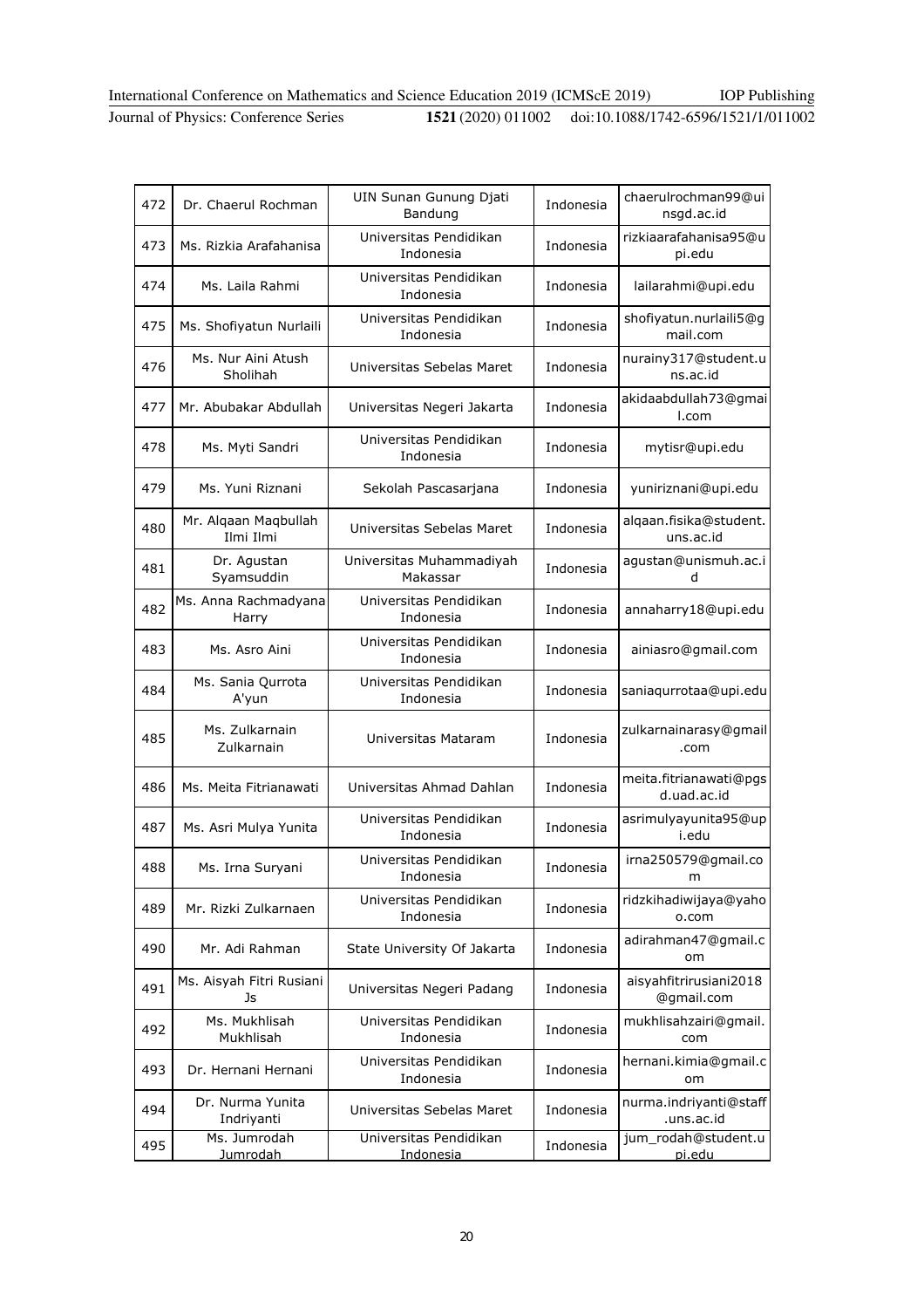# **PAPER • OPEN ACCESS**

# Peer review statement

To cite this article: 2020 J. Phys.: Conf. Ser. **1521** 011003

View the [article online](https://doi.org/10.1088/1742-6596/1521/1/011003) for updates and enhancements.



This content was downloaded from IP address 182.253.188.78 on 16/04/2021 at 06:05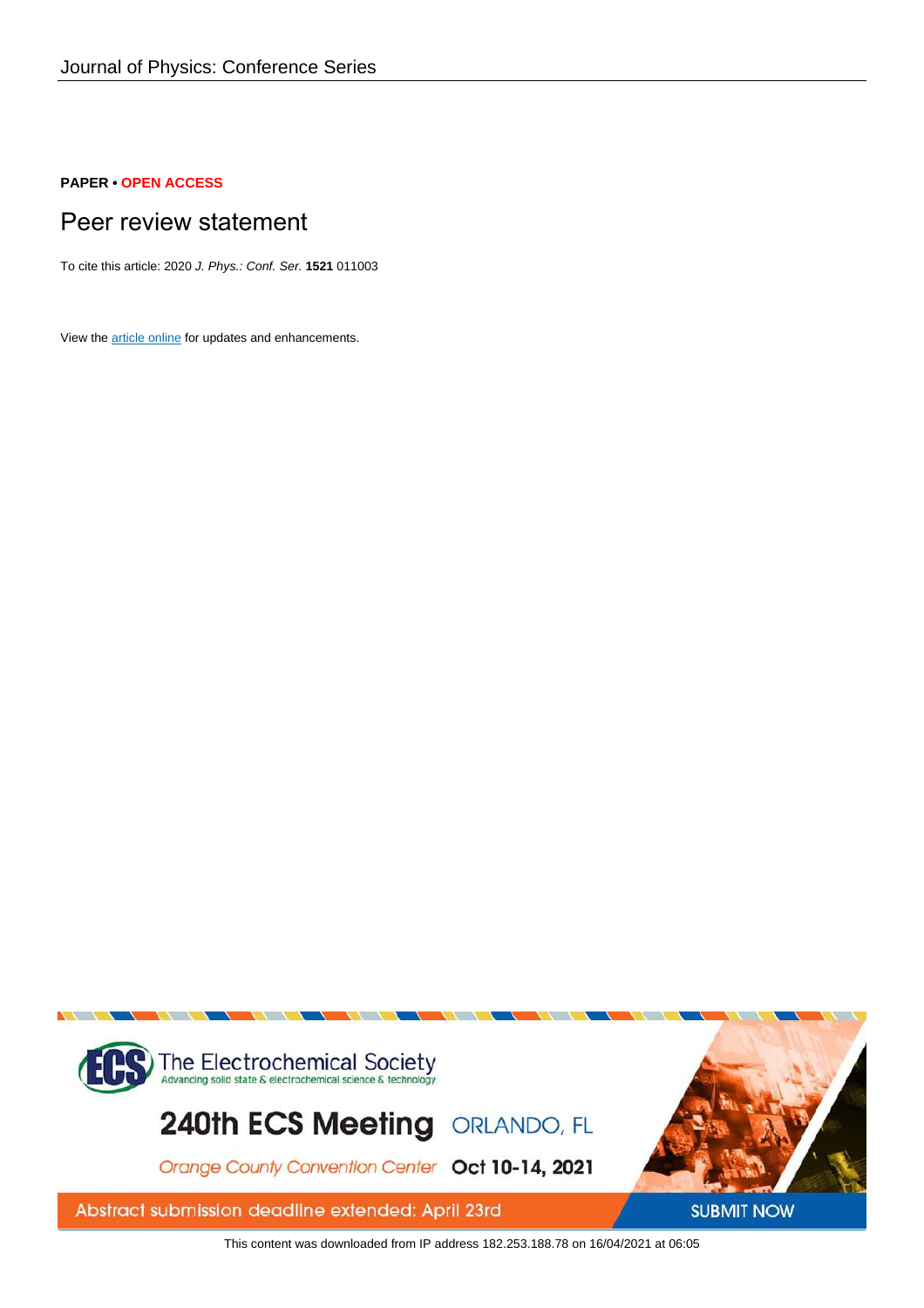# **Peer review statement**

All papers published in this volume of *Journal of Physics: Conference Series* have been peer reviewed through processes administered by the proceedings Editors. Reviews were conducted by expert referees to the professional and scientific standards expected of a proceedings journal published by IOP Publishing.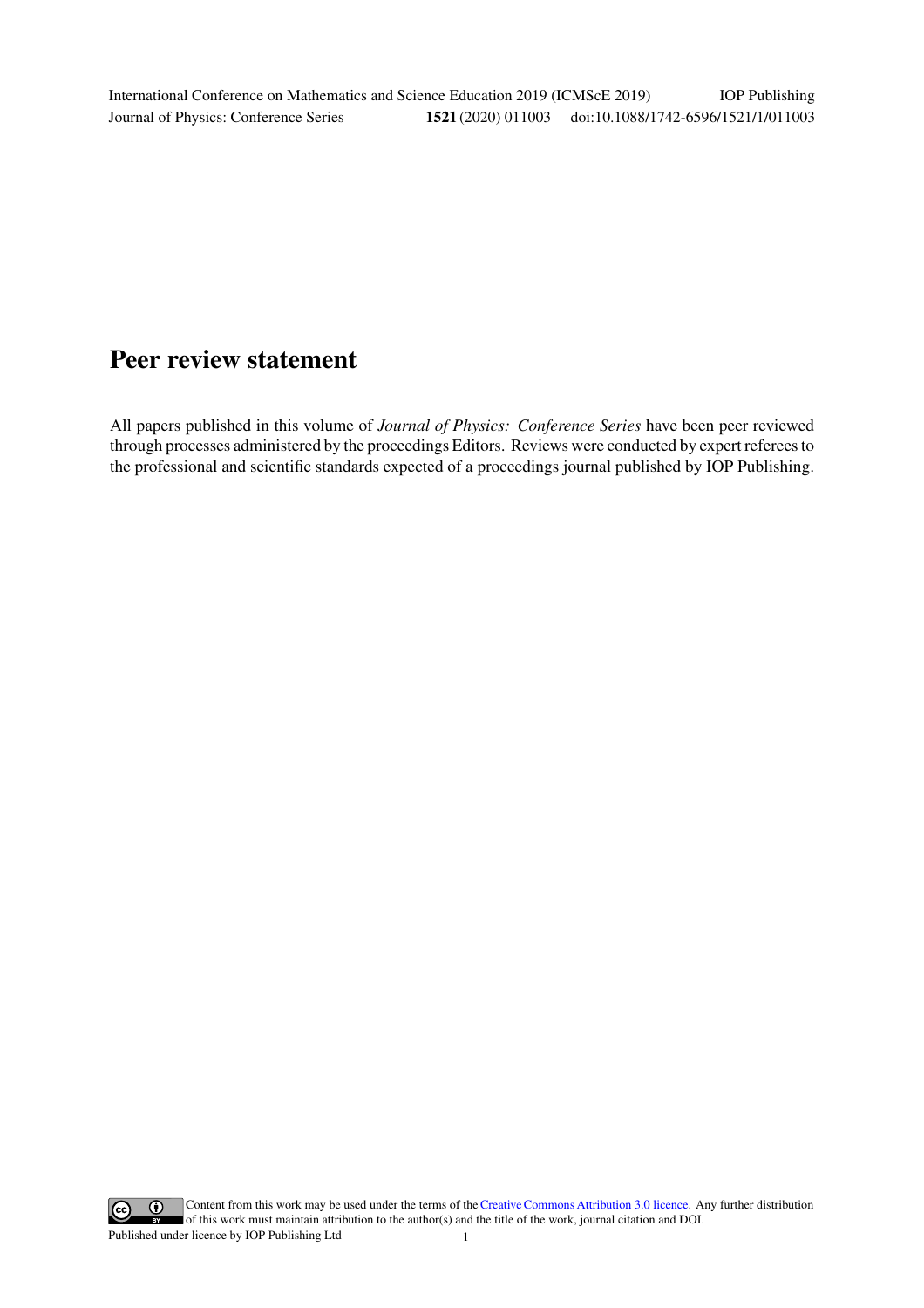# **PAPER • OPEN ACCESS**

# Analyzing Students' Understanding of Work-Energy Concept

To cite this article: Y S Pramesti et al 2020 J. Phys.: Conf. Ser. **1521** 022016

View the [article online](https://doi.org/10.1088/1742-6596/1521/2/022016) for updates and enhancements.



# **IOP ebooks**™

Bringing together innovative digital publishing with leading authors from the global scientific community.

Start exploring the collection-download the first chapter of every title for free.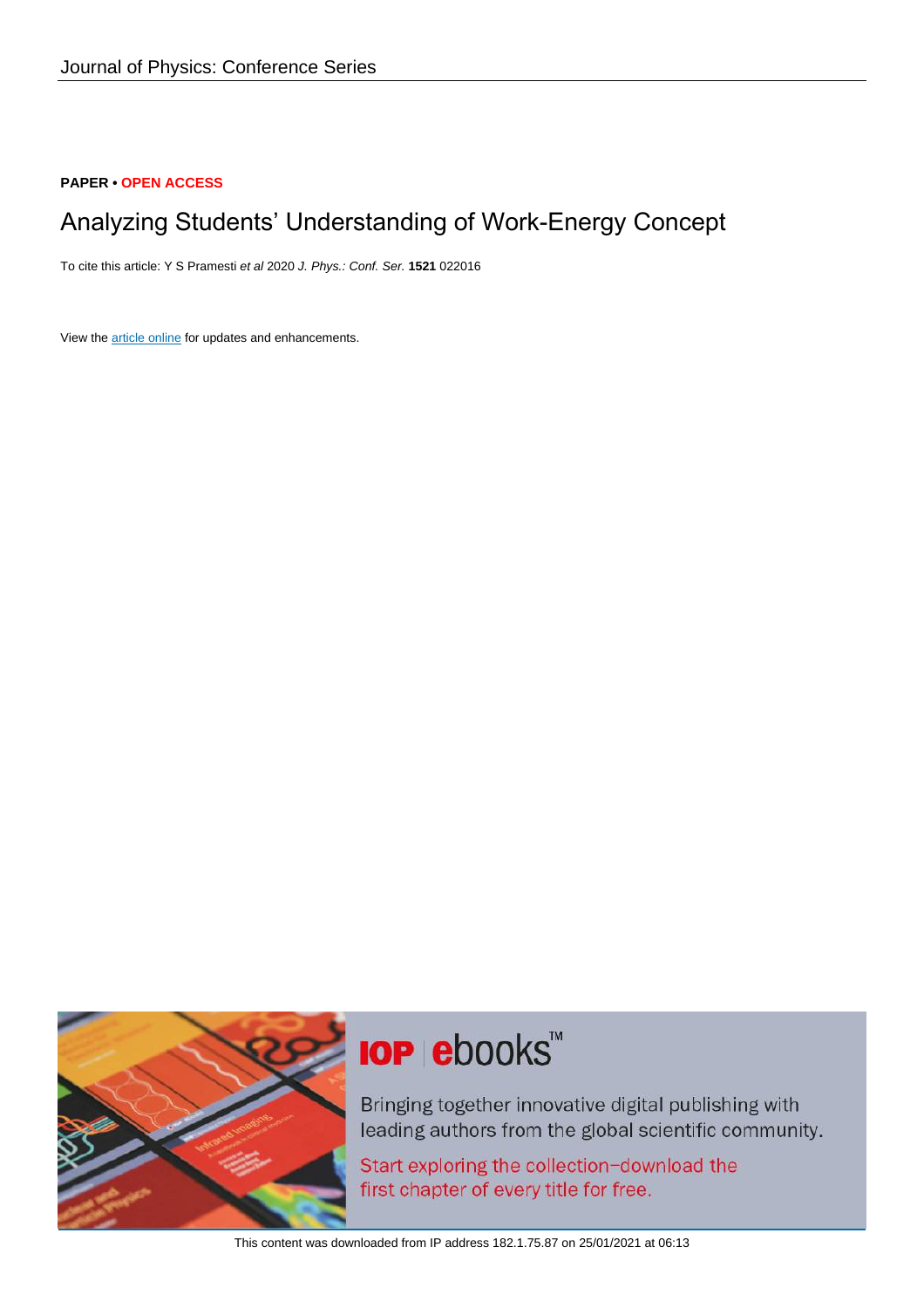# **Analyzing Students' Understanding of Work-Energy Concept**

# $\mathbf{Y} \mathbf{S}$  Pramesti $^{1*}$ , **H** Mahmudi $^{1}$ , and I Setyowidodo $^{1}$

1 Program Studi Teknik Mesin, Universitas Nusantara PGRI Kediri, Jl. KH. Ahmad Dahlan No. 76, Kediri 64112, Indonesia

\*Corresponding author's email: yasintasindy@gmail.com

**Abstract**. Work-energy is one of fundamental concept of physics. There is a subtle distinction among sources, forms and modes of transfer of work-energy process. Moreover, there are different meaning of work-energy in science and daily life which leads to misconception. This paper reported students' undestanding and the method has been used to teach work-energy concepts. This study was implemented mixed method embedded experimental design. Subject consisted of 57 students of mechanical engineering who took Physics for Engineering course, enrolling in 2018/2019 academic year. Data were analyzed quantitatively are score of student's conceptual understanding by paired sample t-test. Data were analyzed qualitatively are students' responses by constant comparative method and interviews. Students' conceptual understanding score was improved from mean's score 44,40 to 72,54 (p < 0,01) and *effect size* was improved with high category (3,79), upper-medium *N-gain* (0,51). According to students' respon and interview result, there were students' difficulties in understanding work-energy such as interpreted work-energy concept in the context of science and used work-energy process. Moreover, teachers found difficulties about the role of language in the teaching of energy.

# **1. Introduction**

Physics is a subject that explains various natural phenomenon. Natural phenomenon are explained by identifying relevant physics principles [1]. Contextual learning provides problems directly experienced by students, so that after learning students are expected have a good problem solving skills. In addition, from a pedagogical perspective, problem solving can be used to assess learning carried out by students. Physics learning is not only an explanation of principles but also its application to problems. Problem solving is the main element in various disciplines [2]. Students who are trained in problem solving will have a good mindset in creating solutions. The problem solving process trains students to be actively involved in using knowledge innovatively.

Assessing students' problem solving skills requires diagnostic tools (assess the content learned) and evaluation tools (assess their ability to use what is learned [3]. Well-structured physics problem guide unique and unambiguous solutions that are different from solutions to common problems [2]. Therefore, problem solving has an important role in building cognitive abilities during the learning process.

Work-Energy concept is one of the important topics in natural science. These topics are also studied from the elementary school level to the university level. It is one of the concepts of science that crosses all disciplines and deals with everyday life situations [4,5]. Jewett [5] states that these concepts are important that are used to analyze physical phenomena.

Content from this work may be used under the terms of the Creative Commons Attribution 3.0 licence. Any further distribution of this work must maintain attribution to the author(s) and the title of the work, journal citation and DOI. Published under licence by IOP Publishing Ltd 1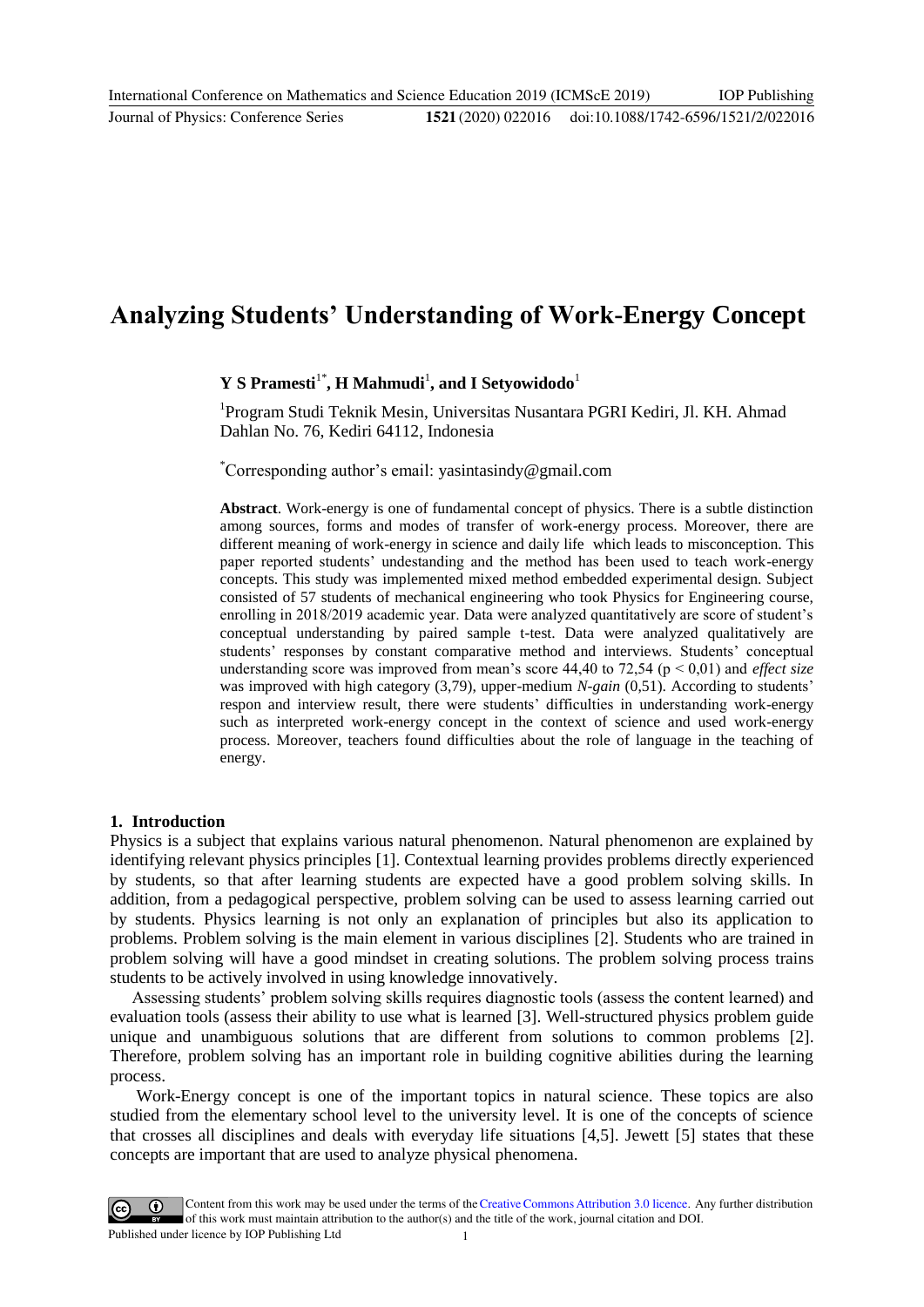| International Conference on Mathematics and Science Education 2019 (ICMScE 2019) |                    | <b>IOP</b> Publishing               |
|----------------------------------------------------------------------------------|--------------------|-------------------------------------|
| Journal of Physics: Conference Series                                            | 1521 (2020) 022016 | doi:10.1088/1742-6596/1521/2/022016 |

The inequality between everyday understanding and the scientific explanation of the Work-Energy concept leads misconception. In everyday life, the meaning of energy is commonly associated with fuel oil for transportation, electricity for lighting lights and other household appliances, and food to supply the body's needs. Energy is defined as the ability to carry out activities (work). The idea only says that with fuel, electricity and food can do something, they give us something called energy [6] with which we can carry out activities (work). The difference in the meaning of energy between what is meant in science and in everyday life has implications for the vulnerability of misconceptions to students. Research shows that many students experience the wrong concept of energy [7, 8]. In addition, several science education studies show that many students and teachers of natural science use erroneous concepts about energy and energy-related concepts [4,9,10].

Work-energy is a difficult concept for students. In general, research shows that there are difficulties in understanding the concept of work-energy among students of all ages [4,11,12]. The concepts of work and energy are quite difficult for college students [13]. In contrary to the concept of force (pull or push), the concept of effort and energy is quite abstract so that the transfer of learning from one context to another is very difficult [13,14].

Students' difficulties in the work-energy concept have not been studied in depth. Several studies have shown that effective instruction in teaching of work-energy concept is quite difficult. Teaching work-energy concept is challenging at all levels of instruction [13,14]. Therefore, it is necessary to analyze students' understanding on the concept of work-energy and design learning that is able to anticipate students' misconception through this research.

#### **2. Methods**

This research was implemented mixed method embedded experimental design [15]. Subject consisted of 57 students of mechanical engineering in University of Nusantara PGRI Kediri, enrolling in 2018/2019 academic year. The data of this study are observational learning, students' conceptual understanding, and interviews. Quantitative data collection was done by test (pretest and posttest). The test instrument consisted of 10 questions. Pretest and posttest used the same instrument, i.e. integrated test developed from Energy and Momentum Conceptual Survey [13] and Mechanics Baseline Test [16]. By integrated test, we designed to assess those learning outcomes simultaneously. In this paper we focus on students' understanding of work-energy concept. Test was used to assess score of students' understanding. After that, it was using SPSS 23 for windows by paired sample t-test. Qualitative data in this research were students' reason and interviews. Students' reason data was obtained from test. In addition to multiple choice, the test also asked students to write down the reason of their answer. After analyzing students' understanding qualitatively, researcher conducted interviews to confirm further information student understanding of work-energy concept. According to students' respon and interview, researcher began to organize and code the data. Based on data code were obtained, it will be interpreted to explain the result. Qualitative data were validated using data triangulation, member checking, and auditing.

#### **3. Result and Discussion**

Quantitative data on students' conceptual understanding were pretest and posttest score. Students' conceptual understanding score was improved from mean's score  $44.40$  to  $72.54$  ( $p < 0.01$ ). The strength of the increase in pretest to posttest was measured using the value of d-effect size and Ngain. From the calculation results, the effect size is 3.79 which indicates that the strength of difference between the posttest and pretest was very large category [17]. While the results of the calculation of N-gain scores were obtained at 0.51 which is included in the upper middle category [18].

Qualitative data were obtained from interview, students' reason from pretest and postest, interview. Students' understanding concept was discussed in this paper are defining work-energy in the context of science and work-energy process. According to pretest and posttest, students' still found difficulties about this concept.

#### *3.1. Defining work-energy in scientific meaning*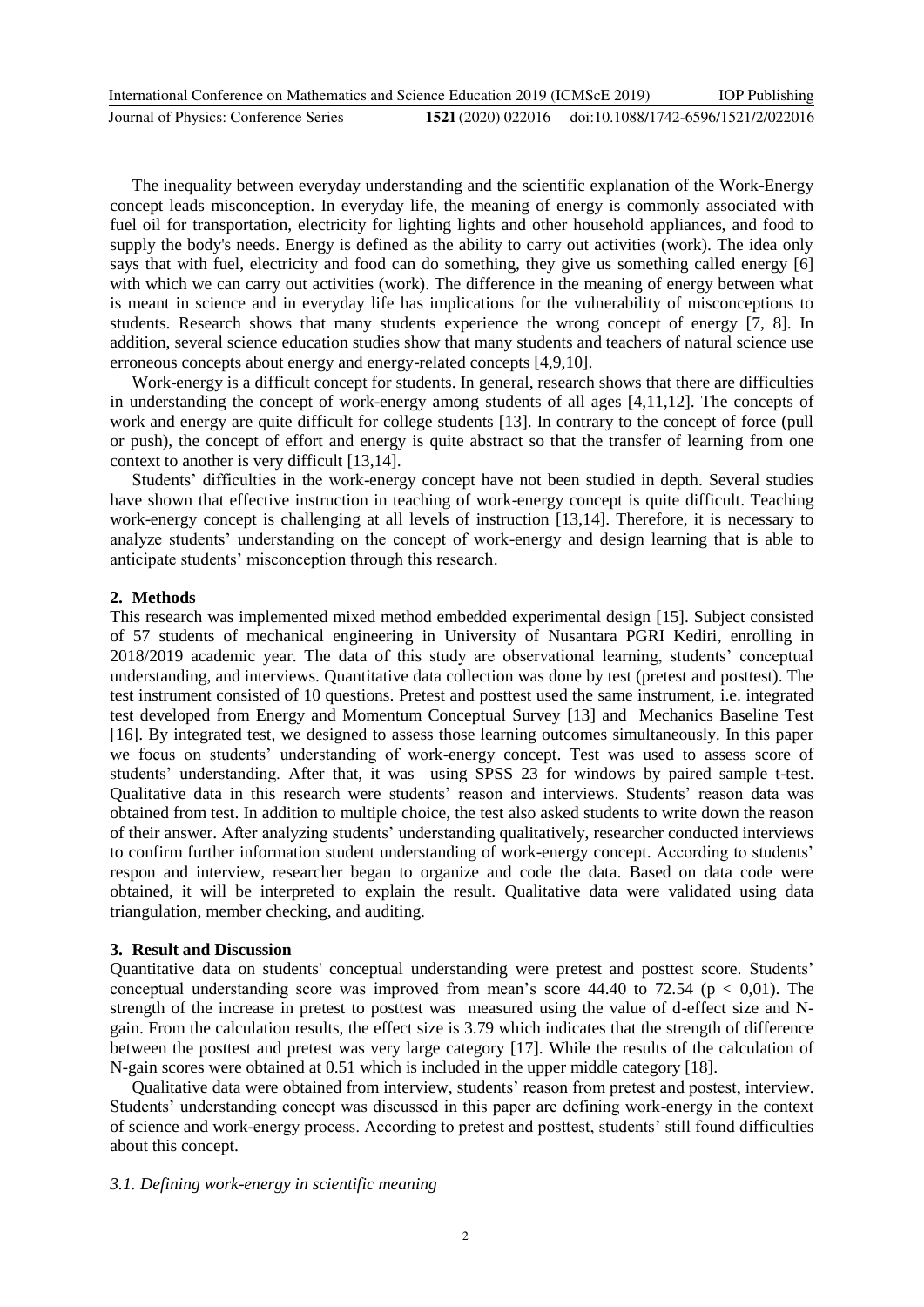Students' understanding basic concept of work-energy is explored through question problem 1 below.

| <b>Question:</b><br>You lift a suitcase from the floor to a table. In addition to the weight of the suitcase,<br>select all of the following factors that determine the work done by the gravitational<br>force on the suitcase.                                                                     |
|------------------------------------------------------------------------------------------------------------------------------------------------------------------------------------------------------------------------------------------------------------------------------------------------------|
| Whether you lift it directly up to the table or along a longer path<br>(1)<br>(2) Whether you lift it quickly or slowly<br>The height of the table above the floor<br>(3)<br>a. $(1)$ only<br>b. (3) only<br>c. $(1)$ and $(3)$ only<br>d. $(2)$ and $(3)$ only<br>e. $(1)$ , $(2)$ , and $(3)$ only |

Figure 1. Ouestion problem 1 that used to analyze students' understanding to define work-energy in scientific meaning adopted from Energy and Momentum Conceptual Survey [13]

According to the question above, students' answer during pretest and posttest shown in **Table 1**.

|                   | Table 1. Students' answer during pretest and posttest |  |  |  |
|-------------------|-------------------------------------------------------|--|--|--|
| toward problem 1. |                                                       |  |  |  |

| Student' answer | Pretest | Posttest |
|-----------------|---------|----------|
|                 | 12      |          |
| в               |         | 34       |
| C               | 27      | 15       |
| ו ו             |         |          |
| F               |         |          |

The correct answer is B. Students' difficulties about the relationship between work and gravitational potensial energy can identified through this question. According to Table 1, there are changes in students' answer from the pretest to the posttest. At pretest, there are only 8 students answered correcty (14%). At posttest, there are 34 students answered correctly (60%). This shows that students' understanding is increased. In contrary, there are 23 students (40%) who had misconception. According to the students' responses and interviews, student assumed that if they lift the suitcase quickly and take longer path means that doing more work. In addition, they assosiated with everyday life that doing more work means getting more tired. Therefore, it is important for educators to pay attention to the use of language in teaching. This is in accordance with the results of research which states that one of the difficulties students understand a concept because of the use of ambiguous language [19,20].

Gravitational potential energy is one form of energy. Potential energy is always associated with a system of two or more interacting objects. Serway and Jewett [6] stated that When a small object moves near the surface of the Earth under the influence of gravity, we may sometimes refer to the potential energy "associated with the object" rather than the more proper "associated with the system" because the Earth does not move significantly. To increase the distance of Earth-objects as far as needed external work of mgh. Because the work is positive, the Earth-object system has additional energy. The addition of energy equal to mgh is stored as gravitational potential energy. The amount of work done by the gravitational force depends only on changes in height (h). That is, changes in gravitational potential energy are more important than their own gravitational potential energy. Because only the changes are important, its free to determine the reference point to which gravitational potential energy is given a zero value. In general, the Earth's surface is more often used as a zero point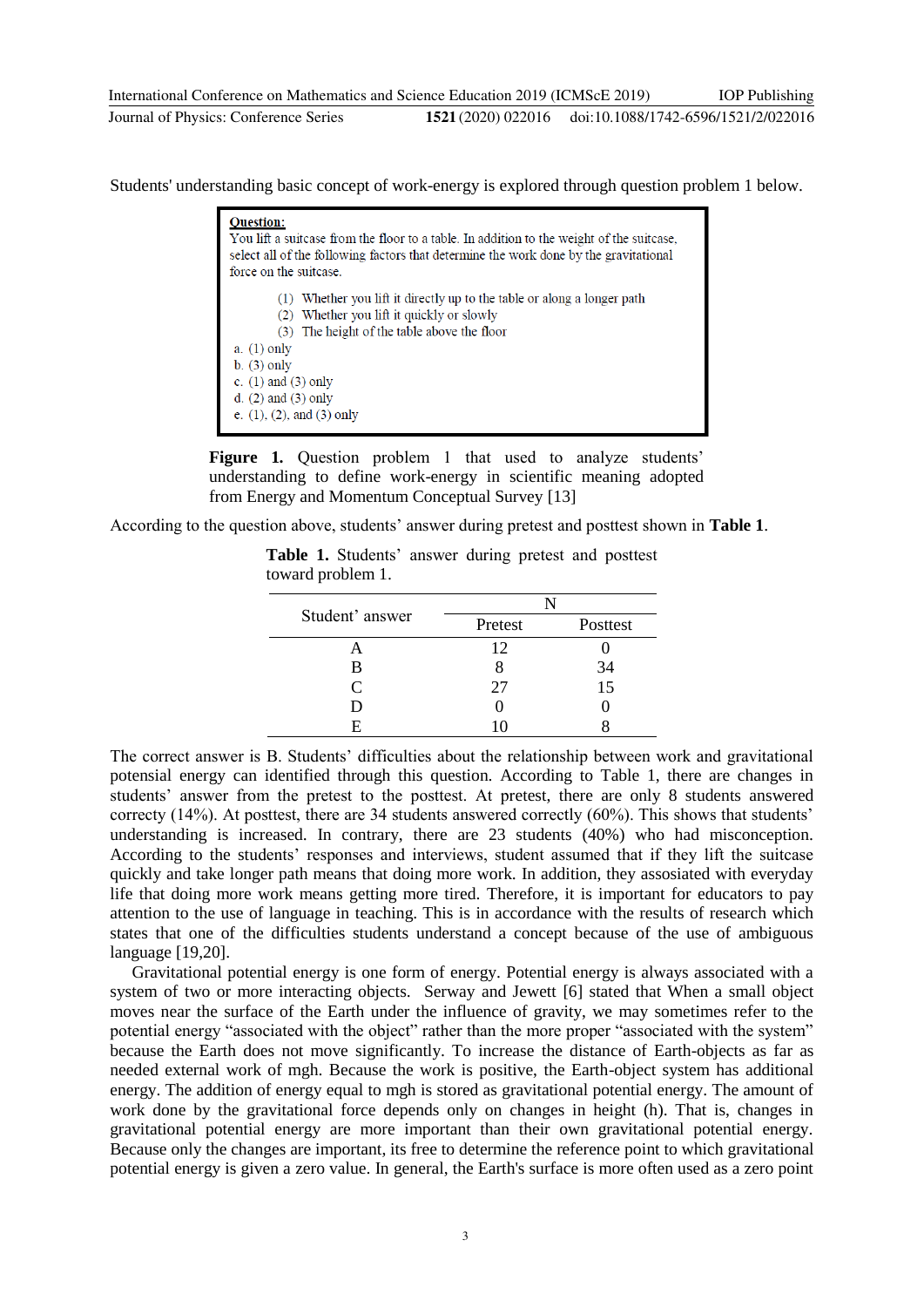| International Conference on Mathematics and Science Education 2019 (ICMScE 2019) |  | <b>IOP</b> Publishing                                  |
|----------------------------------------------------------------------------------|--|--------------------------------------------------------|
| Journal of Physics: Conference Series                                            |  | 1521 (2020) 022016 doi:10.1088/1742-6596/1521/2/022016 |

of Earth's gravitational potential energy. So, to lift a suitcase from the floor to a table depends only on the height of the table above the floor.

To prevent students had misconception about work-energy in scientific meaning, we developed a strategy. First, identify students' understanding about work-energy. Through this result, we gave reinforcement that work-energy in everyday life is different from scientific meaning. Second, discuss two form basic energy in scientific (kinetic and potensial energy). At this session, use verbal definition and mathematic equation. After that, engage students to investigate through demonstration or practice, so students have a meaningful understanding. Third, introduce student about work-energy transformation.

#### *3.2. Analyzing work-energy process*

Students' understanding basic concept of work-energy is explored through question problem 2 below.



**Figure 2.** Question problem 2 that used to analyze students' understanding to work-energy peocess adopted from Mechanics Baseline Test [17]

According to the question above, students' answer during pretest and posttest shown in **Table 2**.

| Student' answer | Pretest | Posttest |
|-----------------|---------|----------|
|                 |         | 36       |
| R               | 42      | 14       |
| $\subset$       |         |          |
|                 |         |          |

**Table 2.** Students' answer during pretest and posttest toward question problem 2.

The correct answer is A. Most of students answer (73,7%) is B that the kinetic energy of object I is greater than that of object II. The reason is the object mass I which is 4 times the mass of object II, so that the kinetic energy of object I is obviously greater than object II. Some of students also used mathematical representation to calculate the kinetic kinergy

$$
(Ek = \frac{1}{2}mv^2, \text{ so that } Ekl > EklI)
$$
 (1)

In the other hand, students also believed that kinetic energy of object I and object II have a greater kinetic energy at finish line than at the initial position. Students should used the work done by force

$$
(W = \Delta E k) \tag{2}
$$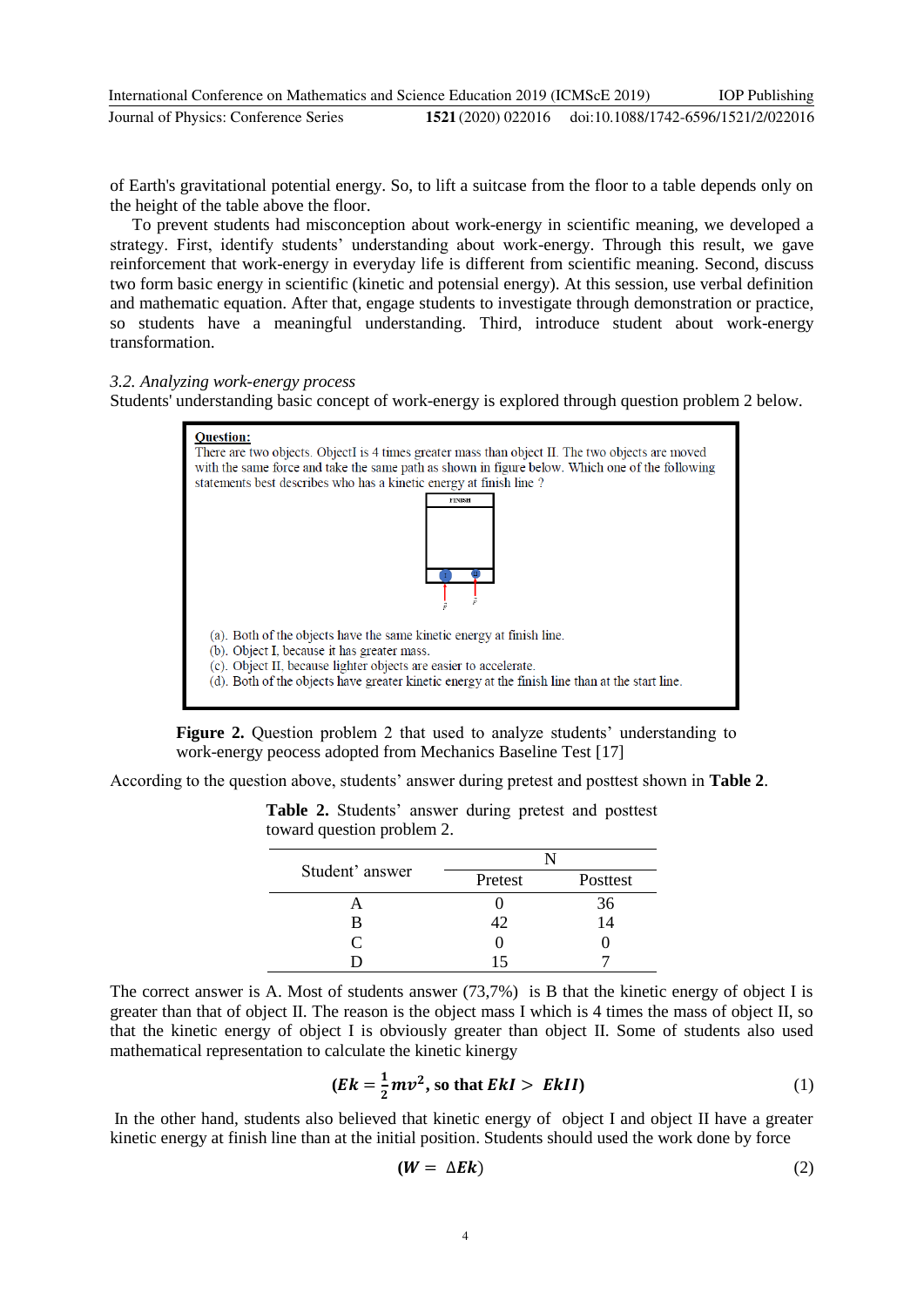| International Conference on Mathematics and Science Education 2019 (ICMScE 2019) |                                                        | <b>IOP</b> Publishing |
|----------------------------------------------------------------------------------|--------------------------------------------------------|-----------------------|
| Journal of Physics: Conference Series                                            | 1521 (2020) 022016 doi:10.1088/1742-6596/1521/2/022016 |                       |

Because the direction of force is same as the diplacement, so the work done by force is

$$
W = Fs \tag{3}
$$

If the magnitude of force and diplacement at the initial position are the same, so do the kinetic energy. So, the kinetic energy of this problem is not depends on the mass of the object.

Students' difficulties in this problem because students have not been able to determine the system and environment of a problem. Students' difficulties in determining the system and environment have an impact on students' ignorance of the process of transfer and energy transformation. Students'ignorance of the transfer process and energy transformation is the main reason of students' difficulties in work-energy process [21-22].

To help students forgot a formula-centered problem solving method and acquire a coherent expertlike problem solving strategy, Zhou [23] developed a multiple-representation approach for solving work-energy problems. A work-energy process can be represented in verbal, pictorial, and mathematical representations. The bar chart has represents the conservation of energy. A bar chart usually is an effective external representation to help people reason about information that it represents. The work-energy bar chart can be used as a physical representation for work-energy processes.

#### **4. Conclusion**

We have analyzed a students' conceptual understanding of work-energy concept. We found that students have difficulty in qualitatively interpreting the basic principles related to work-energy concept in applying them in physical situations. This study revealed the students' difficulties such as students were not been able to distinguish energy in the scientific context and everyday life, determine system and environment of work-energy process. These difficulties must be addressed immediately. One of the solution to remediate the students' misconception is emphasize the basic concept and workenergy related concept such as kinematics and Newtons' Law. It was clear from the literature that work-energy was a difficult concept to understand and it was proved in this study. Building concepts through modelling can strengthen understanding of basic concepts of students which are then developed to be applied to other situations.

## **5. References**

- [1] Lin S Y and Singh C 2013 Using an isomorphic problem pair to learn introductory physics: Transferring from a two-step problem to a three-step problem *Phys. Rev. Spec. Top. - Phys. Educ. Res.* **9** 2 020114
- [2] Ibrahim B and Rebello N S 2012 Representational task formats and problem solving strategies in kinematics and work *Phys. Rev. Spec. Top. - Phys. Educ. Res.* **8** 1 010126
- [3] Hegde B and Meera B N 2012 How do they solve it? An insight into the learner's approach to the mechanism of physics problem solving *Phys. Rev. Spec. Top. - Phys. Educ. Res.* **8** 1 010109
- [4] Saǧlam-Arslan A and Kurnaz M A 2009 Prospective physics teachers' level of understanding energy, power and force concepts *Asia-Pacific Forum Sci. Learn. Teach.* **10** 1 pp 1-18
- [5] Jewett J W 2008 Energy and the Confused Student II: Systems *Phys. Teach.* **46** 2 81-6
- [6] Serway R a and Jewett J W 2008 *Physics for Scientists and Engineers with Modern Physic, 7 ed*.
- [7] Beynon J 1994 A few thoughts on energy and mass *Phys. Educ.* **29** 2 86
- [8] Küçük M Çepni S and Gökdere M, 2005 J p t e o **3** 2
- [9] Barak J Gorodetsky M and Chipman D 1997 Understanding of energy in biology and vitalistic conceptions *Int. J. Sci. Educ.* **19** 1 21-30
- [10] Goldring H and Osborne J 1994 Students' difficulties with energy and related concepts *Phys. Educ.* **29** 1 26